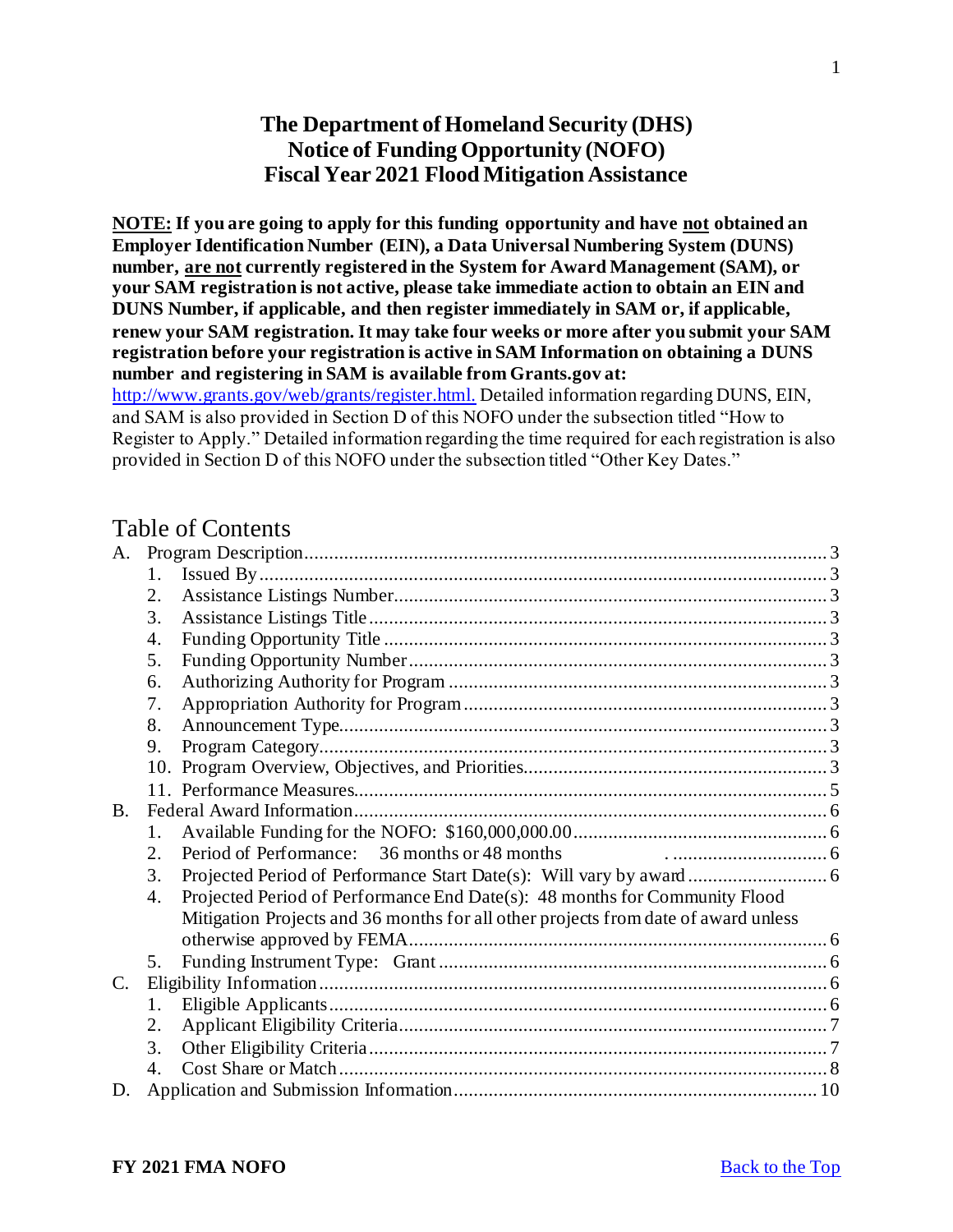|    | 1.               |                                                                                       |  |
|----|------------------|---------------------------------------------------------------------------------------|--|
|    | 2.               |                                                                                       |  |
|    | 3.               |                                                                                       |  |
|    | 4.               | Steps Required to Obtain a Unique Entity Identifier, Register in the System for Award |  |
|    |                  |                                                                                       |  |
|    | 5.               |                                                                                       |  |
|    | 6.               |                                                                                       |  |
|    | 7.               |                                                                                       |  |
|    | 8.               | Timely Receipt Requirements and Proof of Timely Submission  16                        |  |
|    | 9.               |                                                                                       |  |
|    |                  |                                                                                       |  |
|    |                  |                                                                                       |  |
|    |                  |                                                                                       |  |
| Ε. |                  |                                                                                       |  |
|    | 1.               |                                                                                       |  |
|    | 2.               |                                                                                       |  |
| F. |                  |                                                                                       |  |
|    | $1_{-}$          |                                                                                       |  |
|    | $\overline{2}$ . |                                                                                       |  |
|    | 3.               |                                                                                       |  |
|    | 4.               |                                                                                       |  |
| G. |                  |                                                                                       |  |
|    | 1.               |                                                                                       |  |
|    | 2.               |                                                                                       |  |
| H. |                  |                                                                                       |  |
|    | 1.               |                                                                                       |  |
|    | $\overline{2}$ . |                                                                                       |  |
|    | 3.               |                                                                                       |  |
|    | $\overline{4}$ . | Conflicts of Interest in the Administration of Federal Awards or Subawards 45         |  |
|    | 5.               |                                                                                       |  |
|    | 6.               |                                                                                       |  |
|    | 7.               |                                                                                       |  |
|    | 8.               |                                                                                       |  |
|    | 9.               |                                                                                       |  |
|    |                  |                                                                                       |  |
|    |                  |                                                                                       |  |
|    |                  |                                                                                       |  |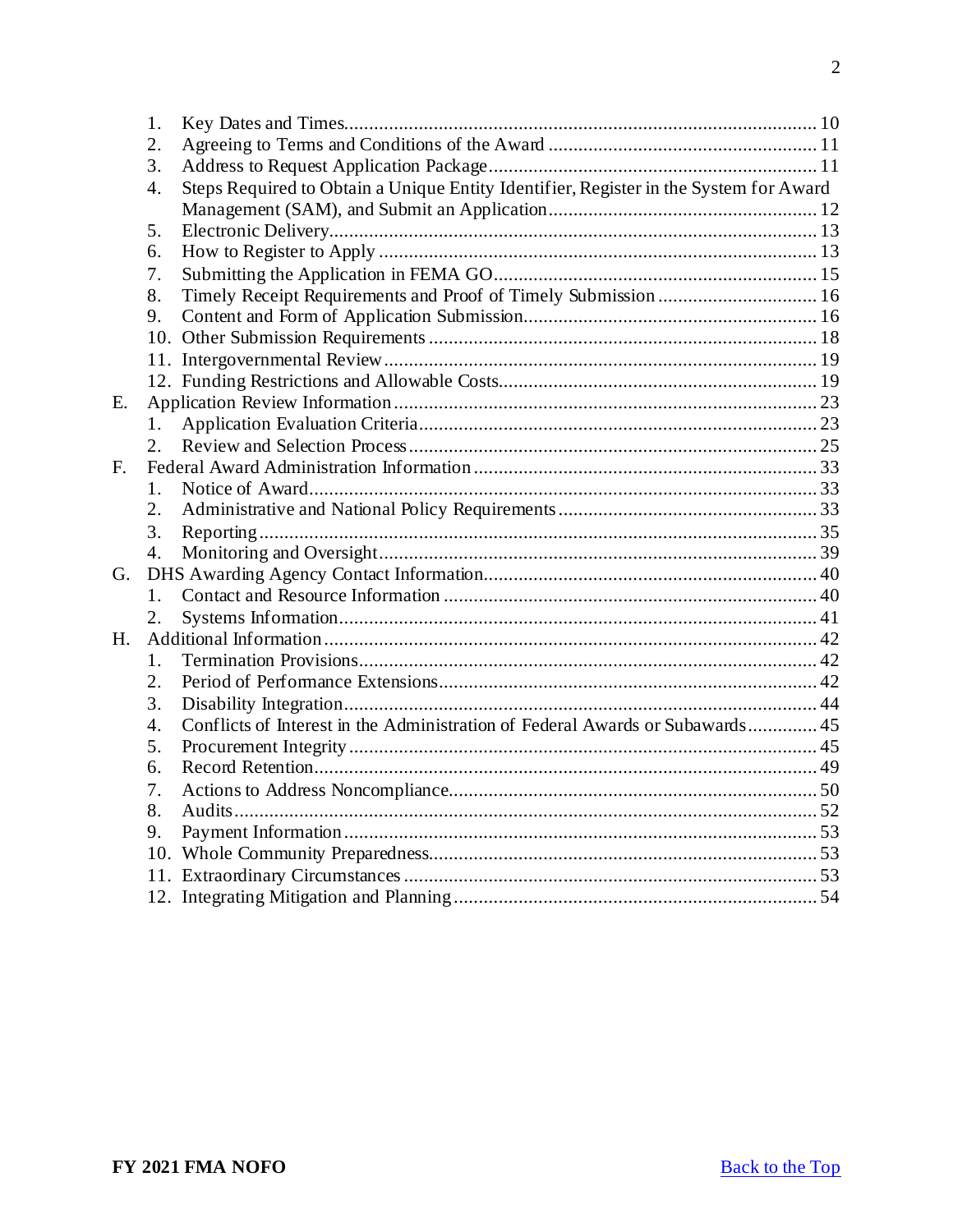#### <span id="page-2-0"></span>**A. Program Description**

#### <span id="page-2-1"></span>**1. Issued By**

U.S. Department of Homeland Security (DHS)/Federal Emergency Management Agency (FEMA)/ Federal Insurance and Mitigation Administration (FIMA)/Mitigation Directorate/ Hazard Mitigation Assistance (HMA) Division

- <span id="page-2-2"></span>**2. Assistance Listings Number** 97.029
- <span id="page-2-3"></span>**3. Assistance Listings Title** Flood Mitigation Assistance
- <span id="page-2-4"></span>**4. Funding Opportunity Title** Fiscal Year 2021 Flood Mitigation Assistance (FMA)
- <span id="page-2-5"></span>**5. Funding Opportunity Number** DHS-21-MT-029-000-99
- <span id="page-2-6"></span>**6. Authorizing Authority for Program** Section 1366 of The National Flood Insurance Act of 1968, as amended (Pub. L. No. 90 -448) (42 U.S.C. § 4104c)

#### <span id="page-2-7"></span>**7. Appropriation Authority for Program**

Department of Homeland Security Appropriations Act, 2021 (Pub. L. No. 116-260, Division F)

- <span id="page-2-8"></span>**8. Announcement Type** Initial
- <span id="page-2-9"></span>**9. Program Category** Mitigation: Natural Hazards

#### <span id="page-2-10"></span>**10. Program Overview, Objectives, and Priorities**

#### **a.** *Overview*

The Flood Mitigation Assistance (FMA) program makes federal funds available to states, U.S. territories, federally recognized tribal governments, and local communities to reduce or eliminate the risk of repetitive flood damage to buildings and structures insured under the National Flood Insurance Program (NFIP). It does so with a recognition of the growing flood hazards associated with climate change<sup>1</sup>, and of the need for flood hazard risk mitigation activities that promote climate adaptation and resilience with respect to flooding. These

<sup>&</sup>lt;sup>1</sup> Climate change is defined as "Changes in average weather conditions that persist over multiple decades or longer. Climate change encompasses both increases and decreases in temperature, as well as shifts in precipitation, changing risk of certain types of severe weather events, and changes to other features of the climate system." (National Climate Assessment)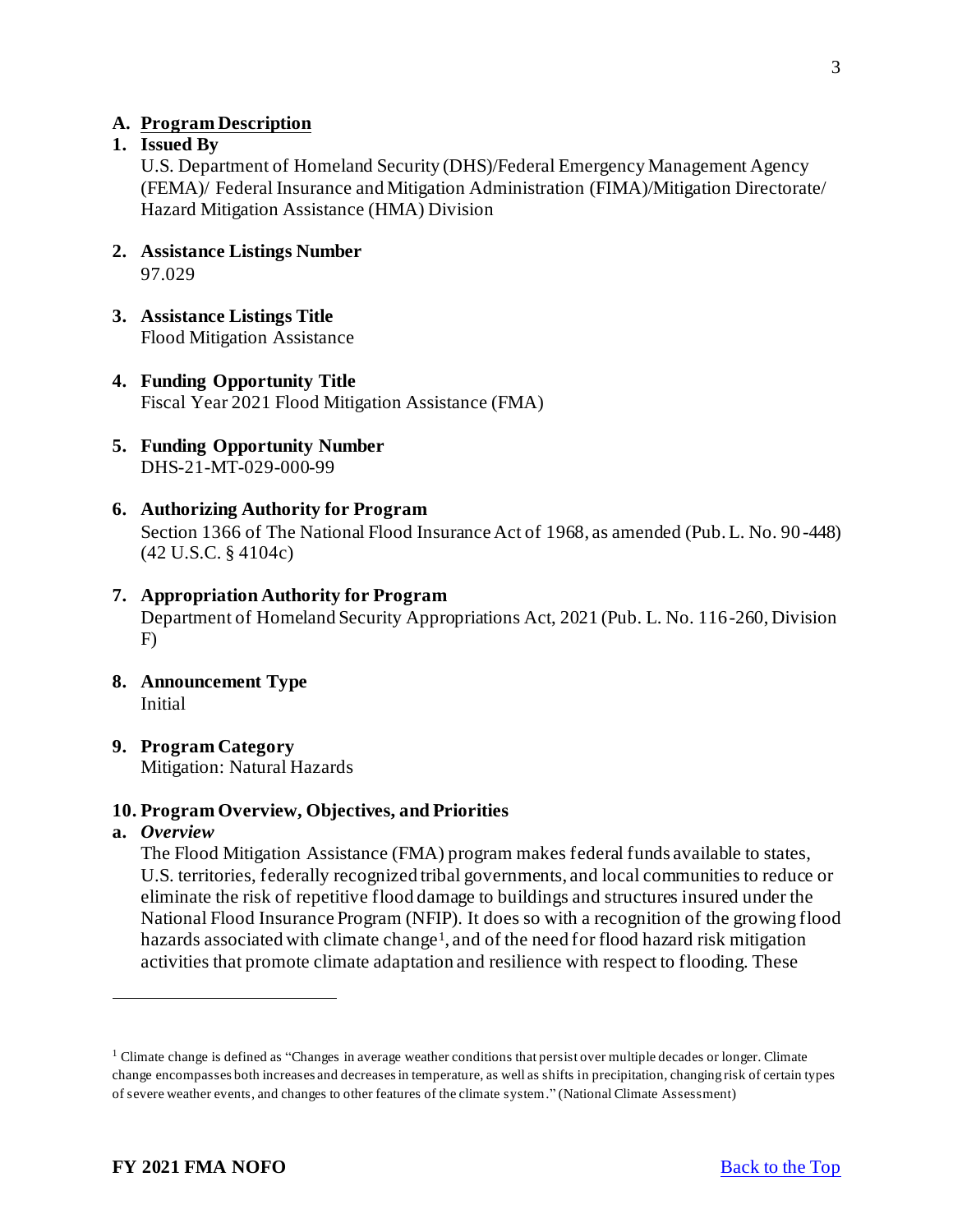include both acute extreme weather events and chronic stressors which have been observed and are expected to increase in the future.

The FMA Program aligns with the 2020-2024 DHS Strategic Plan through pursuing Goal 5: Strengthen Preparedness and Resilience. Specifically, Objective 5.1: Build a National Culture of Preparedness has several sub-objectives that the FMA Program supports. FMA serves primarily to bolster Sub-Objective 5.1.1: *Incentivize investments that reduce risk and increase pre-disaster mitigation, including expanding the use of insurance to manage risk* through funding flood mitigation projects. The FMA program addresses Presidential Policy Directive 21, Critical Infrastructure Security and Resilience, and supports the mitigation mission area through Strategic Goal #1 Building a Culture of Preparedness, Objectives 1.1, 1.2, 1.3, and 1.4 of the 2018 – 2022 FEMA Strategic Plan.

## **b.** *Objectives*

FMA aims to implement projects that reduce flood risks posed to repetitively flooded properties insured under the National Flood Insurance Program (NFIP).

The FMA program also aims to promote equity in delivery of funds in line with the Administration's Justice40 Initiative. In implementing the Justice40 Initiative, the FMA program is prioritizing assistance that benefits disadvantaged communities as referenced in EO 14008. A disadvantaged community may be characterized by variables including, but not limited to: low income, high and/or persistent poverty, high unemployment and underemployment, racial and ethnic segregation particularly where the segregation stems from discrimination by government entities, linguistic isolation, high housing cost burden and substandard housing, distressed neighborhoods, high transportation cost burden and/or low transportation access, disproportionate environmental burden and high cumulative impacts, limited water and sanitation access and affordability, disproportionate climate impacts, and high energy cost burden and low energy access, jobs lost through the energy transition, and access to health care.

In FY21, the FMA program is using the CDC's Social Vulnerability Index (SVI) at the census tract level at a threshold of 0.7501 or greater as included in the project's benefiting area map as a priority scoring criterion for Project Scoping, Community Flood Mitigation Projects, and Individual Flood Mitigation Projects project types.

# **c.** *Priorities*

FEMA will distribute the available FY 21 FMA funding amount as follows:

#### **i. PROJECT SCOPING (PREVIOUSLY ADVANCE ASSISTANCE)**

Project Scoping to develop Community Flood Mitigation Projects and/or individual flood mitigation projects that will subsequently reduce flood claims against the NFIP**.** FEMA will select up to \$10 million of Project Scoping subapplications. For more information, refer to the Project Scoping Fact Sheet at [https://www.fema.gov/grants/mitigation/floods/fma](https://www.fema.gov/grants/mitigation/floods/fma-resources)resources.

#### **ii. COMMUNITY FLOOD MITIGATION PROJECTS**

# **FY 2021 FMA NOFO [Back to the Top](#page-0-0)**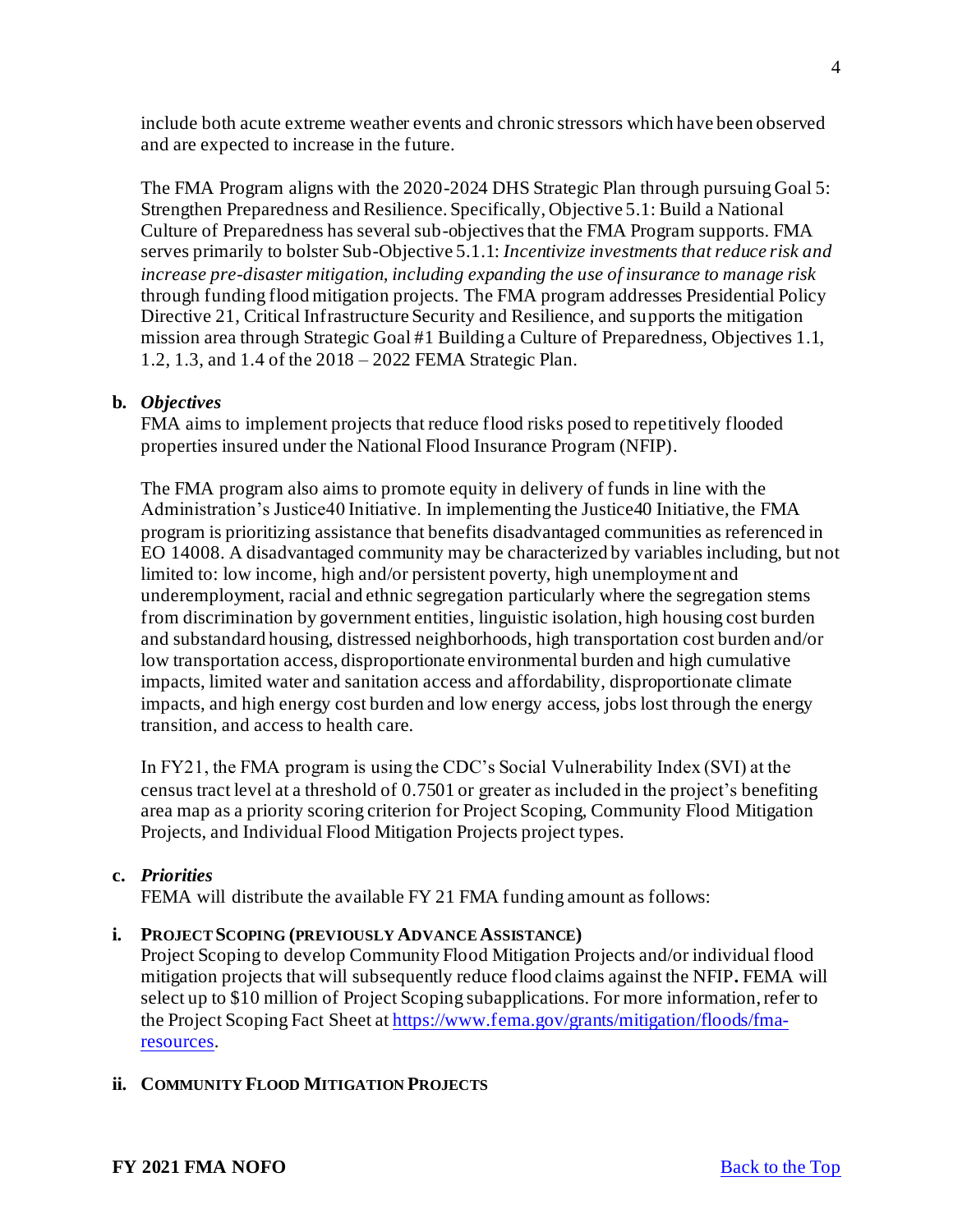FEMA will select up to \$70 million of projects that address community flood risk for the purpose of reducing NFIP flood claim payments. For more information, refer to the Community Flood Mitigation Project Fact Sheet at

<https://www.fema.gov/grants/mitigation/floods/fma-resources> and Localized Flood Risk Reduction Projects in Hazard Mitigation Assistance Guidance at <https://www.fema.gov/grants/mitigation/hazard-mitigation-assistance-guidance>.

#### **iii. TECHNICAL ASSISTANCE**

Technical Assistance to maintain a viable FMA program over time. To be eligible to apply, the applicant must have received an FY 20 FMA award of at least \$1 million federal share.

#### **iv. FLOOD HAZARD MITIGATION PLANNING**

Planning subapplications for the flood hazard component of State, Local, Territory, and Tribal (SLTT) Hazard Mitigation Plans and plan updates.

#### **v. INDIVIDUAL FLOOD MITIGATION PROJECTS**

Projects that mitigate the risk of flooding to individual NFIP insured structures.

For more information on FY 21 FMA funding priorities and eligible activities, see Section E, Application Review Information, Review, and Selection Process. For more information about uses of assistance under FMA, including how to submit various project types in FEMA GO, refer to FMA resources at <https://www.fema.gov/grants/mitigation/floods/fma-resources>.

#### <span id="page-4-0"></span>**11. Performance Measures**

FMA aims to implement projects that reduce flood risks posed to repetitively flooded properties insured under the National Flood Insurance Program (NFIP), by funding priority projects and activities. To achieve these goals, for FY 2021 FMA is prioritizing the following types of projects: Project Scoping, Community Flood Mitigation (aka localized flood control) projects, Flood Mitigation Plans, Technical Assistance, and Individual Property Mitigation that mitigate flood risks to NFIP participating communities and active policyholders. FEMA will evaluate input and output indicators of each federal award by measuring the total properties mitigated that carry a Severe Repetitive Loss (SRL) and Repetitive Loss (RL) definition pursuant to 42 U.S. Code  $\S$  4104.h(2) and (3), and are included in a final mitigation action. FEMA will also evaluate each award output by measuring project capability to positively influence the government's goal of mitigating SRL and RL designated properties and thereby the reduction of future losses to the NFIP under this award.

Additionally, FEMA's approach to benefit-cost analysis (BCA) is a method used to determine whether a project is cost-effective and is generally described as an estimation of the future benefits of a project compared to its cost (also known as the benefit-cost ratio [BCR]). Simply put, the BCR is derived from a project's risk-reduction-benefits divided by its project cost. A project is considered to be cost effective when the BCR is 1.0 or greater, indicating FEMA expects the benefits of a prospective hazard mitigation project are sufficient to justify the costs. For more information on FEMA's BCA methodology, please visit <https://www.fema.gov/grants/guidance-tools/benefit-cost-analysis>.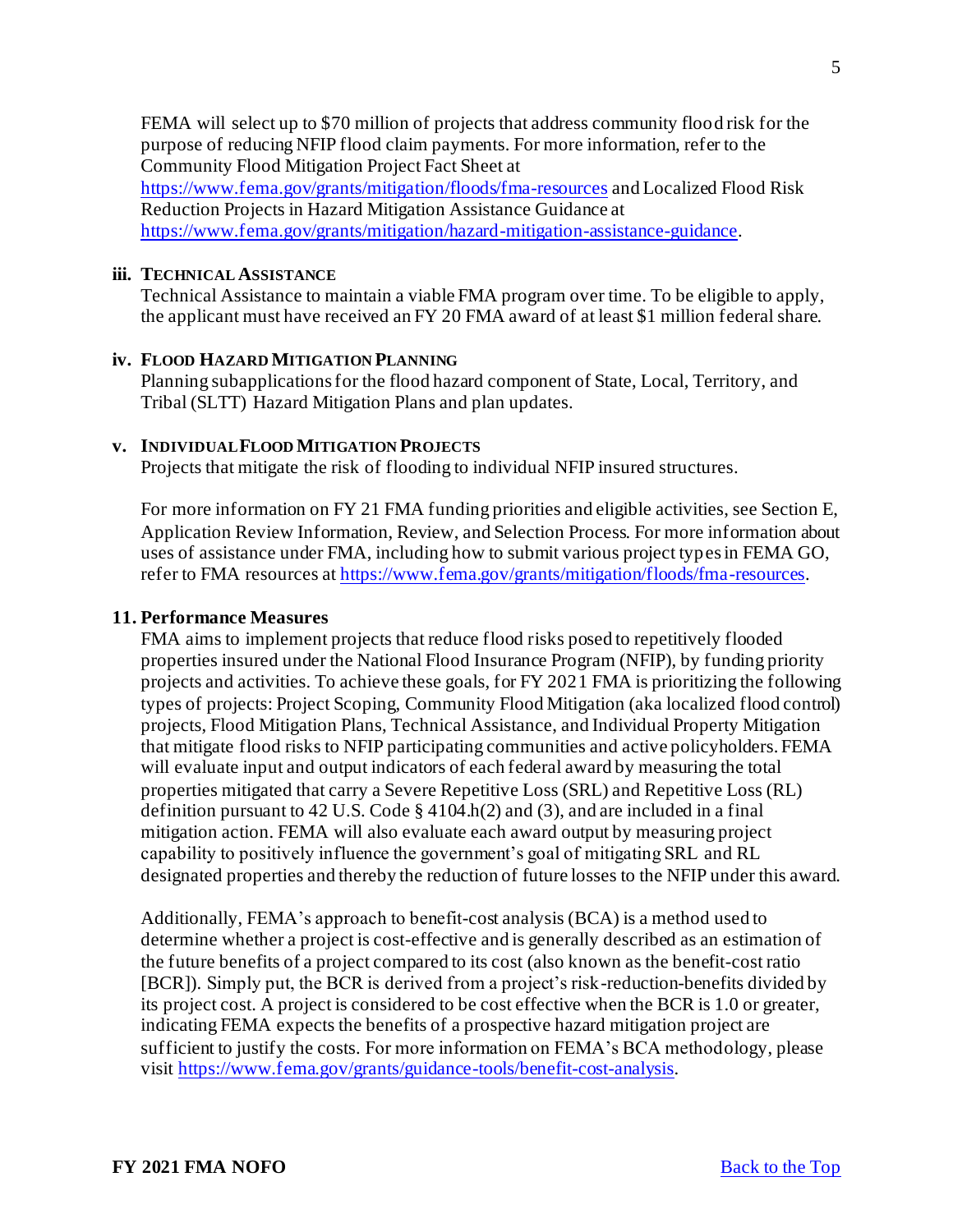<span id="page-5-2"></span>**3. Period of Performance:** 36 months or 48 months

the award closeout process as outlined in Section F.3.c of this NOFO.

The Period of Performance (POP) is 36 months, starting on the date of the recipient's federal award. Given the complexity of the Community Flood Mitigation Projects, the POP for Community Flood Mitigation Projects is 48 months, starting on the date of the recipient's federal Award. Any subsequent amendments to the federal award will not extend the POP unless explicitly stated.

Extensions to the period of performance are allowed. For additional information on period of performance extensions, please refer to Section H, Additional Information, Period of Performance Extensions.

FEMA awards only include one budget period, so it will be same as the period of performance. *See* 2 C.F.R. § 200.1 for definitions of "budget period" and "period of performance."

- <span id="page-5-3"></span>**4. Projected Period of Performance Start Date(s):** Will vary by award
- <span id="page-5-4"></span>**5. Projected Period of Performance End Date(s):** 48 months for Community Flood Mitigation Projects and 36 months for all other projects from date of award unless otherwise approved by FEMA

<span id="page-5-5"></span>**6. Funding Instrument Type:** Grant

#### <span id="page-5-6"></span>**C. Eligibility Information**

#### <span id="page-5-7"></span>**1. Eligible Applicants**

- States
- District of Columbia
- U.S. territories
- Federally recognized tribal governments

Each state, territory, the District of Columbia, and federally recognized tribal government shall designate one agency to serve as the applicant for FMA funding. Each applicant's designated agency may submit only one FMA grant application to FEMA. Applications under which two or more entities would carry out the award are eligible, such as a multi-state or multi-tribal initiative; however, only one entity may be the applicant with primary responsibility for carrying out the award. The designate is strongly encouraged to conduct outreach with disadvantaged communities as referenced in EO 14008 prior to and during the application process.

<span id="page-5-0"></span>**B. Federal Award Information** 

- <span id="page-5-1"></span>
	- **1. Available Funding for the NOFO:** \$160,000,000.00
	-

**2. Projected Number of Awards:** 30 awards; 145 subawards

FEMA will further assess the recipient's performance against the program objective during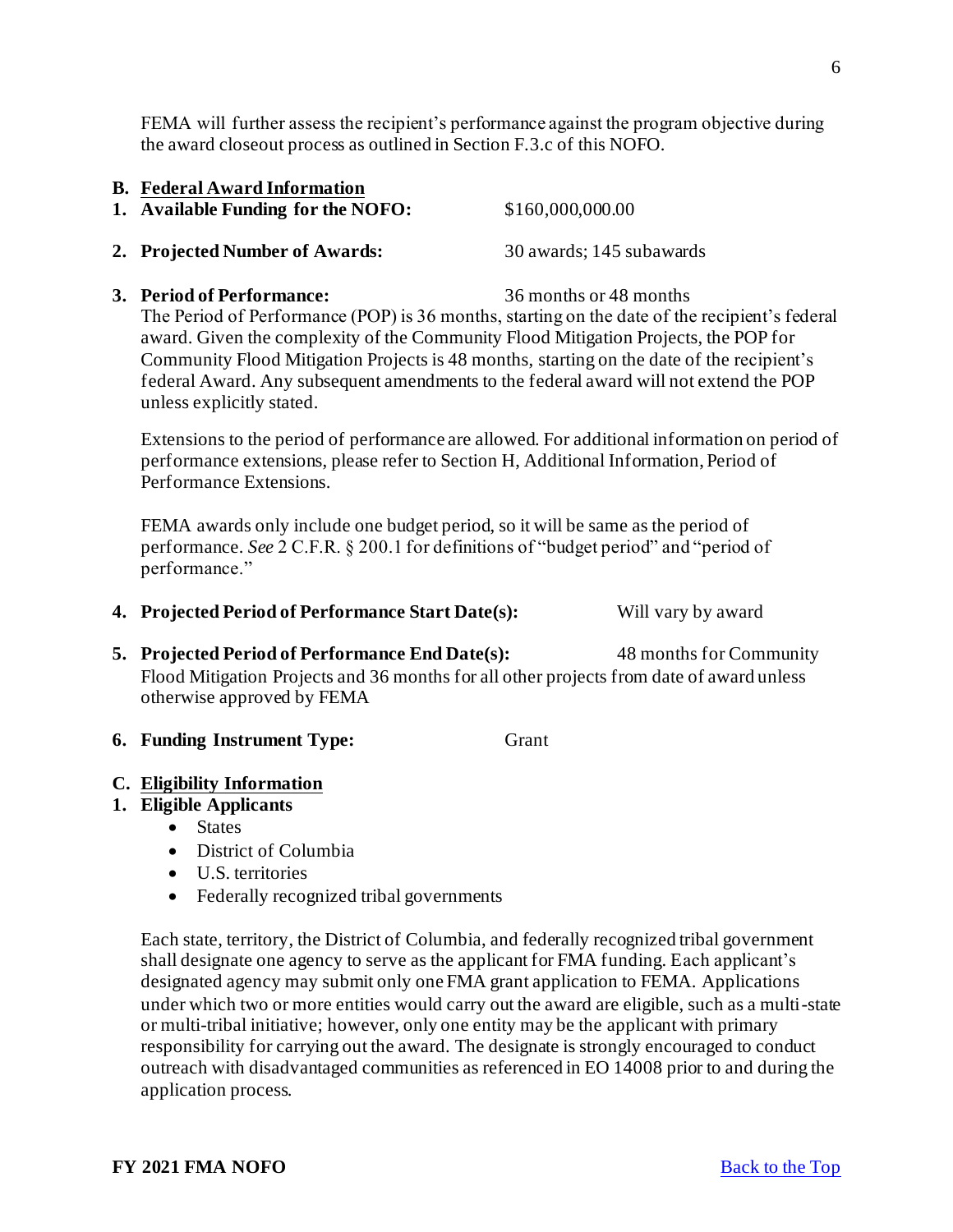#### <span id="page-6-0"></span>**2. Applicant Eligibility Criteria**

#### **a.** *Eligible Subapplicants*

Local governments, including cities, townships, counties, special district governments, and tribal governments (including federally recognized tribes who choose to apply as subapplicants), are considered subapplicants and must submit subapplications to their state/territory/tribal applicant agency. Certain political subdivisions (i.e., regional flood control districts or county governments) may apply and act as subapplicants if they are part of a community participating in the National Flood Insurance Program (NFIP) where the political subdivision provides zoning and building code enforcement or planning and community development professional services for that community. Contact information for the State Hazard Mitigation Officers (SHMOs) is provided on the FEMA website at <https://www.fema.gov/grants/mitigation/state-contacts>.

• All subapplicants must be participating in the NFIP, and not be withdrawn, on probation, or suspended. Structures identified in the subapplication must have an NFIP policy in effect at the FMA application start date and must maintain it through completion of the mitigation activity and for the life of the structure. NFIP [community status can be verified at https://www.fema.gov/national-flood-insurance](https://www.fema.gov/national-flood-insurance-program-community-status-book)program-community-status-book.

#### **b.** *Hazard Mitigation Plan Requirement*

Applicants must have a FEMA-approved State or Tribal Hazard Mitigation Plan in accordance with Title 44 of the Code of Federal Regulations (C.F.R.) Part 201 by the application deadline and at the time of obligation of grant funds for project, Project Scoping, and Technical Assistance subapplications. More detailed information is provided in Part III, E.5, Hazard Mitigation Plan Requirement, of the HMA Guidance, available on the FEMA website a[t https://www.fema.gov/media-library/assets/documents/103279](https://www.fema.gov/media-library/assets/documents/103279).

Subapplicants must have a FEMA-approved Local or Tribal Hazard Mitigation Plan in accordance with 44 C.F.R. Part 201 by the Application deadline and at the time of obligation of grant funds for project, Project Scoping, and Technical Assistance subapplications.

(Integrating mitigation and planning, while not required, is encouraged. See section H.13 for additional information.)

#### <span id="page-6-1"></span>**3. Other Eligibility Criteria**

All subapplications submitted under the Project Scoping priority (see Section E, Application Review Information) must demonstrate that future projects submitted would benefit NFIP insured properties by submitting a map and associated geospatial file(s) (e.g., Shapefile, KML/KMZ, Geodatabase, or other GIS enabled document) delineating the proposed project's benefitting area.

All subapplications submitted under the Community Flood Mitigation Project priority (see Section E, Application Review Information, of this NOFO) must demonstrate that the proposed project benefits NFIP insured properties by submitting a map and associated geospatial file(s) (e.g., Shapefile, KML/KMZ, Geodatabase, or other GIS enabled document)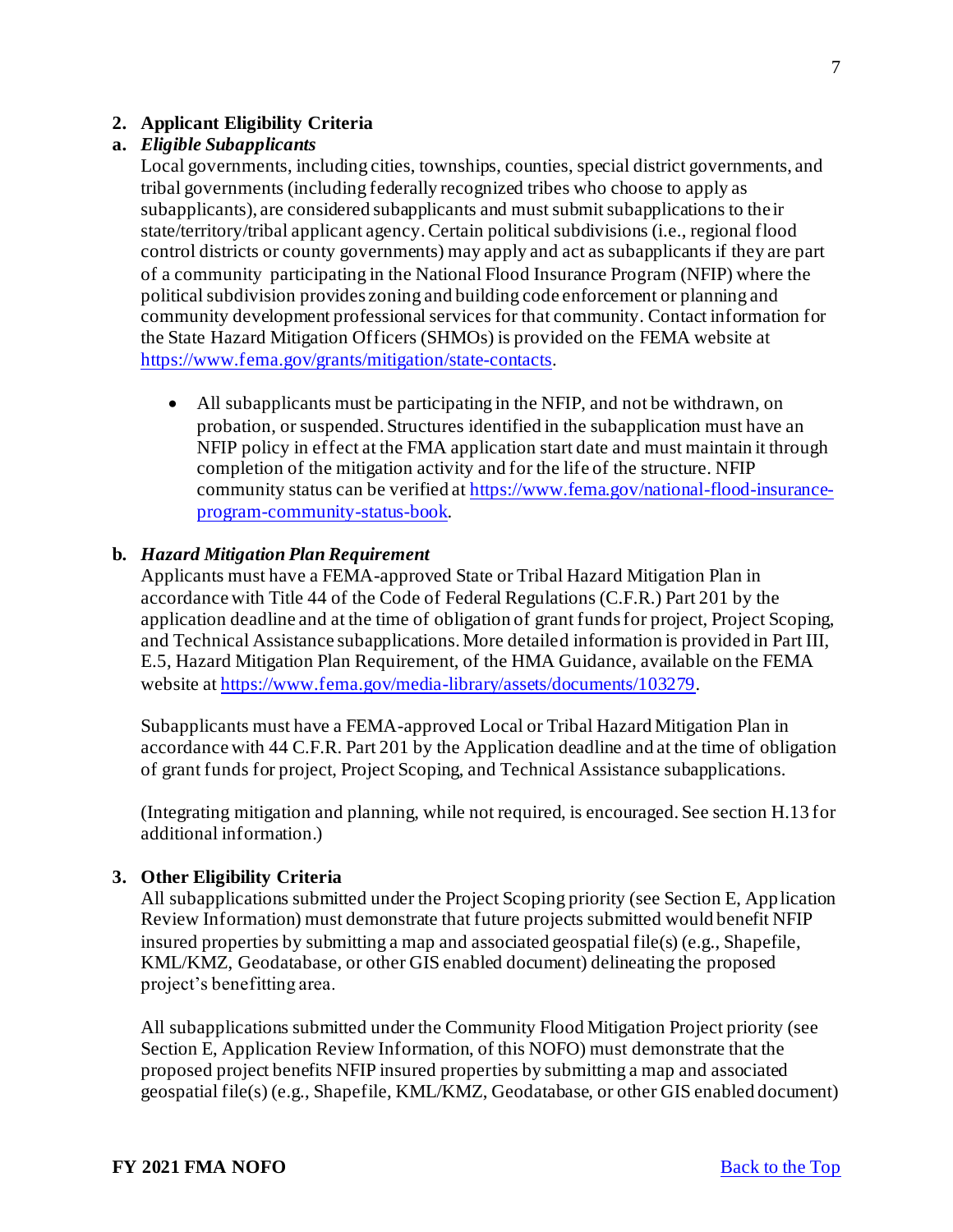delineating: the proposed project footprint boundary, the area benefitting from project, and active NFIP policies (if this data is available).

All non-critical structure elevation, dry floodproofing, and mitigation reconstruction projects in a Special Flood Hazard Area (SFHA) must apply, at a minimum, the flood elevations of the Federal Flood Risk Management Standard's Freeboard Value Approach unless doing so would cause the project to be unable to meet applicable program cost-effectiveness requirements. All other types of projects may choose to apply the flood elevations of the Federal Flood Risk Management Standard's Freeboard Value Approach.

For critical actions in the Special Flood Hazard Area, the elevation requirements from 44 CFR § 9.11 continue to apply. For any new construction or substantial improvement of structures, the lowest floor of the structure (including the basement) must be at or above the level of the 500-year flood<sup>2</sup> .

All Project Scoping, Community Flood Mitigation Project, individual flood mitigation project, and Technical Assistance subapplications submitted as part of an FMA grant application must be consistent with the goals and objectives identified in: the current, FEMAapproved State or Tribal (Standard or Enhanced) Mitigation Plan, and the local mitigation plan for the jurisdiction in which the project is located. Hazard Mitigation Plans should reflect state-wide mitigation priorities, across all potential federal and non-federal mitigation funding sources. Current mitigation plans are not required for applicants and subapplicants submitting planning subapplications to develop a new flood mitigation plan or to update the flood portion of a mitigation plan.

#### <span id="page-7-0"></span>**4. Cost Share or Match**

Cost share is required for all subapplications funded under this program. Generally, the cost share for this program is 75 percent federal / 25 percent non-federal. This means federal funding is available for up to 75 percent of eligible costs. The remaining 25 percent of eligible costs must be derived from non-federal sources. For example, if the total cost of the activity is \$400,000 and the non-federal cost share is 25 percent, then the non-federal contribution is \$100,000: 25 percent of \$400,000 is \$100,000. This amount would be provided by the applicant. Likewise, the federal share of that activity would be \$300,000: 75 percent of \$400,000 is \$300,000. This amount would be provided by FEMA. FEMA may consider the non-federal cost share based on availability of remaining federal funds, as noted in Section E, Application Review Information. Community Flood Mitigation projects are only eligible for 75 percent federal cost share.

FEMA may contribute up to 100 percent federal cost share for severe repetitive loss (SRL) properties within individual property flood mitigation projects. An SRL property as defined under 42 U.S.C. 4104c(h)(3) (updated by the Biggert*-*Waters Flood Insurance Reform Act of 2012) is a structure that:

<sup>&</sup>lt;sup>2</sup> In accordance with Section 2(a)(1) of Executive Order (EO) 11988, as amended by EO 13690, before taking an action, FEMA must determine whether a proposed action will occur in a floodplain.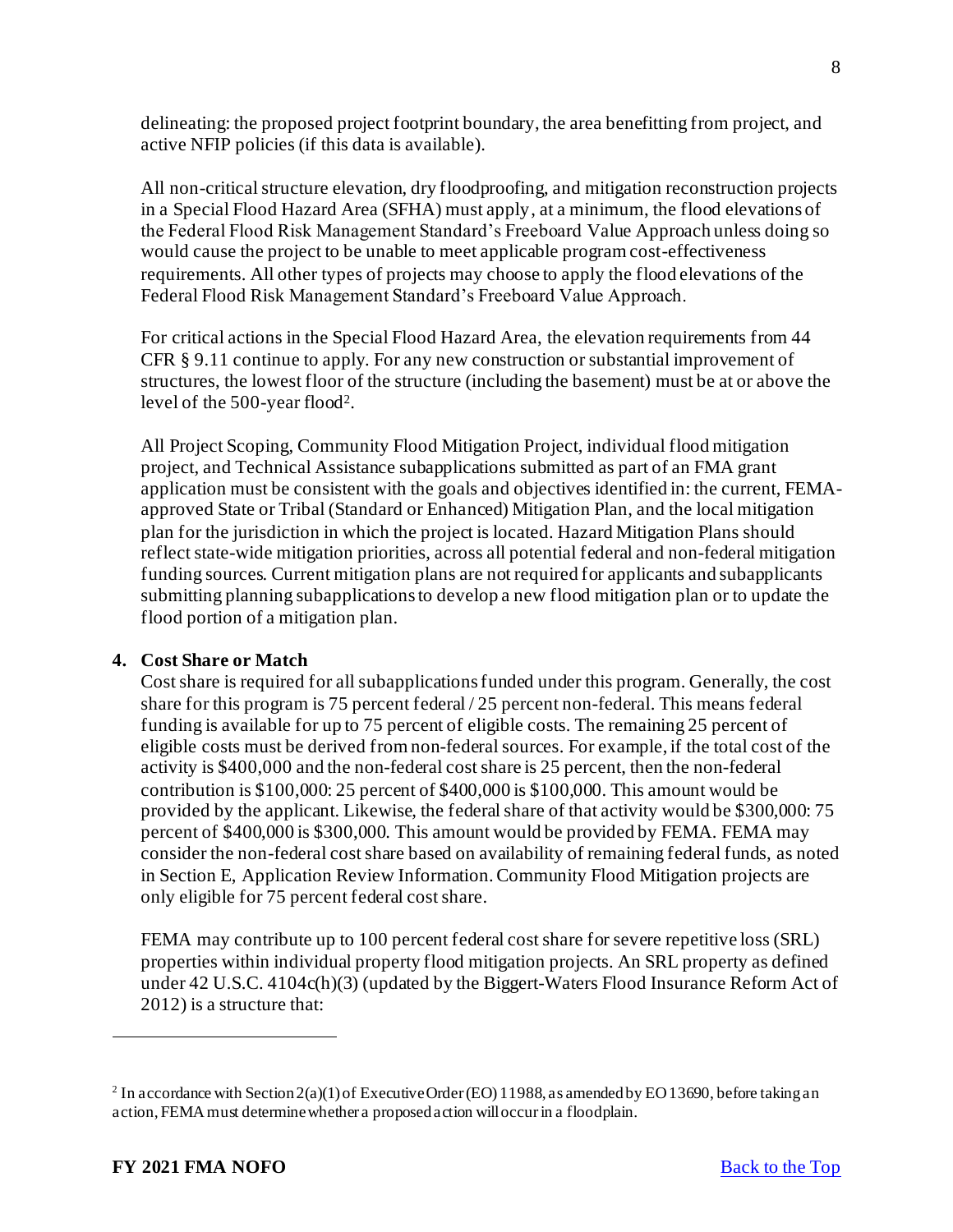- (a) Is covered under a contract for flood insurance made available under the NFIP; and
- (b) Has incurred flood-related damage
	- i. For which four or more separate claims payments (includes building and contents) have been made under flood insurance coverage with the amount of each such claim exceeding \$5,000, and with the cumulative amount of such claims payments exceeding \$20,000, or
	- ii. For which at least two separate claims payments (includes only building) have been made under such coverage, with the cumulative amount of such claims exceeding the market value of the insured structure.

FEMA may contribute up to 90 percent federal cost share for repetitive loss (RL) properties. An RL property as defined under 42 U.S.C. 4121(a)(7) is a structure covered by a contract for flood insurance made available under the NFIP that:

- (a) Has incurred flood-related damage on two occasions, in which the cost of the repair, on the average, equaled or exceeded 25 percent of the market value of the structure at the time of each such flood event; and
- (b) At the time of the second incidence of flood-related damage, the contract for flood insurance contains Increased Cost of Compliance (ICC) coverage.

To receive an increased federal cost share, properties must meet one of the definitions for SRL or RL properties. Applicants and subapplicants that are requesting an increased federal cost share must submit documentation with their application or subapplication demonstrating that properties meet these definitions. If documentation is not submitted with the application or subapplication to support a reduced non-federal cost share, FEMA will provide no more than 75 percent federal cost share of the total eligible costs. The remaining 25 percent of eligible activity costs are derived from non-federal sources.

Structures with different federal cost-share requirements can be submitted in a single project subapplication. The overall project federal cost share documented in the Cost Share Section of the project subapplication should reflect the combined federal cost shares of the structures. For example, a project with \$100,000 costs for one SRL structure funded at 100 percent federal cost share plus \$100,000 costs for one RL structure funded at 90 percent federal cost share will have an overall project federal cost share of 95 percent, or \$190,000, of the \$200,000 total cost for both structures.

For insular areas, including American Samoa, Guam, the Northern Mariana Islands, and the U.S. Virgin Islands, FEMA automatically waives the non-federal cost share for the recipient when the non-federal cost share for the entire award is under \$200,000. If the non-federal cost share for the entire award is \$200,000 or greater, FEMA may waive all or part of the non-federal cost share at the request of the recipient. The recipient may request 100 percent cost-share in its application.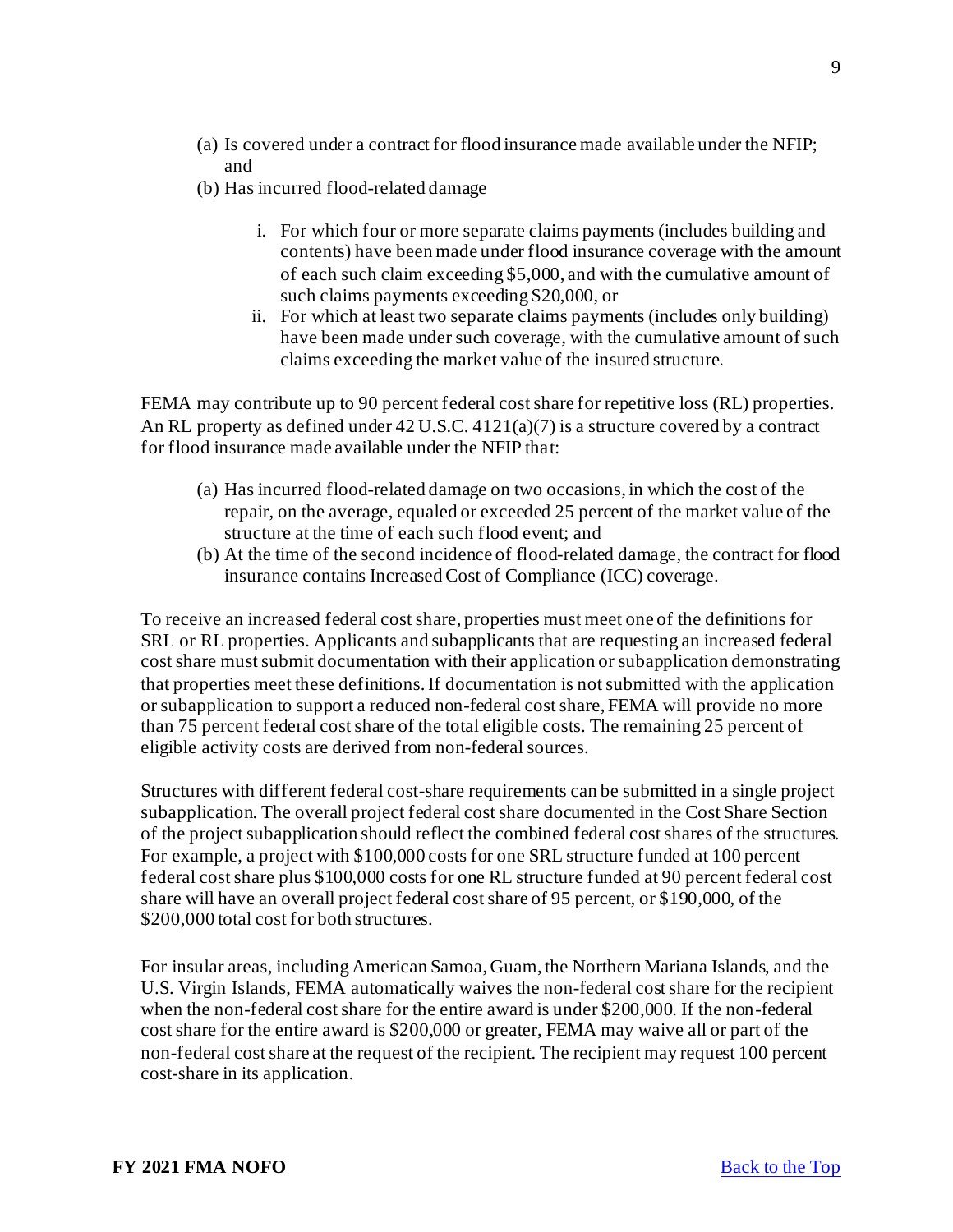The non-federal cost share may consist of cash, donated or third-party in-kind services, materials, or any combination thereof. Cash and third-party in-kind matches must consist of eligible costs (i.e., same eligibility as the federal share). Applicants cannot apply other federal award funds toward the non-federal cost share unless the other federal statutory authority allows the funds to be used to meet cost-share requirements. Likewise, third-party in-kind matches used to meet the matching requirement may not be used to meet matching requirements for any other federal grant program. FEMA encourages innovative use of public and private-sector partnerships to meet the non-federal cost share.

Ultimately, the recipient is responsible for ensuring that it contributes the proper cost share to its actual project costs. **If actual total project costs exceed the projected total project costs stated in the federal award, and the additional costs are not approved by FEMA, the recipient will be responsible for contributing additional funds above the required cost match.** If actual total project costs are less than the projected total project costs stated in the federal award, the recipient will be responsible for contributing a cost match calculated as a percentage of those actual project costs.

More detailed information is provided in Part III, C, and Cost Sharing, of the HMA [Guidance, available on the FEMA website at https://www.fema.gov/media](https://www.fema.gov/media-library/assets/documents/103279)library/assets/documents/103279.

#### <span id="page-9-0"></span>**D. Application and Submission Information**

- <span id="page-9-1"></span>**1. Key Dates and Times**
- **a.** *Application Start Date:* 09/30/2021
- **b.** *Application Submission Deadline:* 01/28/2022 at 03:00:00 PM ET

All applications **must** be received by the established deadline. Please note that FEMA deadlines listed in this NOFO refer to application deadlines for the applicants. Subapplicants should consult with their applicant agency to confirm subapplication deadlines to the applicant if applicable.

FEMA's Grants Outcomes System (FEMA GO) automatically records proof of timely submission and the system generates an electronic date/time stamp when FEMA GO successfully receives the application. The individual with the Authorized Organization Representative role that submitted the application will also receive the official date/time stamp and a FEMA GO tracking number in an email serving as proof of their timely submission. For additional information on how an applicant will be notified of application receipt, see the subsection titled "Timely Receipt Requirements and Proof of Timely Submission" in Section D of this NOFO.

## **FEMA will not review applications that are received after the deadline or consider these late applications for funding**.

**Applicants experiencing technical problems outside of their control must notify FEMA as soon as possible and before the application deadline**. Failure to timely notify FEMA of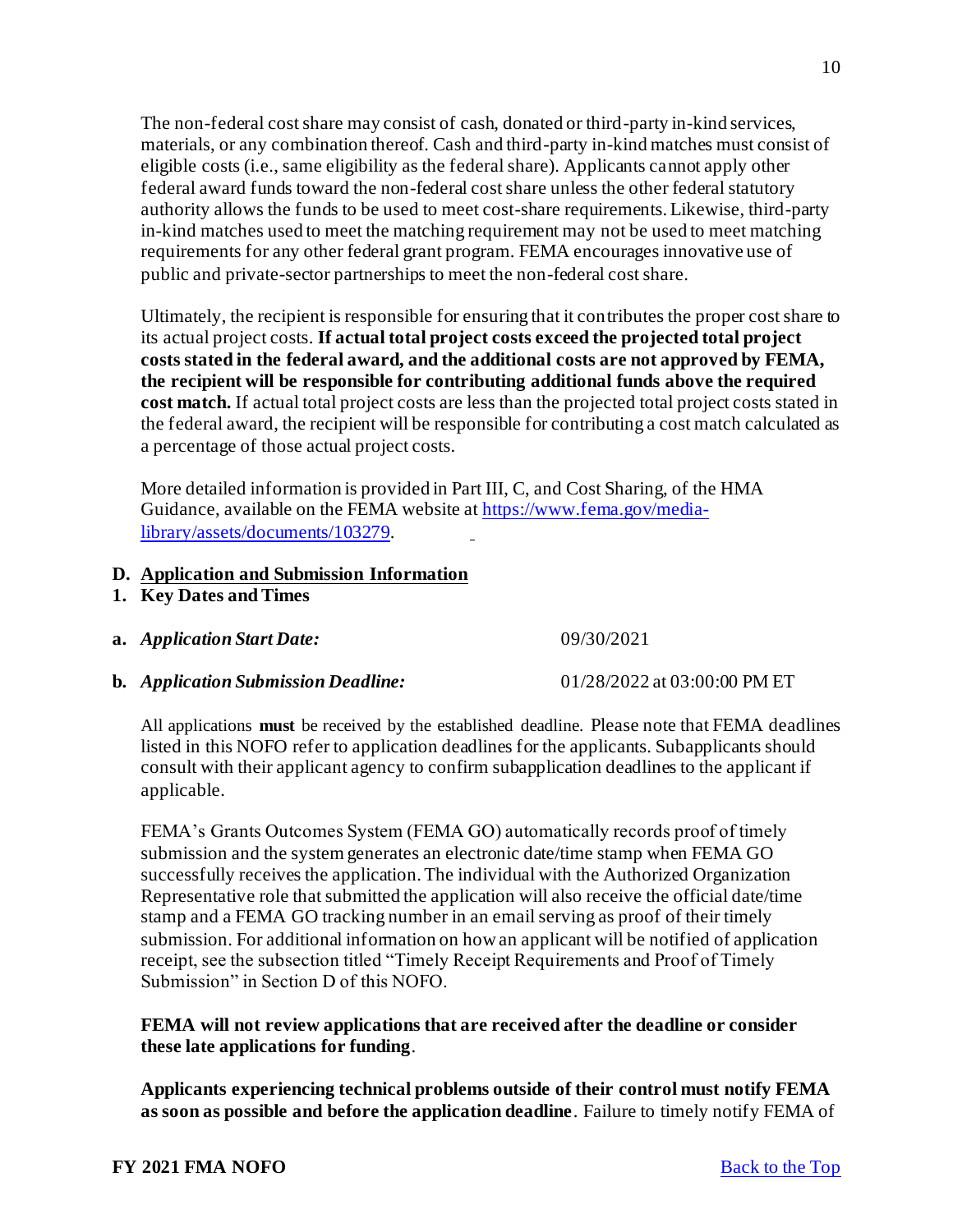the issue that prevented the timely filing of the application may preclude consideration of the award. "Timely notification" of FEMA means the following: prior to the application deadline and within 48 hours after the applicant became aware of the issue. FEMA may extend the application deadline for technical problems outside of the applicant's control that prevent submission by the deadline.

A list of FEMA contacts can be found in Section G of this NOFO, "DHS Awarding Agency Contact Information." For technical assistance with the FEMA GO system, please contact the FEMA GO Helpdesk at [femago@fema.dhs.gov](mailto:femago@fema.dhs.gov) or (877) 611-4700, Monday through Friday, 8:00 AM – 6:00 PM Eastern Time (ET). For programmatic or grants management questions, please contact your Program Analyst or Grants Management Specialist. If applicants do not know who to contact or if there are programmatic questions or concerns, please contact the Centralized Scheduling and Information Desk (CSID) by phone at (800) 368-6498 or by email at [askcsid@fema.dhs.gov](mailto:askcsid@fema.dhs.gov), Monday through Friday, 9:00 AM – 5:00 PM ET.

#### **e.** *Other Key Dates*

| Event                                                 | <b>Suggested Deadline for Completion</b>     |
|-------------------------------------------------------|----------------------------------------------|
| <b>Obtaining DUNS Number</b>                          | Four weeks before actual submission deadline |
| Obtaining a valid EIN                                 | Four weeks before actual submission deadline |
| Creating an account with login.gov                    | Four weeks before actual submission deadline |
| Registering in SAM or Updating<br>SAM registration    | Four weeks before actual submission deadline |
| Registering in FEMA GO                                | Four weeks before actual submission deadline |
| Submitting the final application in<br><b>FEMA GO</b> | By the submission deadline                   |

#### <span id="page-10-0"></span>**2. Agreeing to Terms and Conditions of the Award**

By submitting an application, applicants agree to comply with the requirements of this NOFO and the terms and conditions of the award, should they receive an award.

#### <span id="page-10-1"></span>**3. Address to Request Application Package**

Applications are processed through the FEMA GO system. To access the system, go to <https://go.fema.gov/>.

Hard copies of the NOFO can be downloaded at **Grants** gov or obtained via email from the Awarding Office points of contact listed in Section G of this NOFO, "DHS Awarding Agency Contact Information" or by TTY (800) 462-7585.

For a hard copy of the full NOFO, please write a request to:

#### **Angela Gladwell**

Director, Hazard Mitigation Assistance Division, Mitigation Directorate Federal Insurance and Mitigation Administration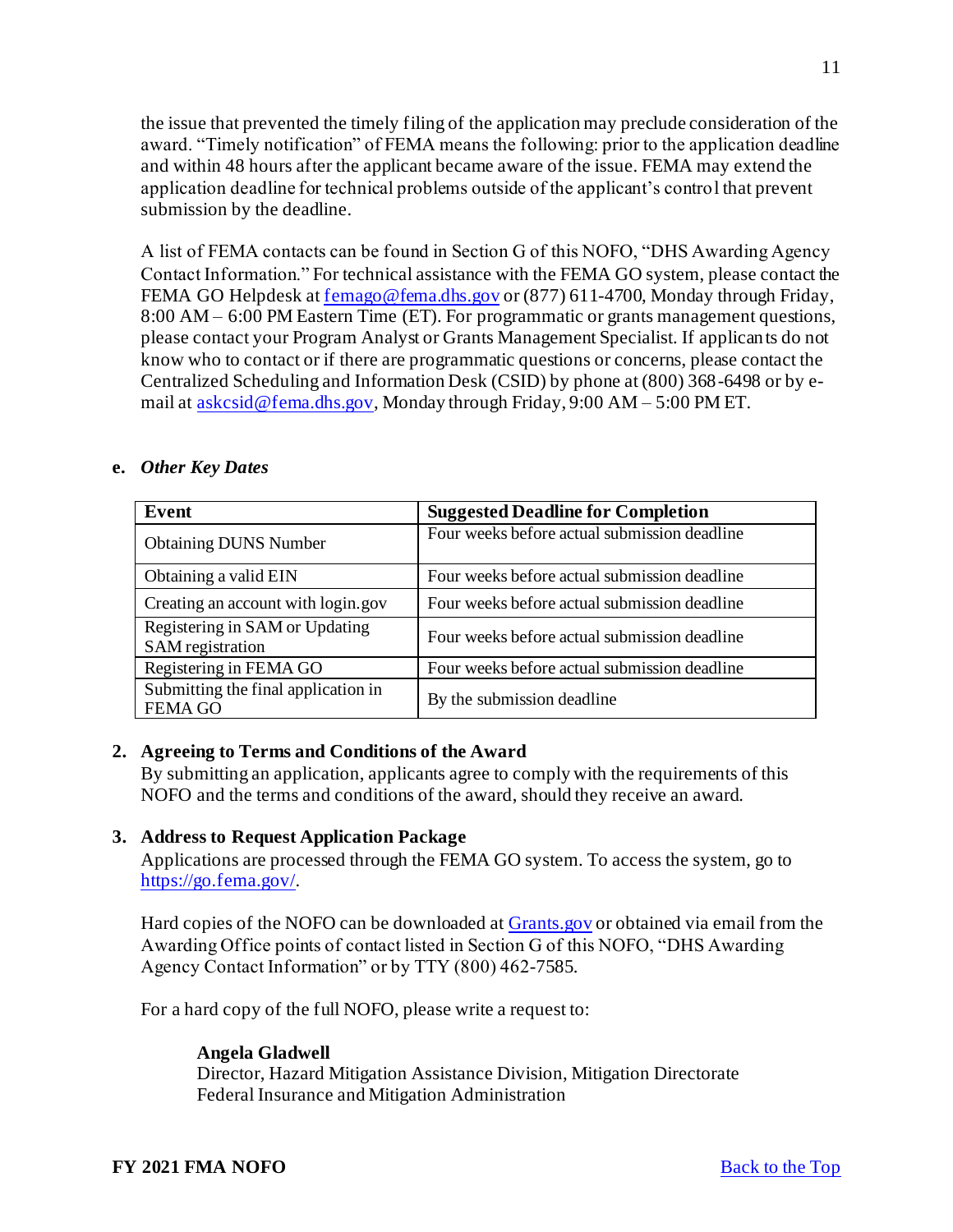Federal Emergency Management Agency 400 C Street, SW Washington, DC 20472

<span id="page-11-0"></span>**4. Steps Required to Obtain a Unique Entity Identifier, Register in the System for Award Management (SAM), and Submit an Application**

Applying for an award under this program is a multi-step process and requires time to complete. Applicants are encouraged to register early as the registration process can take four weeks or more to complete. Therefore, registration should be done in sufficient time to ensure it does not impact your ability to meet required submission deadlines.

Please review the table above for estimated deadlines to complete each of the steps listed. Failure of an applicant to comply with any of the required steps before the deadline for submitting an application may disqualify that application from funding.

To apply for an award under this program, all applicants must:

- a. Apply for, update, or verify their Data Universal Numbering System (DUNS) number from Dun & Bradstreet and Employer Identification Number (EIN) from the Internal Revenue Service;
- b. In the application, provide a valid DUNS number, which is currently the unique entity identifier;
- c. Have an account wit[h login.gov](https://www.login.gov/);
- d. Register for, update, or verify their SAM account and ensure the account is active before submitting the application;
- e. Register in FEMA GO, add the organization to the system, and establish the Authorized Organizational Representative (AOR). The organization's electronic business point of contact (EBiz POC) from the SAM registration may need to be involved in this step. For [step-by-step instructions, see https://www.fema.gov/media](https://www.fema.gov/media-library/assets/documents/181607)library/assets/documents/181607;
- f. Submit the complete application in FEMA GO; and
- g. Continue to maintain an active SAM registration with current information at all times during which it has an active federal award or an application or plan under consideration by a federal awarding agency. As part of this, applicants must also provide information on an applicant's immediate and highest-level owner and subsidiaries, as well as on all predecessors that have been awarded federal contracts or federal financial assistance within the last three years, if applicable.

Applicants are advised that FEMA may not make a federal award until the applicant has complied with all applicable DUNS and SAM requirements. Therefore, an applicant's SAM registration must be active not only at the time of application, but also during the application review period and when FEMA is ready to make a federal award. Further, as noted above, an applicant's or recipient's SAM registration must remain active for the duration of an active federal award. If an applicant's SAM registration is expired at the time of application, expires during application review, or expires any other time before award, FEMA may determine that the applicant is not qualified to receive a federal award and use that determination as a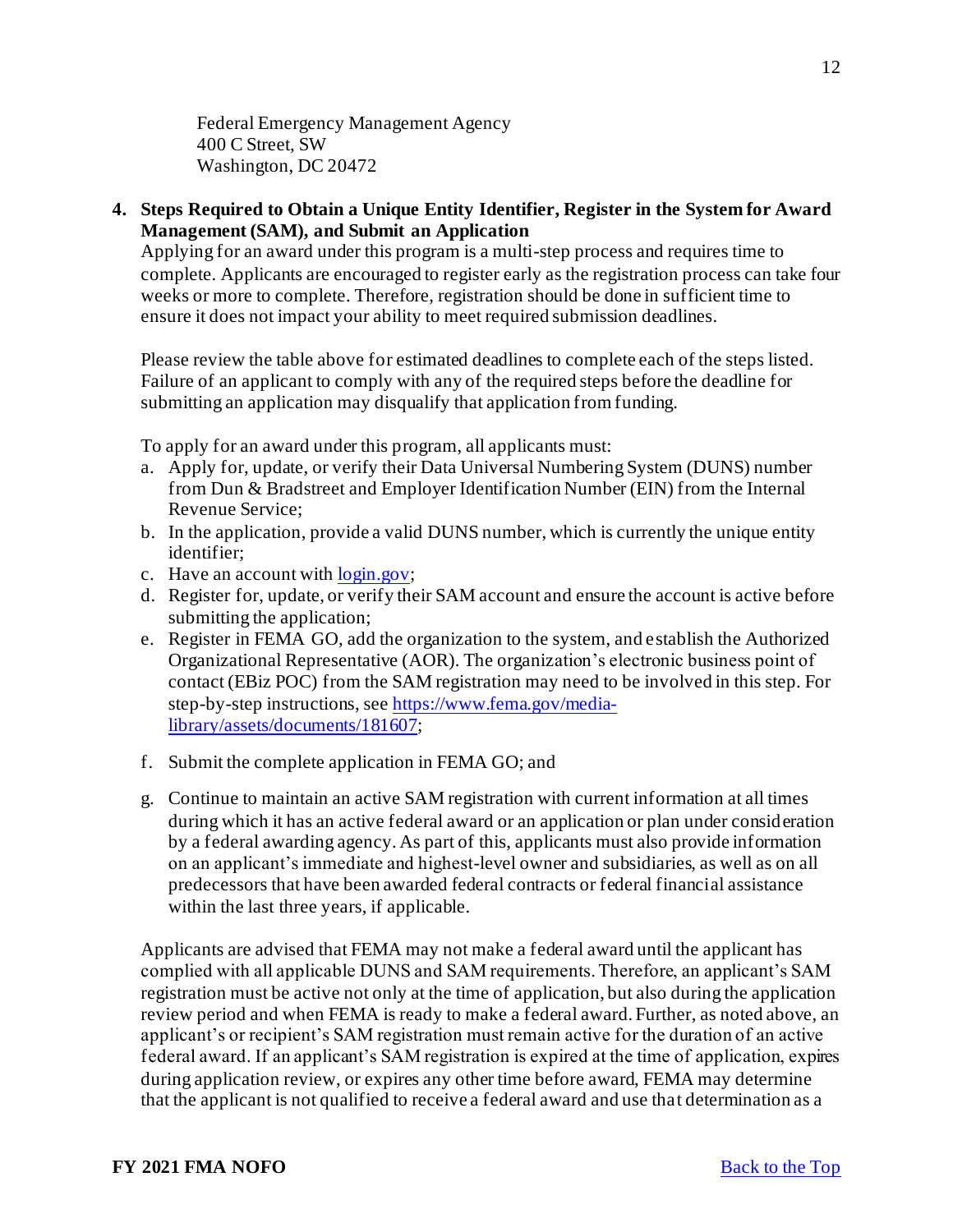basis for making a federal award to another applicant.

Per 2 C.F.R. § 25.110(c)(2)(iii), if an applicant is experiencing exigent circumstances that prevents it from receiving a DUNS number and completing SAM registration prior to receiving a federal award, the applicant must notify FEMA as soon as possible by contacting [askcsid@fema.dhs.gov](mailto:askcsid@fema.dhs.gov) and providing the details of the circumstances that prevent completion of these requirements. If FEMA determines that there are exigent circumstances and FEMA has decided to make an award, the applicant will be required to obtain a DUNS number and complete SAM registration within 30 days of the federal award date.

#### <span id="page-12-0"></span>**5. Electronic Delivery**

DHS is participating in the Grants.gov initiative to provide the grant community with a single site to find and apply for grant funding opportunities. DHS encourages or requires applicants to submit their applications online through Grants.gov, depending on the funding opportunity.

For this funding opportunity, FEMA requires applicants to submit applications through FEMA GO.

## <span id="page-12-1"></span>**6. How to Register to Apply**

#### **a. a.** *General Instructions:*

Registering and applying for an award under this program is a multi-step process and requires time to complete. Applicants should read the instructions below about registering to apply for FEMA funds. Applicants should read the registration instructions carefully and prepare the information requested before beginning the registration process. Reviewing and assembling the required information before beginning the registration process will alleviate last-minute searches for required information.

**The registration process can take up to four weeks to complete.** To ensure an application meets the deadline, applicants are advised to start the required steps well in advance of their submission.

Organizations must have a Data Universal Numbering System (DUNS) Number, Employer Identification Number (EIN), and an active System for Award Management (SAM) registration.

#### **b.** *Obtain a DUNS Number:*

All entities applying for funding, including renewal funding, must have a DUNS number from Dun & Bradstreet (D&B). Applicants must enter the DUNS number in the data entry field labeled "Organizational DUNS" on the SF-424 form.

For more detailed instructions for obtaining a DUNS number, refer to: [https://www.grants.gov/web/grants/applicants/organization-registration/step-1-obtain-duns](https://www.grants.gov/web/grants/applicants/organization-registration/step-1-obtain-duns-number.html)number.html

Note: At some point, the DUNS Number will be replaced by a "new, non-proprietary identifier" requested in, and assigned by, SAM.gov. This new identifier is being called the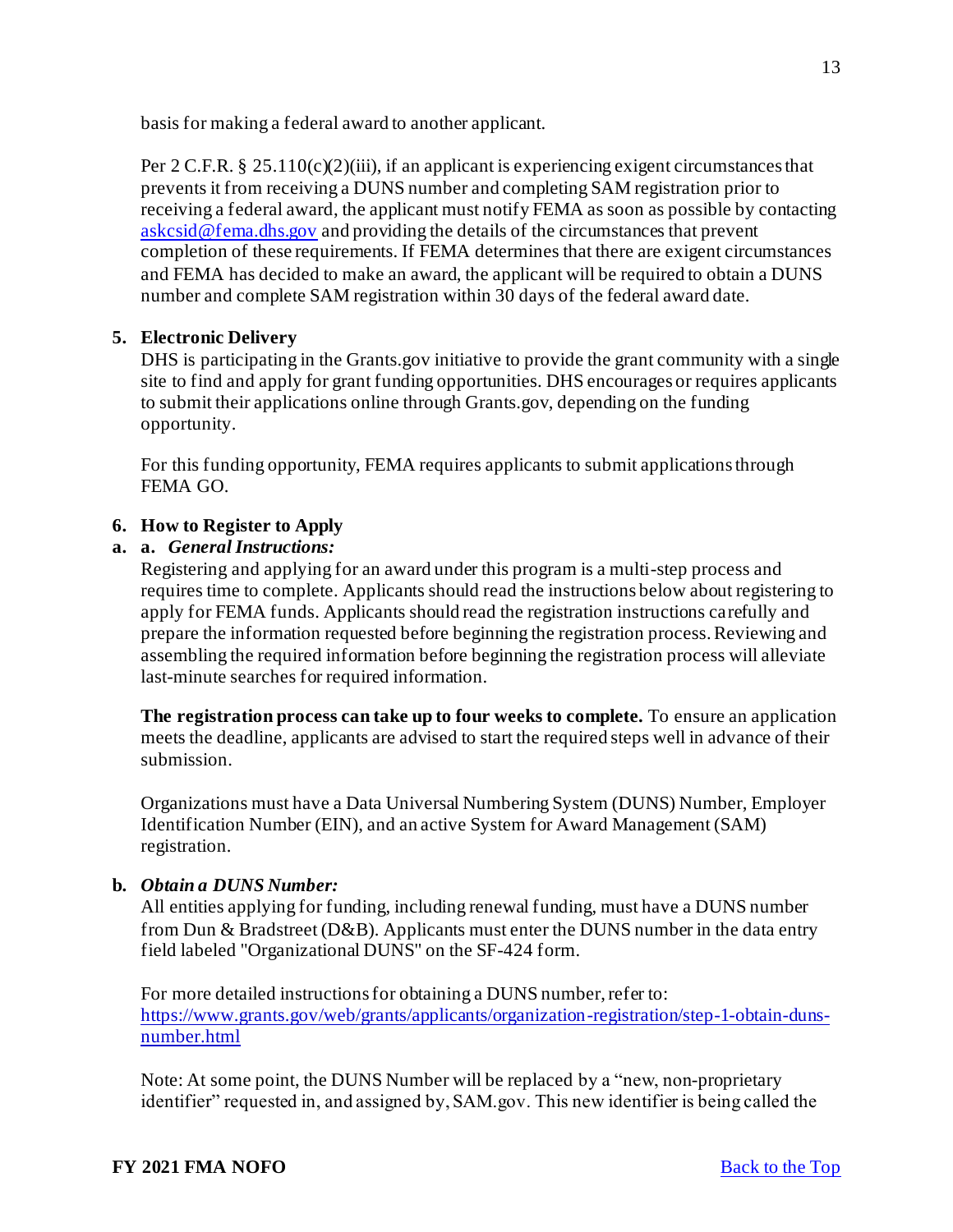Unique Entity Identifier (UEI), or the Entity ID. Grants.gov has begun preparing for this transition by educating users about the upcoming changes and updating field labels and references to the DUNS Number (the current identifier) within the Grants.gov system. Users should continue using the DUNS Number in UEI fields until further notice. To learn more about SAM's rollout of the UEI, please visi[t https://gsa.gov/entityid](https://gsa.gov/entityid).

# **c.** *Obtain Employer Identification Number*

In addition to having a DUNS number, all entities applying for funding must provide an Employer Identification Number (EIN). The EIN can be obtained from the IRS by visiting: [https://www.irs.gov/businesses/small-businesses-self-employed/apply-for-an-employer](https://www.irs.gov/businesses/small-businesses-self-employed/apply-for-an-employer-identification-number-ein-online)identification-number-ein-online.

## **d.** *Create a login.gov account:*

Applicants must have a login.gov account in order to register with SAM or update their SAM registration. Applicants can create a login.gov account here: [https://secure.login.gov/sign\\_up/enter\\_email?request\\_id=34f19fa8-14a2-438c-8323](https://secure.login.gov/sign_up/enter_email?request_id=34f19fa8-14a2-438c-8323-a62b99571fd3) a62b99571fd3.

Applicants only have to create a login.gov account once. For applicants that are existing SAM users, use the same email address for the login.gov account as with SAM.gov so that the two accounts can be linked.

For more information on the login.gov requirements for SAM registration, refer to: <https://www.sam.gov/SAM/pages/public/loginFAQ.jsf>.

#### **e.** *Register with SAM:*

In addition to having a DUNS number, all organizations applying online through Grants.gov must register with SAM. Failure to register with SAM will prevent your organization from applying through Grants.gov. SAM registration must be renewed annually.

For more detailed instructions for registering with SAM, refer to: [https://www.grants.gov/web/grants/applicants/organization-registration/step-2-register-with](https://www.grants.gov/web/grants/applicants/organization-registration/step-2-register-with-sam.html)sam.html.

Note: As a new requirement per 2 C.F.R. § 25.200, applicants must also provide the applicant's immediate and highest-level owner, subsidiaries, and predecessors that have been awarded federal contracts or federal financial assistance within the last three years, if applicable.

# **i. ADDITIONAL SAMREMINDERS**

Existing SAM.gov account holders should check their account to make sure it is "ACTIVE." SAM registration should be completed at the very beginning of the application period and should be renewed annually to avoid being "INACTIVE." **Please allow plenty of time before the grant application submission deadline to obtain a DUNS number and then to register in SAM. It may be four weeks or more after an applicant submits the SAM registration before the registration is active in SAM, and then it may be an additional 24 hours before FEMA's system recognizes the information.**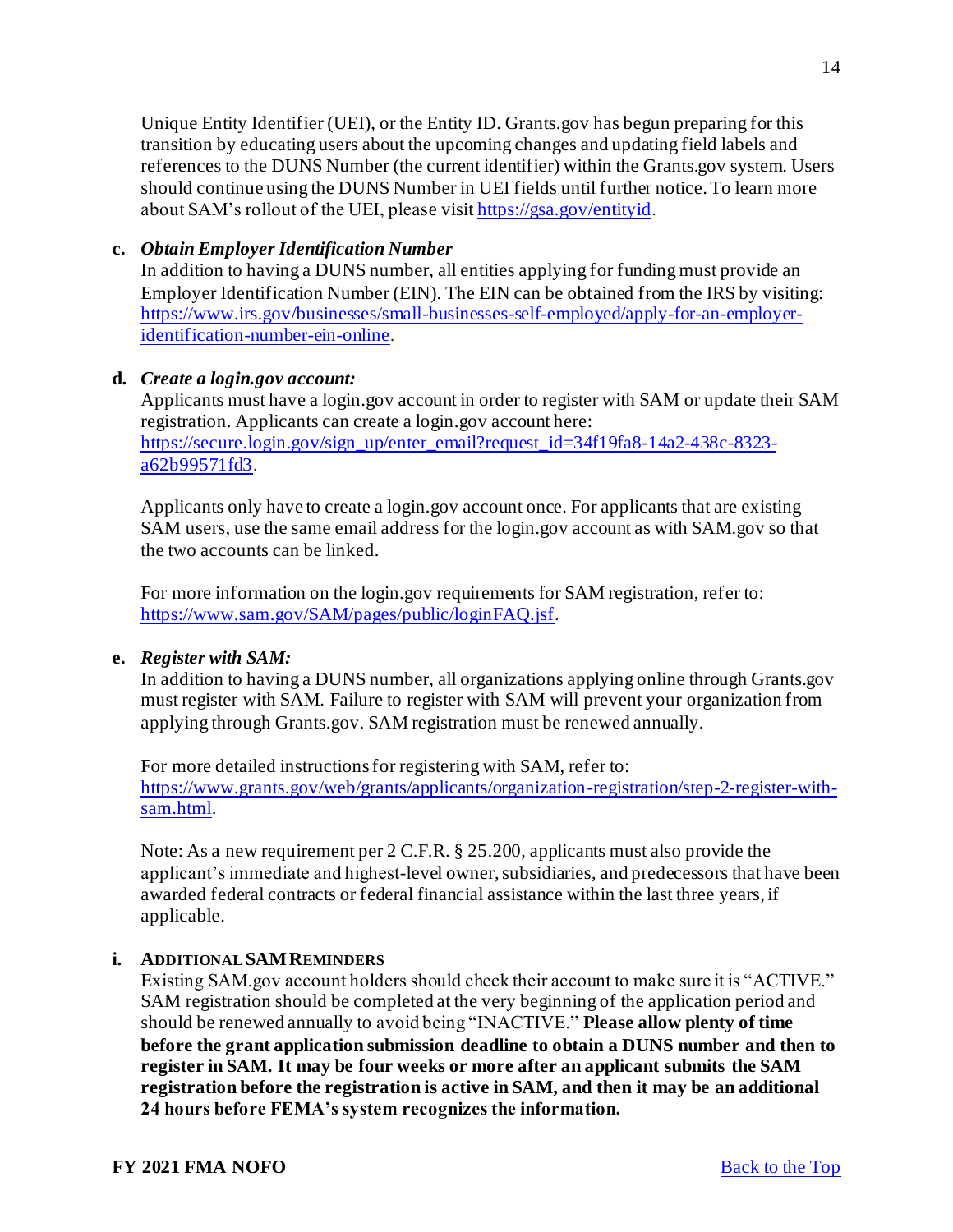It is imperative that the information applicants provide is correct and current. Please ensure that your organization's name, address, DUNS number, and Employer Identification Number, or EIN, are up to date in SAM and that the DUNS number used in SAM is the same one used to apply for all other FEMA awards. Payment under any FEMA award is contingent on the recipient's having a current SAM registration.

#### **ii. HELP WITH SAM**

The SAM quick start guide for new recipient registration and SAM video tutorial for new applicants are tools created by the General Services Administration (GSA) to assist those registering with SAM. If applicants have questions or concerns about a SAM registration, please contact the Federal Support Desk a[t https://www.fsd.gov/fsd-gov/home.do](https://www.fsd.gov/fsd-gov/home.do) or call toll free (866) 606-8220.

**f.** *Register in FEMA GO, Add the Organization to the System, and Establish the AOR:*  Applicants must register in FEMA GO and add their organization to the system. The organization's electronic business point of contact (EBiz POC) from the SAM registration may need to be involved in this step. For step-by-step instructions, see <https://www.fema.gov/media-library/assets/documents/181607>.

Note: FEMA GO will support only the most recent major release of the following browsers:

- Google Chrome
- Internet Explorer
- Mozilla Firefox
- Apple Safari
- Microsoft Edge

Users who attempt to use tablet type devices or other browsers may encounter issues with using FEMA GO.

# <span id="page-14-0"></span>**7. Submitting the Application in FEMA GO**

Applicants will be prompted to submit the standard application information and any program-specific information required as described in Section D.10 of this NOFO, "Content and Form of Application Submission." The Standard Forms (SF) may be accessed in the Forms tab under th[e SF-424 family on Grants.gov](https://www.grants.gov/forms/sf-424-family.html). Applicants should review these forms before applying to ensure they have all the information required.

After submitting the final application, FEMA GO will provide either an error message or a successfully received transmission in the form of an email sent to the AOR that submitted the application. Applicants using slow internet connections, such as dial-up connections, should be aware that transmission can take some time before FEMA GO receives your application.

For additional application submission requirements, including program-specific requirements, please refer to the subsection titled "Content and Form of Application Submission" under Section D of this NOFO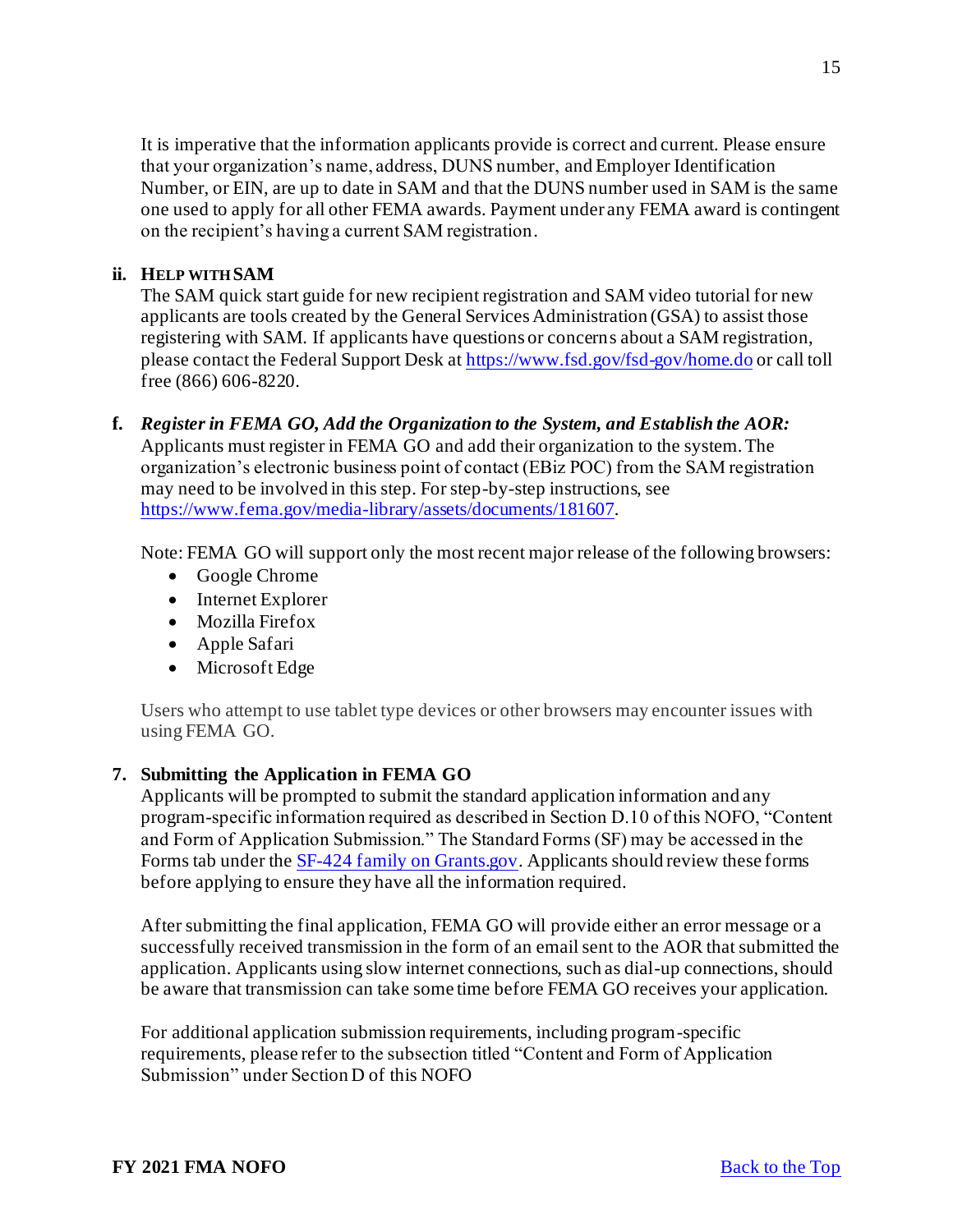# <span id="page-15-0"></span>**8. Timely Receipt Requirements and Proof of Timely Submission**

All applications must be completed in FEMA GO by the application deadline. FEMA GO automatically records proof of timely submission and the system generates an electronic date/time stamp when FEMA GO successfully receives the application. The individual with the Authorized Organization Representative (AOR) role that submitted the application will also receive the official date/time stamp and a FEMA GO tracking number in an email serving as proof of their timely submission on the date and time that FEMA GO received the application.

**Applicants who experience system-related issues will be addressed until 3:00 PM ET on Wednesday, January 26.** No new system-related issues will be addressed after this deadline. Applications not received by the application submission deadline will not be accepted.

## <span id="page-15-1"></span>**9. Content and Form of Application Submission**

## **a.** *Standard Required Application Forms and Information*

The following forms or information are required to be submitted via FEMA GO. They are automatically generated in FEMA GO; no additional attachment is needed. The Standard [Forms \(SF\) are also available at https://www.grants.gov/web/grants/forms/sf-424](https://www.grants.gov/web/grants/forms/sf-424-family.html) family.html.

- **SF-424, Application for Federal Assistance**
- **Grants.gov Lobbying Form, Certification Regarding Lobbying**
- **SF-424A, Budget Information (Non-Construction)**
	- o **For construction under an award, submit SF-424C, Budget Information (Construction)**, in addition to or instead of SF-424A*]*
- **SF-424B, Standard Assurances (Non-Construction)**
	- o **For construction under an award, submit SF-424D, Standard Assurances (Construction)**, in addition to or instead of SF-424B*]*
- **SF-LLL, Disclosure of Lobbying Activities**
- **Indirect Cost Agreement or Proposal** if the budget includes indirect costs and the applicant is required to have an indirect cost rate agreement or proposal. If the applicant does not have or is not required to have an indirect cost rate agreement or proposal, please see Section D.13 of this NOFO, "Funding Restrictions and Allowable Costs," for further information regarding allowability of indirect costs and whether alternatives to an indirect cost rate agreement or proposal might be available, or contact the relevant FEMA staff identified in Section G of this NOFO, "DHS Awarding Agency Contact Information" for further instructions.

Generally, applicants have to submit either the non-construction forms (i.e., SF-424A and SF-424B) or construction forms (i.e., SF-424C and SF-424D), meaning that applicants that only have construction work and do not have any non-construction work need only submit the construction forms (i.e., SF-424C and SF-424D) and not the non-construction forms (i.e., SF-424A and SF-424B), and vice versa. However, applicants who have both construction and non-construction work under this program need to submit both the construction and nonconstruction forms.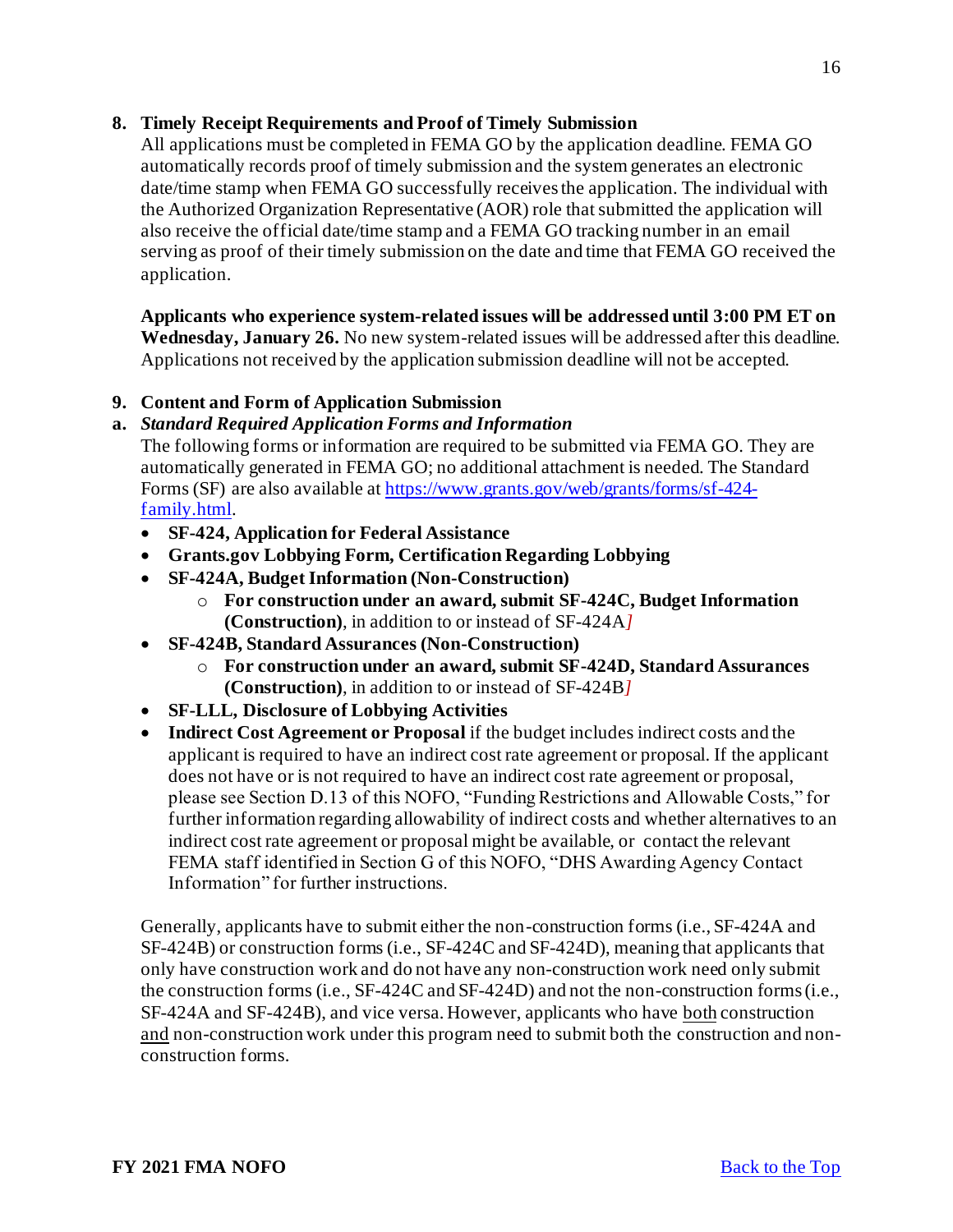The SF-424 family of forms is available on the Grants.gov website at <http://www.grants.gov/web/grants/forms/sf-424-family.html>. The FEMA Form FF 20-16C, Certifications Regarding Lobbying, Debarment, Suspension and Other Responsibility Matters; and Drug-Free Workplace Requirements is available from the FEMA library online a[t https://www.fema.gov/media-library/assets/documents/9754](https://www.fema.gov/media-library/assets/documents/9754).

Applicants may require their subapplicants to complete and attach the grant application and/or Assurance and Certifications forms to their planning, Project Scoping, Community Flood Mitigation Project, Technical Assistance, and individual flood mitigation project subapplications in FEMA GO.

Subapplicants should contact their applicant agency for information specific to their state/territory/ federally recognized tribal government's application process. Contact information for the SHMOs is provided on the FEMA website at <https://www.fema.gov/state-hazard-mitigation-officers>.

All applicants must submit an FMA grant application via FEMAGO by the application deadline to be considered for funding. The required format for applications and subapplications is built into FEMA GO:

- FMA applications, including applicant-approved planning, Project Scoping, Community Flood Mitigation Project, Technical Assistance, individual flood mitigation project, and management costs subapplications must be submitted in an FY 2021 FMA application.
- Flood hazard mitigation planning activities must be submitted in a planning subapplication;
- Project Scoping activities must be submitted in a Project Scoping subapplication;
- Community Flood Mitigation Projects and individual flood mitigation projects must be submitted in a project subapplication;
- Applicant management costs (for applicants only) must be submitted in a management costs subapplication;
- Technical Assistance costs (for recipients to which FEMA obligated an FY 2020 FMA award of at least \$1 million federal share) must be submitted in a Technical Assistance subapplication.

# **b.** *Program-Specific Required Forms and Information*

The following program-specific forms or information are required to be submitted in FEMA GO

# **i. MANAGEMENT COSTS**

[States](https://www.law.cornell.edu/definitions/index.php?width=840&height=800&iframe=true&def_id=e8ac89d3147c2817e8a875004f4e1481&term_occur=999&term_src=Title:44:Chapter:I:Subchapter:B:Part:79:79.8) are eligible to receive management costs consisting of a maximum of 10 percent of the planning and project activities awarded to th[e State](https://www.law.cornell.edu/definitions/index.php?width=840&height=800&iframe=true&def_id=e8ac89d3147c2817e8a875004f4e1481&term_occur=999&term_src=Title:44:Chapter:I:Subchapter:B:Part:79:79.8), each fiscal year under FMA. These costs must be included in the application to FEMA. A federally recognized tribal government applying directly to FEMA is eligible for management costs consisting of a maximum of 10 percent of grants awarded for planning and project activities under the FMA program.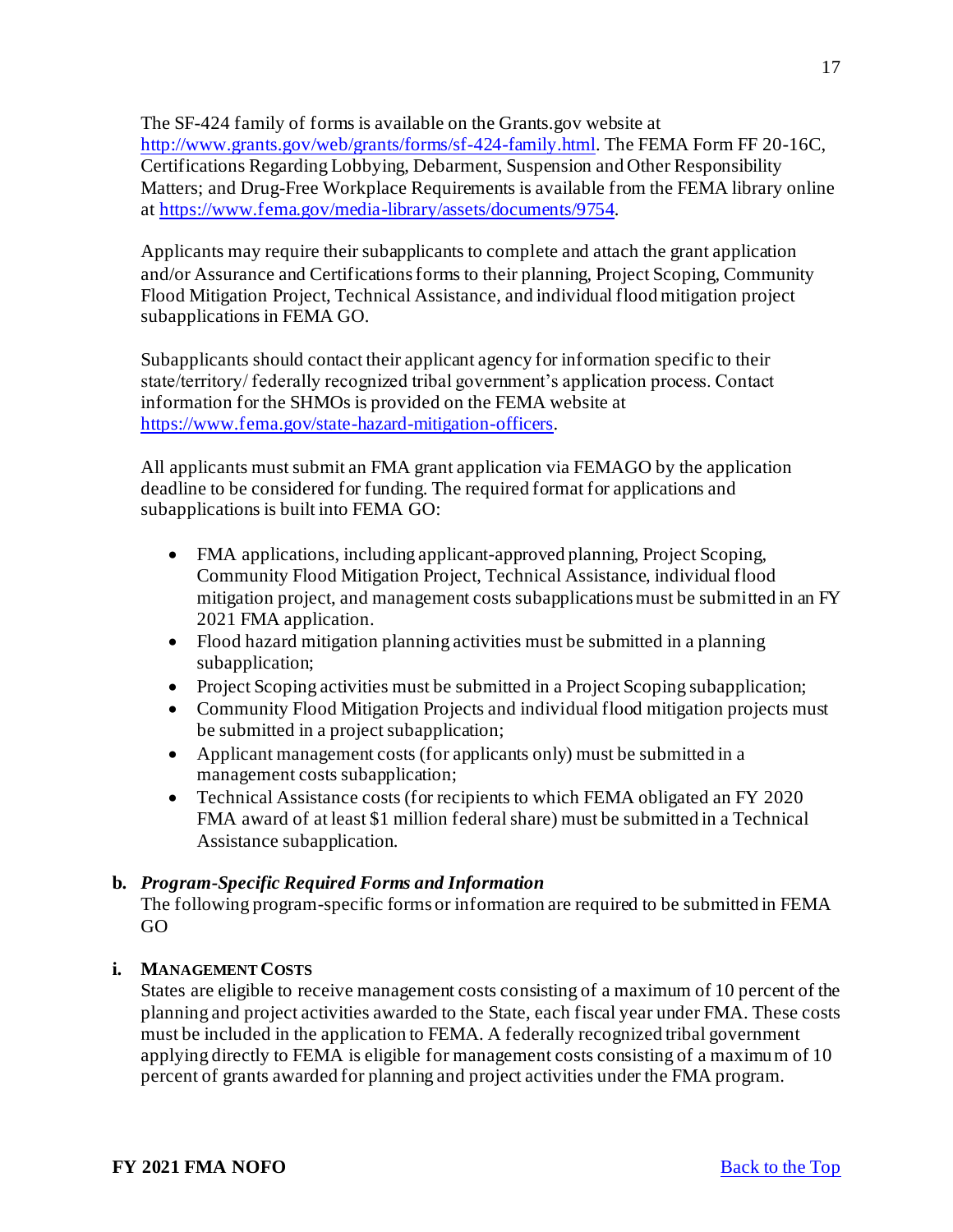[Subapplicants](https://www.law.cornell.edu/definitions/index.php?width=840&height=800&iframe=true&def_id=358ffe83f992d71cc956e13bec373e92&term_occur=999&term_src=Title:44:Chapter:I:Subchapter:B:Part:79:79.8) may include a maximum of 5 percent of the total funds requested for their subapplication for management costs to support the implementation of their planning or project activity. These costs must be included in the subapplication to th[e State](https://www.law.cornell.edu/definitions/index.php?width=840&height=800&iframe=true&def_id=e8ac89d3147c2817e8a875004f4e1481&term_occur=999&term_src=Title:44:Chapter:I:Subchapter:B:Part:79:79.8).

For additional information, please refer to Section D.13.b Management Costs.

## <span id="page-17-0"></span>**10. Other Submission Requirements**

#### **a.** *Benefit-Cost Analysis for Mitigation Projects*

Applicants and subapplicants applying for mitigation projects (Community Flood Mitigation Projects or individual flood mitigation projects) must provide a Benefit-Cost Analysis (BCA) or other documentation that validates cost-effectiveness. FEMA's approach to benefit-cost analysis (BCA) is a method used to determine whether a project is cost-effective and is generally described as an estimation of the future benefits of a project compared to its cost (also known as the benefit-cost ratio [BCR]). Simply put, the BCR is the method by which the future benefits of a hazard mitigation project are determined and compared to its costs. A project is considered to be cost effective when the BCR is 1.0 or greater, indicating FEMA expects the benefits of a prospective hazard mitigation project are sufficient to justify the costs.The total benefits and costs must be entered in the Cost-Effectiveness section of the project subapplication and a FEMA-approved BCA must be attached as documentation, as applicable. Planning, Project Scoping, Technical Assistance, and management costs subapplications do not require a BCA.

FEMA has created software to ensure that the BCR is calculated in accordance with FEMA's standardized methodologies and OMB Circular A-94, Guidelines and Discount Rates for Benefit-Cost Analysis of Federal Programs, available on the Internet at <https://www.whitehouse.gov/sites/whitehouse.gov/files/omb/circulars/A94/a094.pdf>. FEMA's Benefit Cost Toolkit is available on the FEMA website at <https://www.fema.gov/benefit-cost-analysis> Version 6.0 or newer are the only versions FEMA will accept as documentation for demonstrating cost effectiveness. A non-FEMA BCA methodology may only be used if pre-approved by FEMA in writing.

More detailed information is available in Part IV, I, Cost Effectiveness, of the HMA [Guidance, available on the FEMA website at https://www.fema.gov/media](https://www.fema.gov/media-library/assets/documents/103279)library/assets/documents/103279.

Applicants and subapplicants should place careful consideration on how their work would potentially impact disadvantaged communities as referenced in EO. FEMA aims to prioritize 40 percent of the benefits towards disadvantaged communities, in accordance with the Administration's Justice40 Initiative.

#### **b.** *Acquisition Project Requirements*

The subrecipient must provide FEMA with a signed copy of the Statement of Voluntary Participation for each property post- award. The Statement of Voluntary Participation formally documents the Notice of Voluntary Interest and information related to the purchase offer. The Statement of Voluntary Participation is available on the FEMA website at <https://www.fema.gov/media-library/assets/documents/13708>.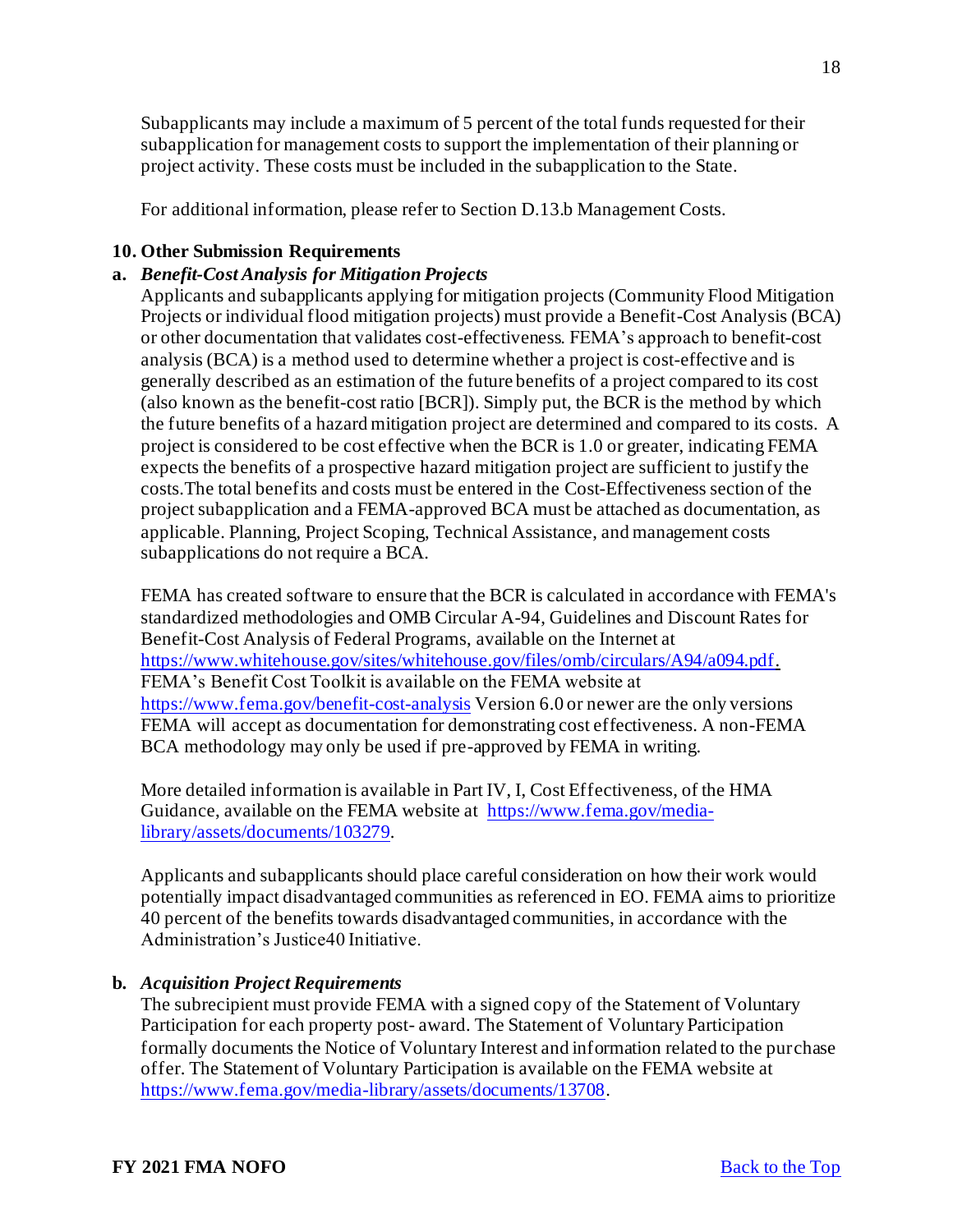Subrecipients must apply deed-restriction language to all acquired properties to ensure that the property is maintained in perpetuity as open space consistent with the conservation of natural floodplain functions, as agreed to by accepting FEMA mitigation award funding. Deed-restriction language is applied to acquired properties by recording the open space and deed restrictions. Subrecipients, as well as recipients and FEMA are responsible for enforcing compliance with open space restrictions pursuant to 44 CFR Part 80 requirements.

#### **c.** *National Environmental Policy Act Requirements for Mitigation Projects*

Applicants and subapplicants applying for mitigation projects (Community Flood Mitigation Projects or individual flood mitigation projects) must provide information needed to comply with the National Environmental Policy Act (NEPA) (42 U.S.C. §§ 4321–4370h) and the related DHS and FEMA instructions and directives (i.e., DHS Directive 023-01, DHS Instruction Manual 023-01-001-01, FEMA Directive 108-1, FEMA Instruction 108-1-1). The required information is included in the subapplication in FEMA GO. Environmental Planning and Historic Preservation (EHP) Job Aids and Supplements are available on the FEMA website a[t https://www.fema.gov/grants/guidance-tools/environmental-historic](https://www.fema.gov/grants/guidance-tools/environmental-historic). The required information is included in the subapplication in FEMA GO.

## <span id="page-18-0"></span>**11. Intergovernmental Review**

An intergovernmental review may be required. Applicants must contact their state's Single Point of Contact (SPOC) to comply with the state's process under Executive Order 12372 (See<https://www.archives.gov/federal-register/codification/executive-order/12372.html>).

#### <span id="page-18-1"></span>**12. Funding Restrictions and Allowable Costs**

All costs charged to awards covered by this NOFO must comply with the Uniform Administrative Requirements, Cost Principles, and Audit Requirements at 2 C.F.R. Part 200, unless otherwise indicated in the NOFO, or the terms and conditions of the award. This includes, among other requirements, that costs must be incurred, and products and services must be delivered, within the period of performance of the award. *See* 2 C.F.R. § 200.403(h) (referring to budget periods, which for FEMA awards is the same as the period of performance).

In general, the Cost Principles establish standards for the allowability of costs, provide detailed guidance on the cost accounting treatment of costs as direct or administrative costs, and set forth allowability principles for selected items of cost. More specifically, except as otherwise stated in this NOFO, the terms and condition of an award, or other program materials, costs charged to awards covered by this NOFO must be consistent with the Cost Principles for Federal Awards located at 2 C.F.R. Part 200, Subpart E. In order to be allowable, all costs charged to a FEMA award or applied to the cost share must be reasonable in nature and amount and allocable to the particular FEMA award.

Additionally, all costs charged to awards must comply with the grant program's applicable statutes, policies, requirements in this NOFO as well as with the terms and conditions of the award. If FEMA staff identify costs that are inconsistent with any of these requirements,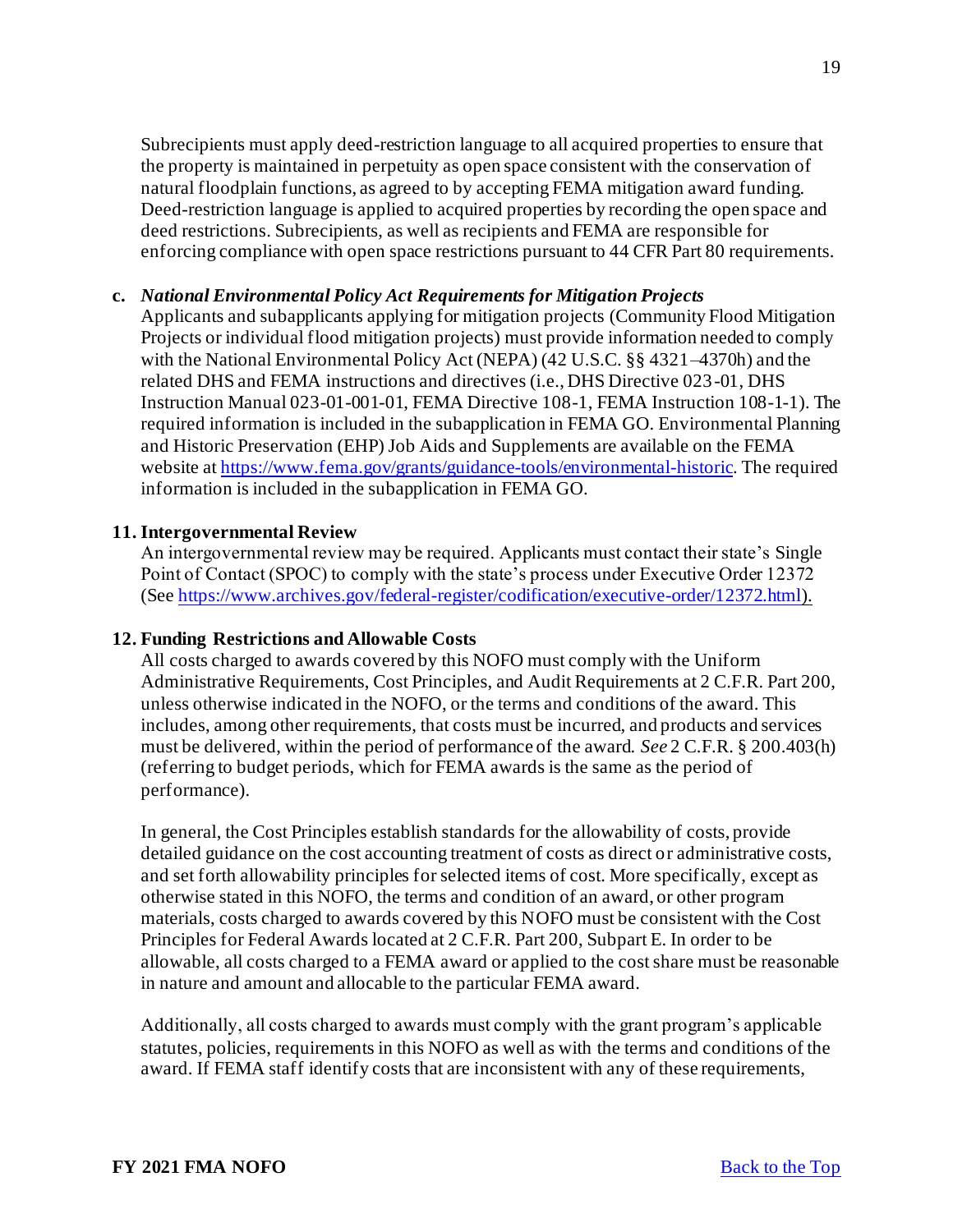these costs may be disallowed, and FEMA may recover funds as appropriate, consistent with applicable laws, regulations, and policies.

As part of those requirements, grant recipients and subrecipients may only use federal funds or funds applied to a cost share for the purposes set forth in this NOFO and the terms and conditions of the award, and those costs must be consistent with the statutory authority for the award.

Grant funds may not be used for matching funds for other federal grants/cooperative agreements, lobbying, or intervention in federal regulatory or adjudicatory proceedings. In addition, federal funds may not be used to sue the federal government or any other government entity.

The federal funding caps for FMA are as follows:

- \$300,000 per Project Scoping subapplication for individual flood mitigation projects;
- \$900,000 per Project Scoping subapplication for Community Flood Mitigation Projects;
- \$30 million cap per Community Flood Mitigation Project subapplication;
- \$50,000 per applicant for all Technical Assistance subapplications, for recipients to which FEMA obligated an FY 2020 FMA award of at least \$1 million federal share;
- \$100,000 per applicant for flood hazard mitigation planning with maximums of:
	- o \$50,000 for state flood hazard mitigation planning;
	- o \$25,000 for local flood hazard mitigation planning;
- 10 percent of the total application budget for applicant management costs for applicants to administer and manage award and subaward activities (see the Management and Administration Costs subsection below);
- 5 percent of the total mitigation project, Project Scoping, and planning subapplication budget for subapplicant management costs for subapplicants to manage their subaward activities (see the Management and Administration Costs subsection below).

Applicants should analyze the cost benefits of purchasing versus leasing equipment, especially high-cost items and those subject to rapid technical advances. Large equipment purchases must be identified and explained. For more information regarding property management standards for equipment and federal procurement requirements, please reference 2 C.F.R. Part 200, available at

[https://www.ecfr.gov/cgi-bin/text-idx?tpl=/ecfrbrowse/Title02/2cfr200\\_main\\_02.tpl](https://www.ecfr.gov/cgi-bin/text-idx?tpl=/ecfrbrowse/Title02/2cfr200_main_02.tpl)

More detailed information is available in Part III, E.1, Eligible Activities, of the HMA Guidance, available on the FEMA website at <https://www.fema.gov/media-library/assets/documents/103279>.

# **a.** *Prohibitions on Expending FEMA Award Funds for Covered Telecommunications Equipment or Services*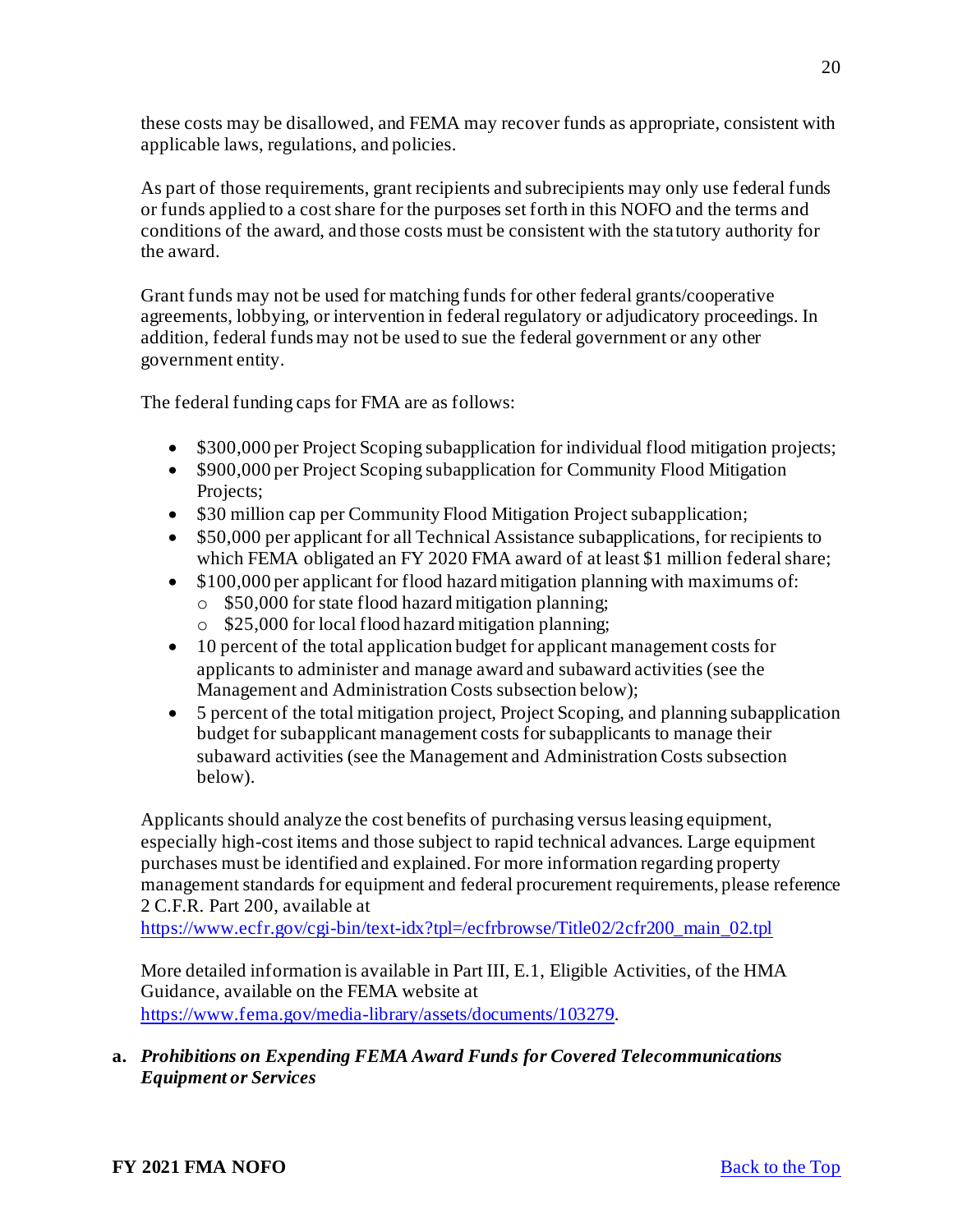Recipients and subrecipients of FEMA federal financial assistance are subject to the prohibitions described in Section 889 of the John S. McCain National Defense Authorization [Act for Fiscal Year 2019 \(FY 2019 NDAA\), Pub. L. No. 115-232 \(2018\) and 2 C.F.R. §§](https://www.congress.gov/bill/115th-congress/house-bill/5515/text?format=txt)  200.216, 200.200.327 200.471, and Appendix II to 2 C.F.R. Part 200. Beginning August 13, 2020, the statute – as it applies to FEMA recipients, subrecipients, and their contractors and subcontractors – prohibits obligating or expending federal award funds on certain telecommunications and video surveillance products and contracting with certain entities for national security reasons.

[Additional guidance is available at Prohibitions on Expending FEMA Award Funds for](https://www.fema.gov/sites/default/files/documents/fema_prohibitions-expending-fema-award-funds-covered-telecommunications-equipment-services.pdf)  Covered Telecommunications Equipment or Services (Interim) FEMA Policy #405-143-1.

**Effective August 13, 2020**, FEMA recipients and subrecipients **may not** use any FEMA funds under open or new awards to:

- (1) Procure or obtain any equipment, system, or service that uses covered telecommunications equipment or services as a substantial or essential component of any system, or as critical technology of any system;
- (2) Enter into, extend, or renew a contract to procure or obtain any equipment, system, or service that uses covered telecommunications equipment or services as a substantial or essential component of any system, or as critical technology of any system; or
- (3) Enter into, extend, or renew contracts with entities that use covered telecommunications equipment or services as a substantial or essential component of any system, or as critical technology as part of any system.

#### **i. DEFINITIONS**

Per section 889(f)(2)-(3) of the FY 2019 NDAA and 2 C.F.R. § 200.216, covered telecommunications equipment or services means:

- i. Telecommunications equipment produced by Huawei Technologies Company or ZTE Corporation, (or any subsidiary or affiliate of such entities);
- ii. For the purpose of public safety, security of Government facilities, physical security surveillance of critical infrastructure, and other national security purposes, video surveillance and telecommunications equipment produced by Hytera Communications Corporation, Hangzhou Hikvision Digital Technology Company, or Dahua Technology Company (or any subsidiary or affiliate of such entities);
- iii. Telecommunications or video surveillance services provided by such entities or using such equipment; or
- iv. Telecommunications or video surveillance equipment or services produced or provided by an entity that the Secretary of Defense, in consultation with the Director of National Intelligence or the Director of the Federal Bureau of Investigation, reasonably believes to be an entity owned or controlled by, or otherwise connected to, the People's Republic of China.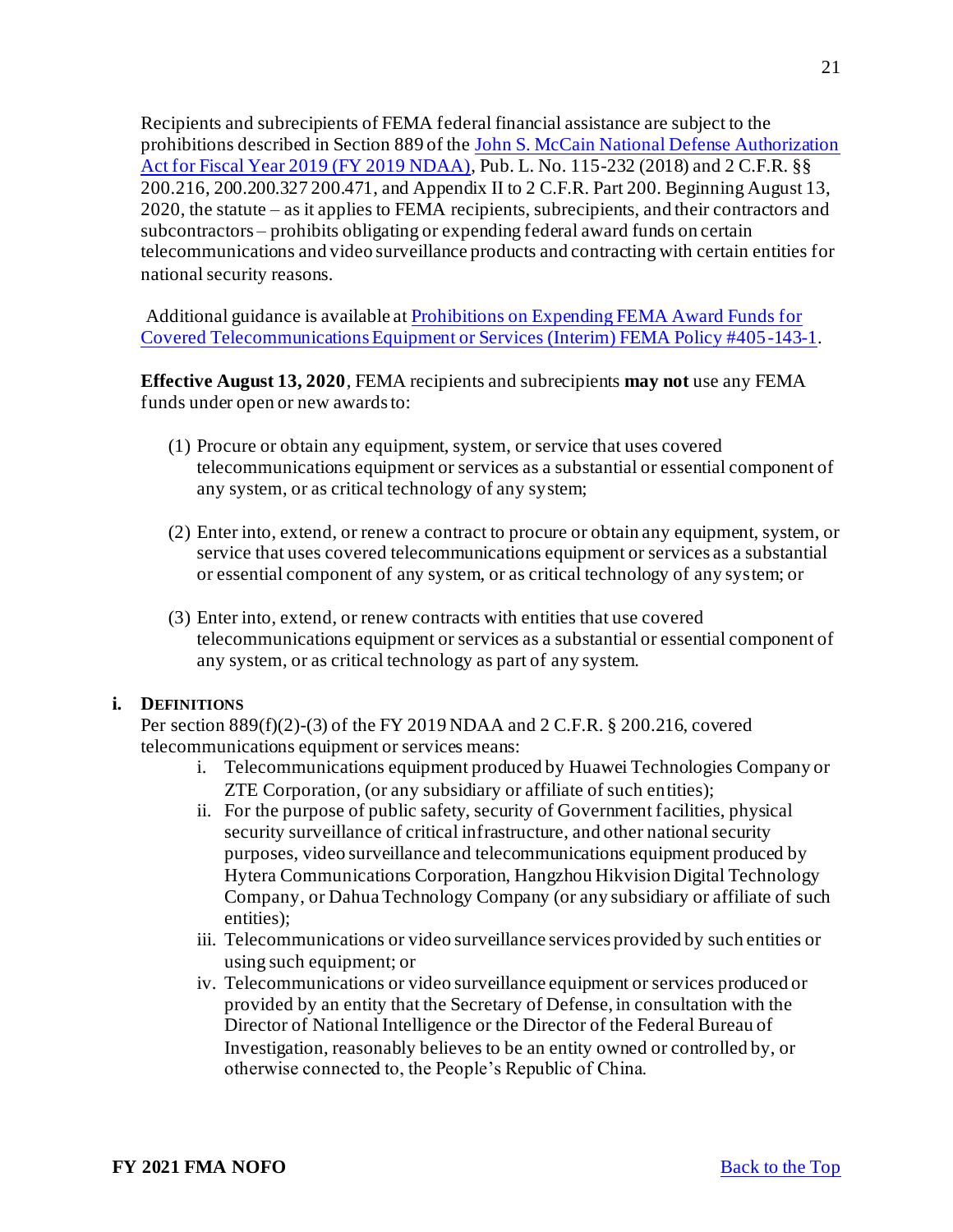Examples of the types of products covered by this prohibition include phones, internet, video surveillance, and cloud servers when produced, provided, or used by the entities listed in the definition of "covered telecommunications equipment or services." *See* 2 C.F.R. § 200.471.

#### **b.** *Pre-Award Costs*

Pre-award costs directly related to developing the FMA grant application or subapplication that are incurred prior to the date of the grant award are allowed subject to FEMA approval at time of award. Such costs may have been incurred prior to application submission, for example gathering NEPA data or developing a BCA (see Section D, Application and Submission Information), preparing design specifications, or conducting workshops or meetings related to development and submission of subapplications. To be eligible for FMA funding, pre-award costs must be identified in the individual line item in the cost estimate of the subapplication.

Pre-award costs may be cost shared or applicants and subapplicants may identify them as their non-federal cost share (see Section C, Eligibility Information, Cost Share or Match).

Costs associated with implementation of proposed projects in the submitted grant application or subapplication that are incurred prior to the date of the grant award are not allowed. Activities initiated or completed prior to the date of the grant award are generally not eligible.

If any pre-award activities related to developing an FMA grant application or subapplication result in ground disturbance, the applicant or subapplicant must comply with all applicable federal, state, and local laws and regulations, and obtain any applicable environmental permits and clearances. The applicant or subapplicant must ensure monitoring of ground disturbance, and if any potential archaeological resources are discovered, work will immediately cease, and the appropriate state authority will be notified.

Applicants and subapplicants who are not awarded awards or subawards will not receive reimbursement for the corresponding pre-award costs. More detailed information is provided in Part IV, F.2, Pre-Award Costs, of the HMA Guidance, available on the FEMA website at <https://www.fema.gov/grants/mitigation/hazard-mitigation-assistance-guidance>.

#### **c.** *Management Costs*

Management costs are any indirect costs, any direct administrative costs, and other administrative expenses that are reasonably incurred in administering an award or subaward.

Applicant and subapplicant management cost activities including the implementation of the FMA program, such as subapplication development, geocoding mitigation projects, delivery of Technical Assistance, managing awards and staff salary costs are eligible for FMA funding in accordance with the HMA Guidance, available on the FEMA website at <https://www.fema.gov/grants/mitigation/hazard-mitigation-assistance-guidance>.

Applicants may apply for applicant management costs of up to 10 percent of the total FMA grant application for management of the award and all selected subawards. Applicant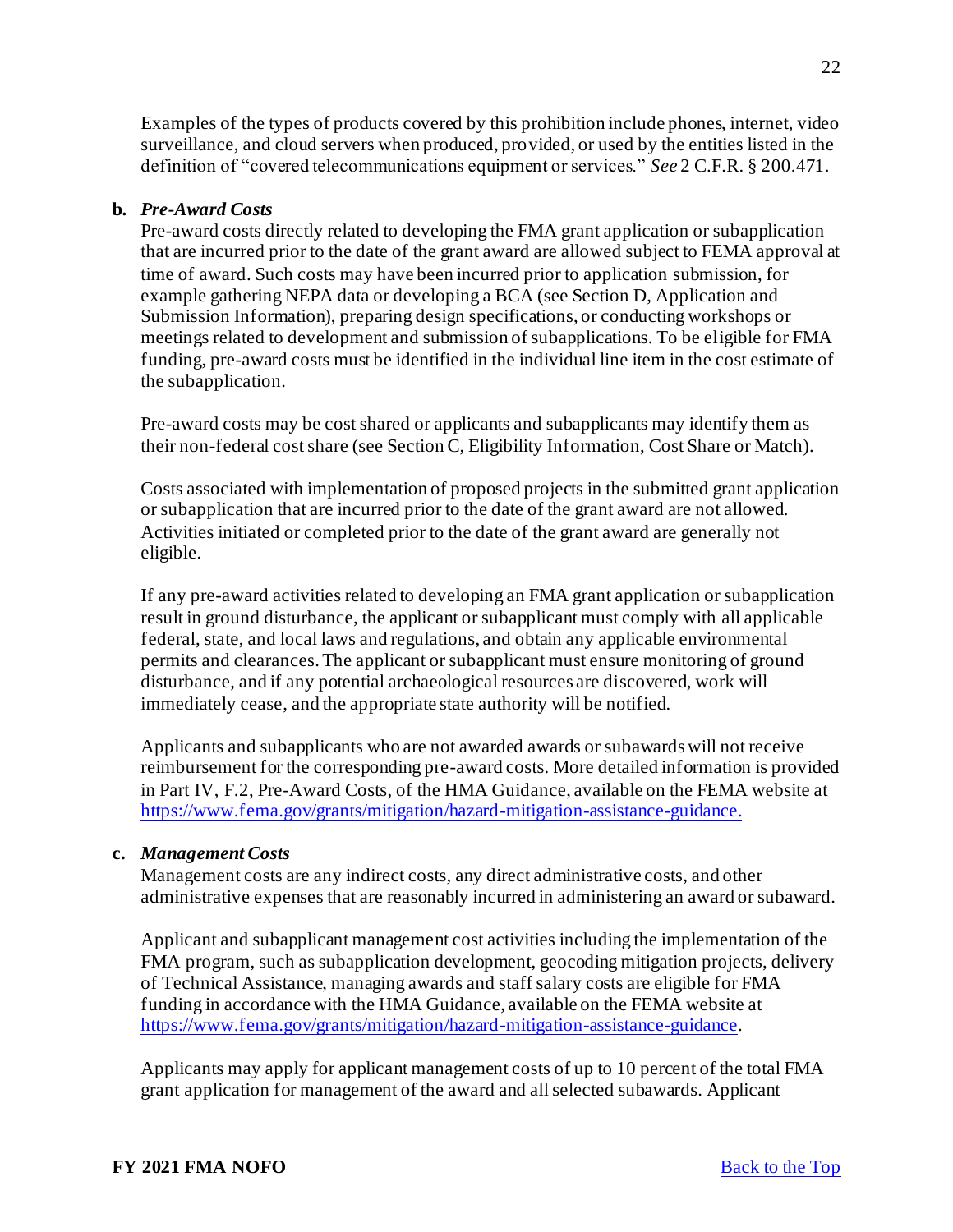requests for management costs must be submitted in a separate management costs subapplication in FEMA GO (see Section D, Application and Submission Information, Content and Form of Application Submission).

Subapplicants may include subapplicant management costs of up to 5 percent of the total cost of their planning, Project Scoping, or mitigation project subapplication to manage the proposed subaward activities. Subapplicant management cost activities must be added to the Scope of Work section and identified in the Cost Estimate section of subapplications in FEMA GO.

#### **i. INDIRECT COSTS**

Per 44 C.F.R. 79.8(a)(2) indirect costs for FMA are part of the management costs and in no case do they make the applicant eligible for additional management costs that exceed the caps identified in the previous subsection (Management Costs). Indirect costs are allowable under this program as described in 2 C.F.R. Part 200, including 2 C.F.R. § 200.414. Applicants with a current negotiated indirect cost rate agreement that desire to charge indirect costs to an award must provide a copy of their negotiated indirect cost rate agreement at the time of application. Not all applicants are required to have a current negotiated indirect cost rate agreement. Applicants that are not required by 2 C.F.R. Part 200 to have a negotiated indirect cost rate agreement but are required by 2 C.F.R. Part 200 to develop an indirect cost rate proposal must provide a copy of their proposal at the time of application. Applicants who do not have a current negotiated indirect cost rate agreement (including a provisional rate) and wish to charge the de minimis rate must reach out to the Grants Management Specialist for further instructions. Applicants who wish to use a cost allocation plan in lieu of an indirect cost rate must also reach out to the Grants Management Specialist for further instructions. Post-award requests to charge indirect costs will be considered on a case-by-case basis and based upon the submission of an agreement or proposal as discussed above or based upon on the de minimis rate or cost allocation plan, as applicable.

Subapplicants are not required to submit negotiated indirect cost rate agreements or proposals directly to FEMA, but they may need to submit them to the applicable applicants per 2 C.F.R. § 200.332.

#### <span id="page-22-0"></span>**E. Application Review Information**

#### <span id="page-22-1"></span>**1. Application Evaluation Criteria**

#### **a.** *Programmatic Criteria*

FEMA will review subapplications submitted by each applicant to ensure compliance with applicable regulations at 44 C.F.R. Parts 79, 80, and 201, and the HMA Guidance, including:

- Eligibility of the applicant and subapplicant;
- Eligibility of proposed activities and costs;
- Completeness of the subapplication;
- Cost-effectiveness and engineering feasibility of mitigation projects; and
- Eligibility and availability of non-federal cost share.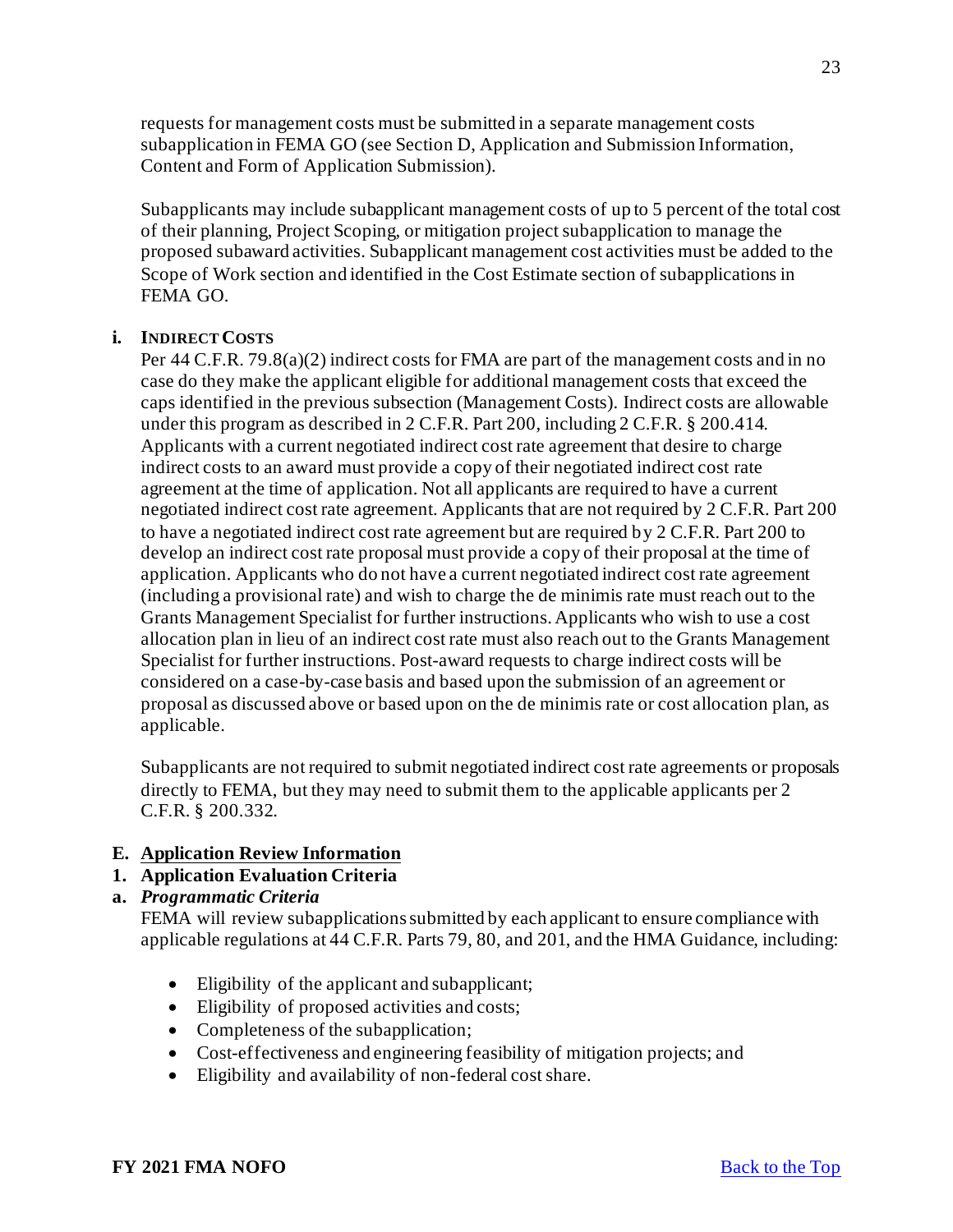• Alignment with approved State Mitigation Plan and Local and/or Tribal Hazard Mitigation Plan.

For more detailed information, see Part VI, Application Review Information, of the HMA Guidance, available on the FEMA website at <https://www.fema.gov/grants/mitigation/hazard-mitigation-assistance-guidance>.

# **b.** *Financial Integrity Criteria*

Prior to making a federal award, FEMA is required by 31 U.S.C. § 3354, as amended by the Payment Integrity Information Act of 2019, Pub. L. No. 116-117 (2020); 41 U.S.C. § 2313; and 2 C.F.R. § 200.206 to review information available through any Office of Management and Budget (OMB)-designated repositories of governmentwide eligibility qualification or financial integrity information, including whether the applicant is suspended or debarred. FEMA may also pose additional questions to the applicant to aid in conducting the pre-award risk review. Therefore, application evaluation criteria may include the following risk-based considerations of the applicant:

- i. Financial stability.
- ii. Quality of management systems and ability to meet management standards.
- iii. History of performance in managing federal award.
- iv. Reports and findings from audits.
- v. Ability to effectively implement statutory, regulatory, or other requirements.

# **c.** *Supplemental Financial Integrity Criteria and Review*

Prior to making a federal award where the anticipated total federal share will be greater than the simplified acquisition threshold, currently \$250,000:

- i. FEMA is required to review and consider any information about the applicant, including information on the applicant's immediate and highest-level owner, subsidiaries, and predecessors<sup>3</sup>, if applicable, that is in the designated integrity and performance system accessible through the System for Award [Management \(SAM\), which is currently the Federal Awardee Performance](https://www.fapiis.gov/fapiis/#/home) and Integrity Information System (FAPIIS).
- ii. An applicant, at its option, may review information in FAPIIS and comment on any information about itself that a federal awarding agency previously entered.
- iii. FEMA will consider any comments by the applicant, in addition to the other information in FAPIIS, in making a judgment about the applicant's integrity, business ethics, and record of performance under federal awards when completing the review of risk posed by applicants as described in 2 C.F.R. § 200.206.

<sup>&</sup>lt;sup>3</sup> As defined in 2 C.F.R. Part 25, specifically § 25.447: Predecessor means a non-Federal entity that is replaced by a successor and includes any predecessors of the predecessor.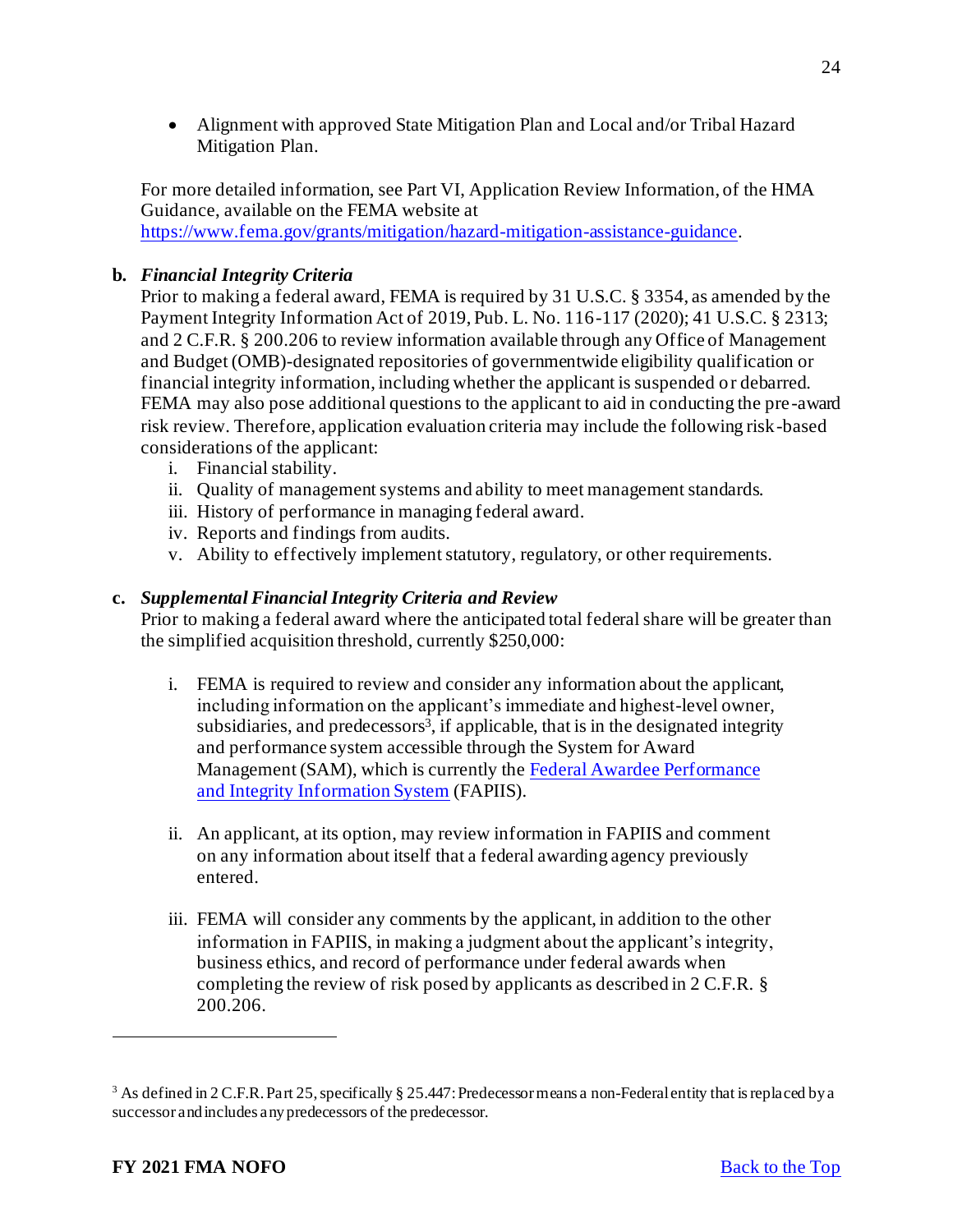# <span id="page-24-0"></span>**2. Review and Selection Process**

#### **a.** *Selection order*

FEMA will select subapplications up to the available funding amount of \$160 million in the following order.

#### **i. PROJECT SCOPING – UP TO \$10 MILLION**

FEMA will select the highest ranked eligible subapplication(s) for Project Scoping from each applicant not to exceed \$300,000 total federal cost share for scoping an individual flood mitigation project or \$900,000 total federal cost share for scoping a Community Flood Mitigation Project. Project Scoping can be used to obtain data and to prioritize, select, and develop Community Flood Mitigation Projects and/or individual flood mitigation projects for future funding based on current FEMA-approved mitigation plans. Project Scoping subapplications will be evaluated to ensure that the end result will lead to an eligible project subapplication that will provide benefits to the NFIP.

Consideration of Project Scoping early in the decision-making process can help facilitate the development of a viable project, as well as project implementation. FY 2021 Project Scoping projects are not eligible for FY 2021 Community Flood Mitigation Project or traditional flood mitigation project funding. There is no guarantee for future HMA project funding if Project Scoping is awarded.

All Project Scoping subapplications must include the following elements:

- Use the **Project Scoping** application type within FEMA GO to be considered,
- Be designated as a Project Scoping project in the subapplication title "Project Scoping for X", and
- Prove that the proposed project benefits NFIP insured properties by submitting a map and associated geospatial file(s) (e.g., Shapefile, KML/KMZ, Geodatabase, or other GIS enabled document) delineating:
	- o Estimated area benefitting from the project

Eligible Project Scoping activities must benefit NFIP insured properties. Examples include, but are not limited to:

- Conducting meetings, outreach and coordination with subapplicants and community residents
- Developing or conducting engineering, environmental feasibility and/or benefit-cost analyses
- Undertaking activities that lead to development of project applications
- Evaluating facilities to identify mitigation actions
- Using staff or resources to develop cost share strategies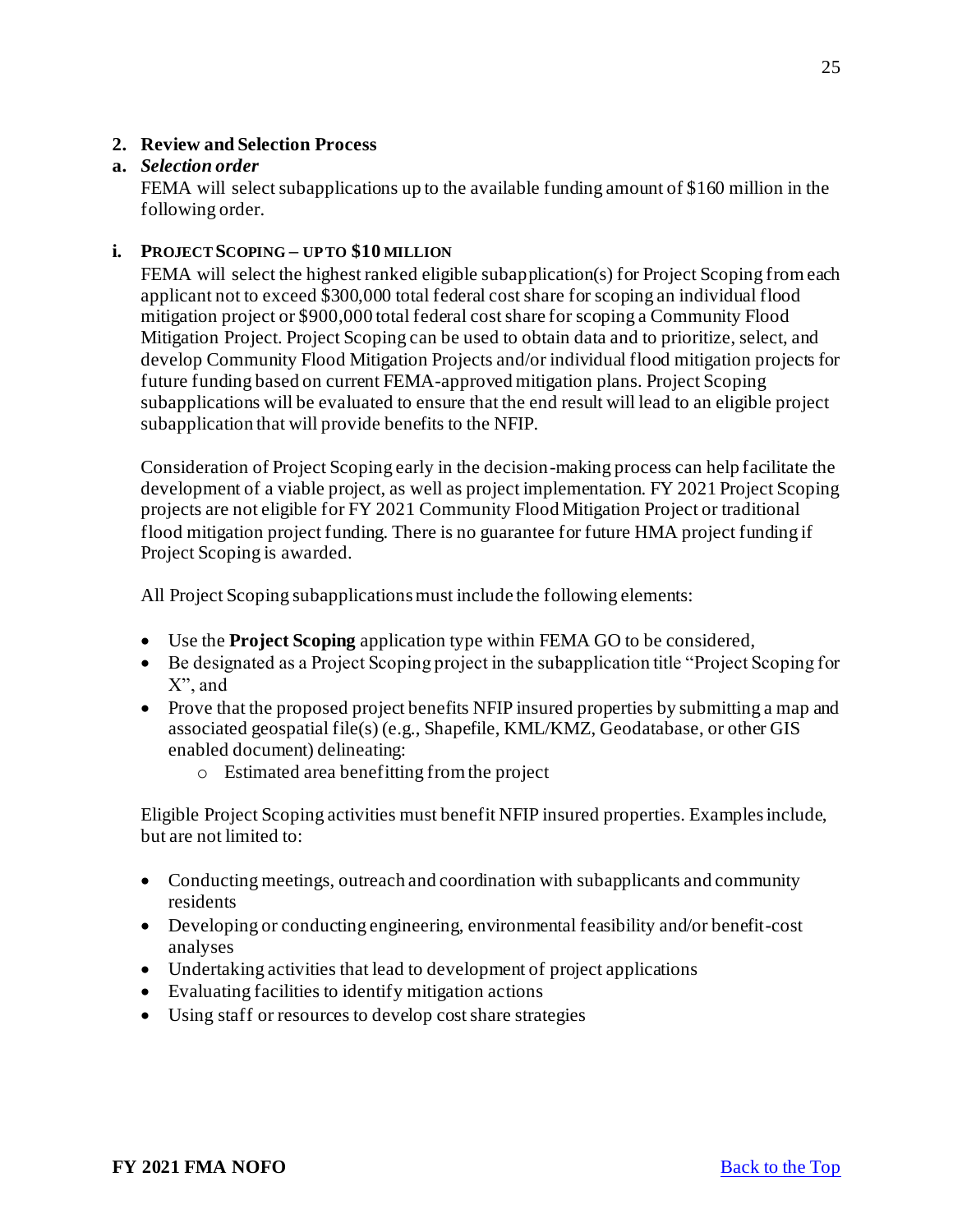| <b>Final Priority Scoring Criteria for Project Scoping</b> |                                                                                          |                                   |  |
|------------------------------------------------------------|------------------------------------------------------------------------------------------|-----------------------------------|--|
| <b>Priority</b>                                            | <b>Description</b>                                                                       | <b>Available</b><br><b>Points</b> |  |
| NFIP Insured                                               | Jurisdictions with 50 or more Repetitive Loss (RL) or Severe                             | 200                               |  |
| <b>Multiple Loss</b>                                       | Repetitive Loss (SRL) structures and has received an                                     |                                   |  |
| Communities                                                | Individual Assistance declaration for flood in the past 10 years.                        |                                   |  |
| Private-                                                   | Cost share contributed on by private organizations. Points will                          | Up to $150$                       |  |
| Partnership Cost                                           | be assigned based on percentage of private cost share invested                           |                                   |  |
| Share                                                      | of the non-federal match, up to 150% of the non-federal match.                           |                                   |  |
|                                                            | For example, if a private organization provides 50% of the                               |                                   |  |
|                                                            | non-federal cost match the subapplicant would receive 50                                 |                                   |  |
|                                                            | points. If the organization provides 100% of the non-federal                             |                                   |  |
|                                                            | match, then the project would receive 100 points.                                        |                                   |  |
| <b>Community Rating</b>                                    | The CRS recognizes and encourages community floodplain-                                  | $10 - 100$                        |  |
| System (CRS)                                               | management activities that exceed the minimum National                                   |                                   |  |
| Participation                                              | Flood Insurance Program standards. Depending on the level of                             |                                   |  |
|                                                            | participation, flood insurance premium rates for policyholders                           |                                   |  |
|                                                            | can be reduced up to 45%. Highest weight will be assigned to                             |                                   |  |
|                                                            | class 1 and descending through lower classes. (Graded Scale: 1                           |                                   |  |
|                                                            | $= 100$ , $2 = 90$ , $3 = 80$ , $4 = 70$ , $5 = 60$ , $6 = 50$ , $7 = 40$ , $8 = 30$ , 9 |                                   |  |
|                                                            | $= 20, 10 = 10$                                                                          |                                   |  |
| Cooperating                                                | The CTP is a qualified partnership program in which                                      | 30                                |  |
| <b>Technical Partners</b>                                  | communities commit to collaborate in maintaining up-to-date                              |                                   |  |
| Program (CTP)                                              | flood hazard maps and other flood hazard information. Points                             |                                   |  |
| Participation                                              | will be assigned to CTP participating communities.                                       |                                   |  |
| <b>CDC</b> Social                                          | Projects that benefit area(s) with an overall Social                                     | 200                               |  |
| Vulnerability                                              | Vulnerability Index (SVI) score of 0.7501 or greater per                                 |                                   |  |
| Index                                                      | CDC's Social Vulnerability Index will eligible for this point                            |                                   |  |
|                                                            | priority. The Benefiting Area map will be used to determine                              |                                   |  |
|                                                            | which census tracts will be considered for assessment of these                           |                                   |  |
|                                                            | points. In the event multiple census tracts are included in an                           |                                   |  |
|                                                            | area benefiting from the project, FEMA will consider the                                 |                                   |  |
|                                                            | highest SVI score.                                                                       |                                   |  |

In case of a tie, the total dollars in NFIP claims paid in the subapplicant's jurisdiction in the past 5 years will be used as a tiebreaker.

# **ii. COMMUNITY FLOOD MITIGATION PROJECTS – UP TO \$70 MILLION**

FEMA will then select the highest scoring eligible Community Flood Mitigation Project subapplication(s) based on the FEMA scoring criteria (see below). In the event of a tie between two or more community flood mitigation subapplications, FEMA will use the highest Benefit-Cost Ratio (BCR) as a tiebreaker for projects. Each subapplication shall not exceed \$30 million federal cost share.

FEMA will convene an internal review panel to ensure that projects will provide benefits to the NFIP, in accordance with 44 C.F.R. Part 79 and HMA Guidance. The Community Flood Mitigation Projects review panel will include experts from across FEMA to broaden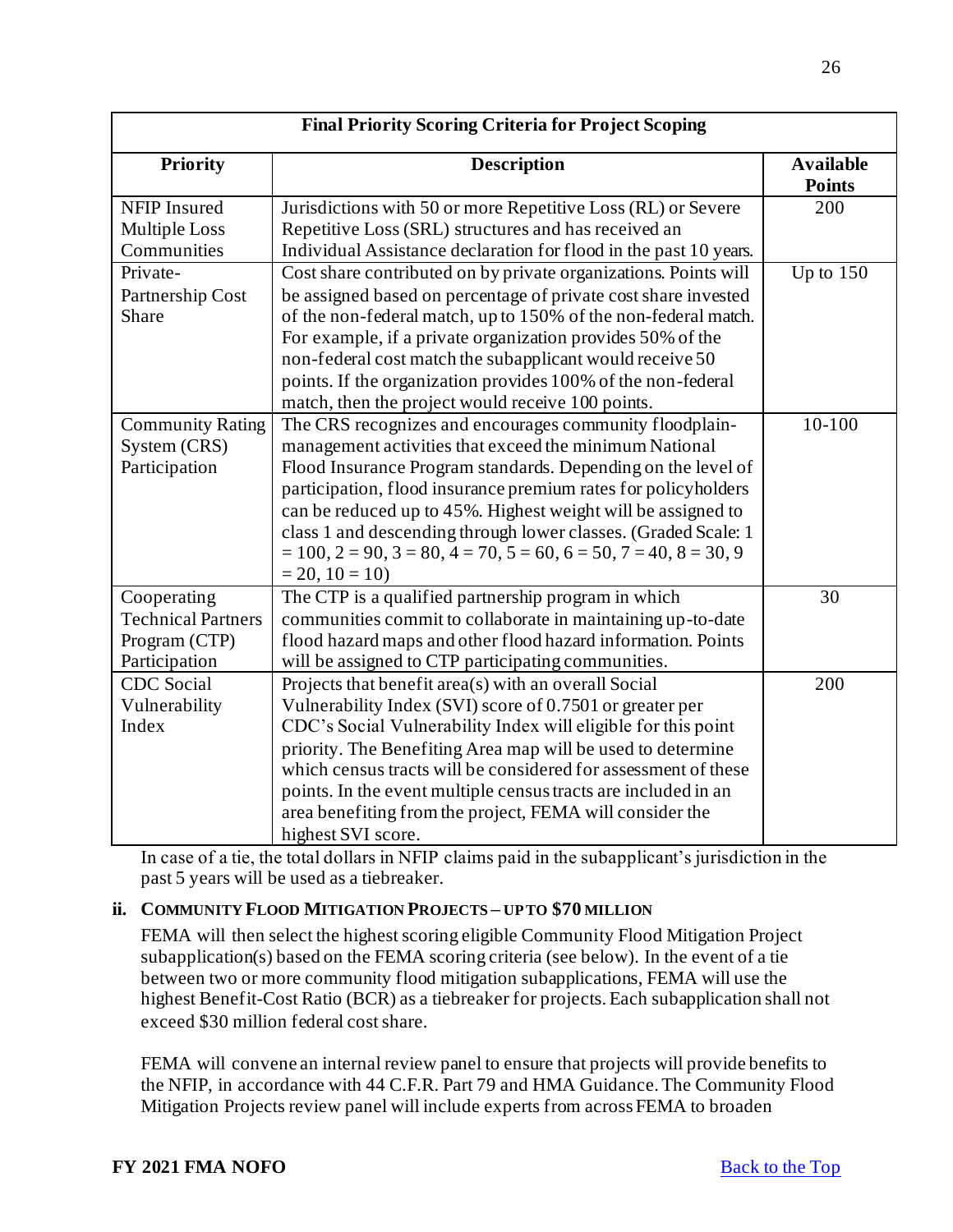understanding of project benefits. Panelists will consider Community Flood Mitigation Project subapplications holistically to determine if the projects will provide benefits to the NFIP, including but not limited to, the context of the project scale, community scale, and transformative mitigation potential.

All Community Flood Mitigation Project subapplications must include the following elements:

- Use the **Community Flood Control** code/activity type within FEMA GO to be considered,
- Be designated as Community Flood Mitigation Project in the subapplication title "Community Flood Mitigation Project", and
- Prove that the proposed project benefits NFIP insured properties by submitting a map and associated geospatial file(s) (e.g., Shapefile, KML/KMZ, Geodatabase, or other GIS enabled document) delineating:
	- o The proposed project footprint boundary,
	- o Area benefitting from project, and
	- o Active NFIP policies (if data available).

Eligible activities must benefit NFIP insured properties. Examples include, but are not limited to:

- Localized flood control
- Floodwater storage and diversion
- Floodplain and stream restoration
- Stormwater management
- Wetland restoration/creation

Subapplications submitted for either the Project Scoping funding or Community Flood Mitigation Project funding will be scored and selected based on the priorities in the following table, as needed: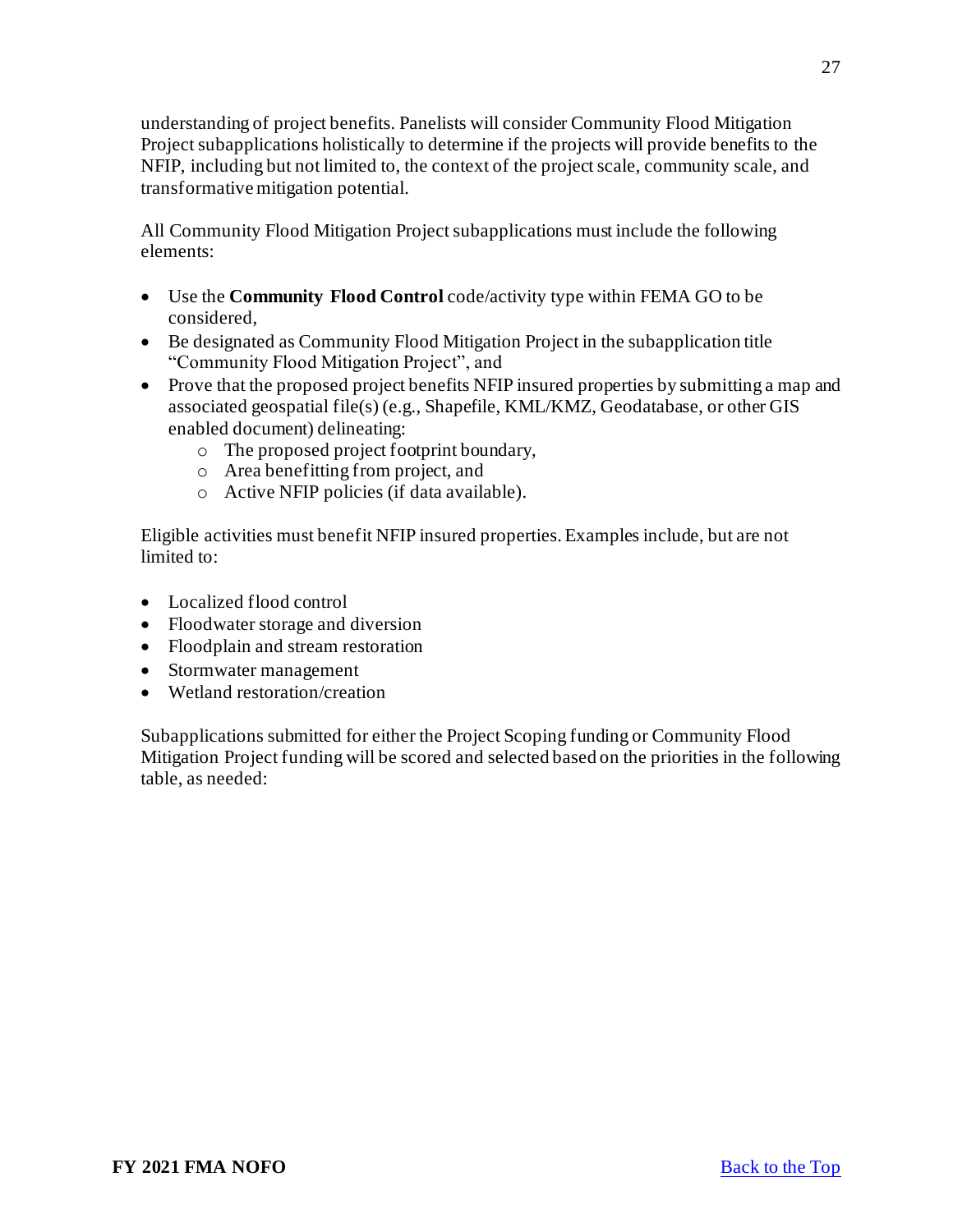| <b>Final Priority Scoring Criteria for Community Flood Mitigation Projects</b>                                                                                                                                                                                                                          |                                                                                                                                                                                                                                                                                                                                                                                                                                                                                                      |                                   |  |
|---------------------------------------------------------------------------------------------------------------------------------------------------------------------------------------------------------------------------------------------------------------------------------------------------------|------------------------------------------------------------------------------------------------------------------------------------------------------------------------------------------------------------------------------------------------------------------------------------------------------------------------------------------------------------------------------------------------------------------------------------------------------------------------------------------------------|-----------------------------------|--|
| <b>Priority</b>                                                                                                                                                                                                                                                                                         | <b>Description</b>                                                                                                                                                                                                                                                                                                                                                                                                                                                                                   | <b>Available</b><br><b>Points</b> |  |
| <b>NFIP</b> Insured<br><b>Multiple Loss</b><br>Communities                                                                                                                                                                                                                                              | Communities with 50 or more Repetitive Loss (RL) or Severe<br>Repetitive Loss (SRL) structures and have received NFIP<br>claims in a county that has received an Individual Assistance<br>declaration for flood in the past 10 years.                                                                                                                                                                                                                                                                | 200                               |  |
| Points will be assessed for every NFIP policy that is active as<br><b>NFIP Policy</b><br>of the FMA application start date (Section D, Application and<br>Holder<br>Submission Information, Key Dates and Times) and is verified<br>within the benefitting area of the project.<br>(2 per NFIP Policy). |                                                                                                                                                                                                                                                                                                                                                                                                                                                                                                      | 2 x each NFIP<br>Policy           |  |
| Points will be assessed for SRL or RL structure that is verified<br>Severe Repetitive<br>within the benefitting area of the project (5 per RL and 10 per<br>Loss (SRL) and<br>Repetitive Loss<br>SRL property).<br>(RL) Properties                                                                      |                                                                                                                                                                                                                                                                                                                                                                                                                                                                                                      | 5 x each RL<br>10 x each SRL      |  |
| Private-<br>Partnership Cost<br>Share                                                                                                                                                                                                                                                                   | Cost share contributed by private organizations/businesses.<br>Points will be assigned based on percentage of private cost<br>share invested in the non-federal match, up to 150% of the<br>non-federal match. For example, if a private organization<br>provides 50% of the non-federal cost match the subapplicant<br>would receive 50 points. If the organization provides 100% of<br>the non-federal match, then the project would receive 100<br>points.                                        | Up to $150$                       |  |
| <b>Community Rating</b><br>System (CRS)<br>Participation                                                                                                                                                                                                                                                | The CRS recognizes and encourages community floodplain-<br>management activities that exceed the minimum National<br>Flood Insurance Program standards. Depending on the level of<br>participation, flood insurance premium rates for policyholders<br>can be reduced up to 45%. Highest weight will be assigned to<br>class 1 and descending through lower classes. (Graded Scale: 1<br>$= 100$ , $2 = 90$ , $3 = 80$ , $4 = 70$ , $5 = 60$ , $6 = 50$ , $7 = 40$ , $8 = 30$ , 9<br>$= 20, 10 = 10$ | 10-100                            |  |
| Advance<br>Assistance<br><b>Generated Project</b><br>(Projects Only)                                                                                                                                                                                                                                    | Application generated from a previous FEMA HMA Advance<br>Assistance award.                                                                                                                                                                                                                                                                                                                                                                                                                          | 20                                |  |
| Cooperating<br><b>Technical Partners</b><br>Program (CTP)<br>Participation                                                                                                                                                                                                                              | The CTP is a qualified partnership program in which<br>communities commit to collaborate in maintaining up-to-date<br>flood hazard maps and other flood hazard information. Points<br>will be assigned to CTP participating communities.                                                                                                                                                                                                                                                             | 30                                |  |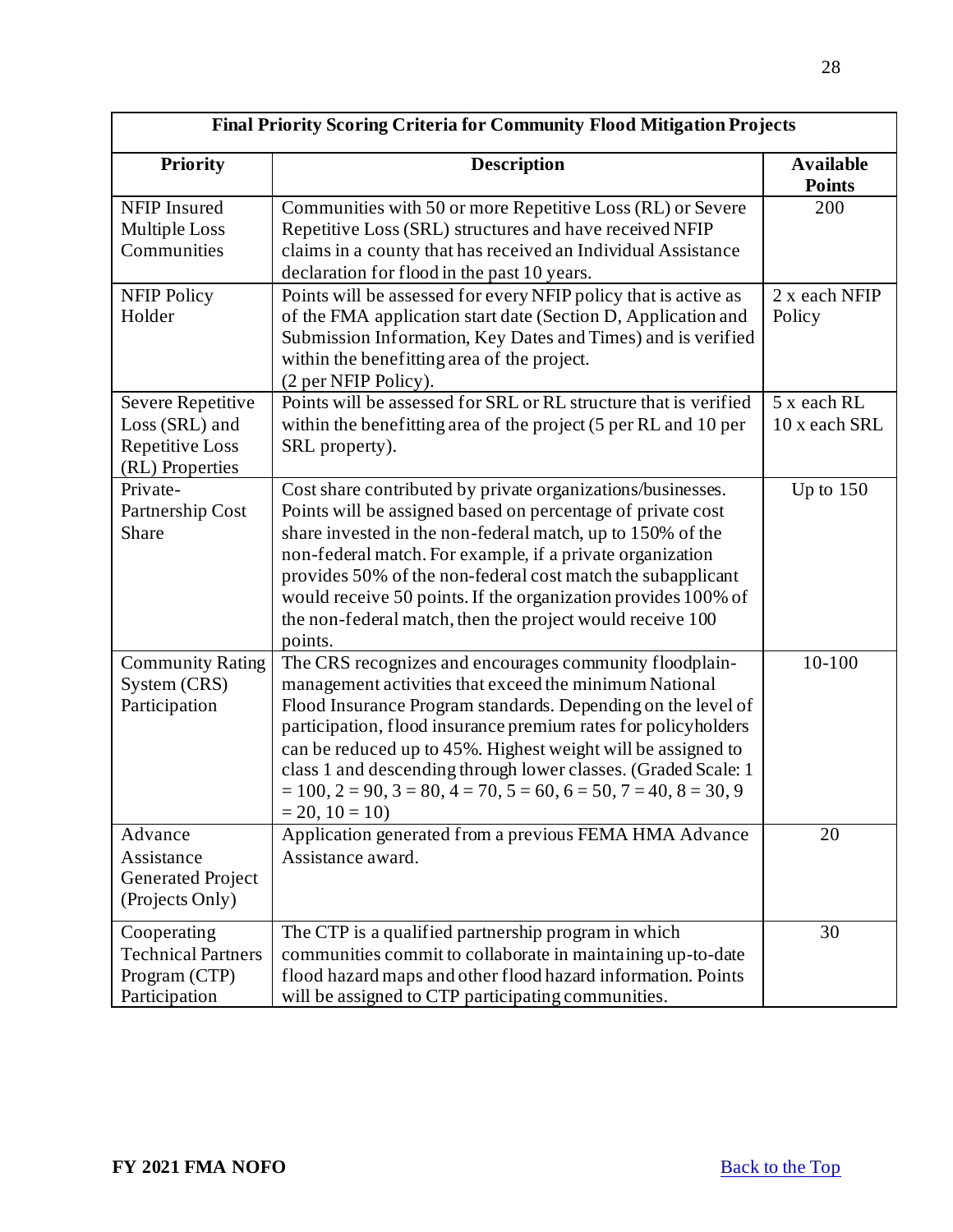| <b>CDC</b> Social<br>Vulnerability<br>Index     | Projects that benefit area(s) with an overall Social<br>Vulnerability Index (SVI) score of 0.7501 or greater per<br>CDC's Social Vulnerability Index will eligible for this point<br>priority. The Benefiting Area map will be used to determine<br>which census tracts will be considered for assessment of these<br>points. In the event multiple census tracts are included in an<br>area benefiting from the project, FEMA will consider the<br>highest SVI score. | 200 |
|-------------------------------------------------|------------------------------------------------------------------------------------------------------------------------------------------------------------------------------------------------------------------------------------------------------------------------------------------------------------------------------------------------------------------------------------------------------------------------------------------------------------------------|-----|
| Consideration of<br>climate change <sup>4</sup> | Projects that describe how the project will enhance climate<br>adaptation and resilience, detail how the project is being                                                                                                                                                                                                                                                                                                                                              | 200 |
| and other future<br>conditions                  | responsive to the effects of climate change (such as sea level)<br>rise <sup>5,</sup> increased rainfall, increased likelihood of flash flood due<br>to wildfire, etc.) and/or other future conditions                                                                                                                                                                                                                                                                 |     |
| <b>OR</b>                                       | (population/demographic/land use, etc.), and cites data<br>sources, assumptions, and models.                                                                                                                                                                                                                                                                                                                                                                           |     |
| Incorporation of                                |                                                                                                                                                                                                                                                                                                                                                                                                                                                                        |     |
| Nature-based<br>solutions                       | <b>OR</b>                                                                                                                                                                                                                                                                                                                                                                                                                                                              |     |
|                                                 | Incorporation of nature-based solutions. (For more information                                                                                                                                                                                                                                                                                                                                                                                                         |     |
|                                                 | on potential nature-based solutions, please reference <b>Building</b>                                                                                                                                                                                                                                                                                                                                                                                                  |     |
|                                                 | Community Resilience with Nature-Based Solutions: A guide<br>for local communities.)                                                                                                                                                                                                                                                                                                                                                                                   |     |

After meeting the \$70 million available for community flood mitigation or when all eligible Community Flood Mitigation Project subapplications have been selected, FEMA will select eligible subapplications for the remaining funds in the following order:

#### **iii. TECHNICAL ASSISTANCE**

FEMA will select eligible Technical Assistance subapplications up to \$50,000 federal cost share for recipients to which FEMA obligated an FY 2020 FMA award of at least \$1 million federal share.

# **iv. FLOOD HAZARD MITIGATION PLANNING**

FEMA will select eligible planning subapplications up to \$100,000 federal cost share per applicant with a maximum of \$50,000 federal cost share for the flood only portion of state

<sup>4</sup> Climate change is defined as "Changes in average weather conditions that persist over multiple decades or longer. Climate change encompasses both increases and decreases in temperature, as well as shifts in precipitation, changing risk of certain types of severe weather events, and changes to other features of the climate system." (National Climate Assessment)

<sup>&</sup>lt;sup>5</sup> Applicants and subapplicants may use any valid source that is based on recognized sea level rise estimation methods for sea level rise. Several federal government sources are available for relative sea level rise data along coastal areas. Some of these sources include, but are not limited to National Oceanic and Atmospheric Administration Center for Operational Oceanographic Products and Services' Mean Annual SLR Trend Data [\(https://tidesandcurrents.noaa.gov/sltrends/sltrends.html](https://urldefense.us/v3/__https:/urldefense.com/v3/__https:/tidesandcurrents.noaa.gov/sltrends/sltrends.html__;!!ETWISUBM!ghxXNphUf4dLtxJNvs8vsCJh6md9bHUDjiBbhYo7EiP30fy93Z6jzrLcAp4bRCLI$__;!!BClRuOV5cvtbuNI!WiHMLEWNHp0dtZ1qLMd-7Xi-_FCVOu_Kc6cIG2YOLKFyyfnUqQOtYgAUJU-LxKXqSMOoe59S1UrKZtud$)) and U.S. Army Corps of Engineers Sea-Level Change Curve Calculator (Version 2021.12) [\(https://cwbi-app.sec.usace.army.mil/rccslc/slcc\\_calc.html](https://cwbi-app.sec.usace.army.mil/rccslc/slcc_calc.html)).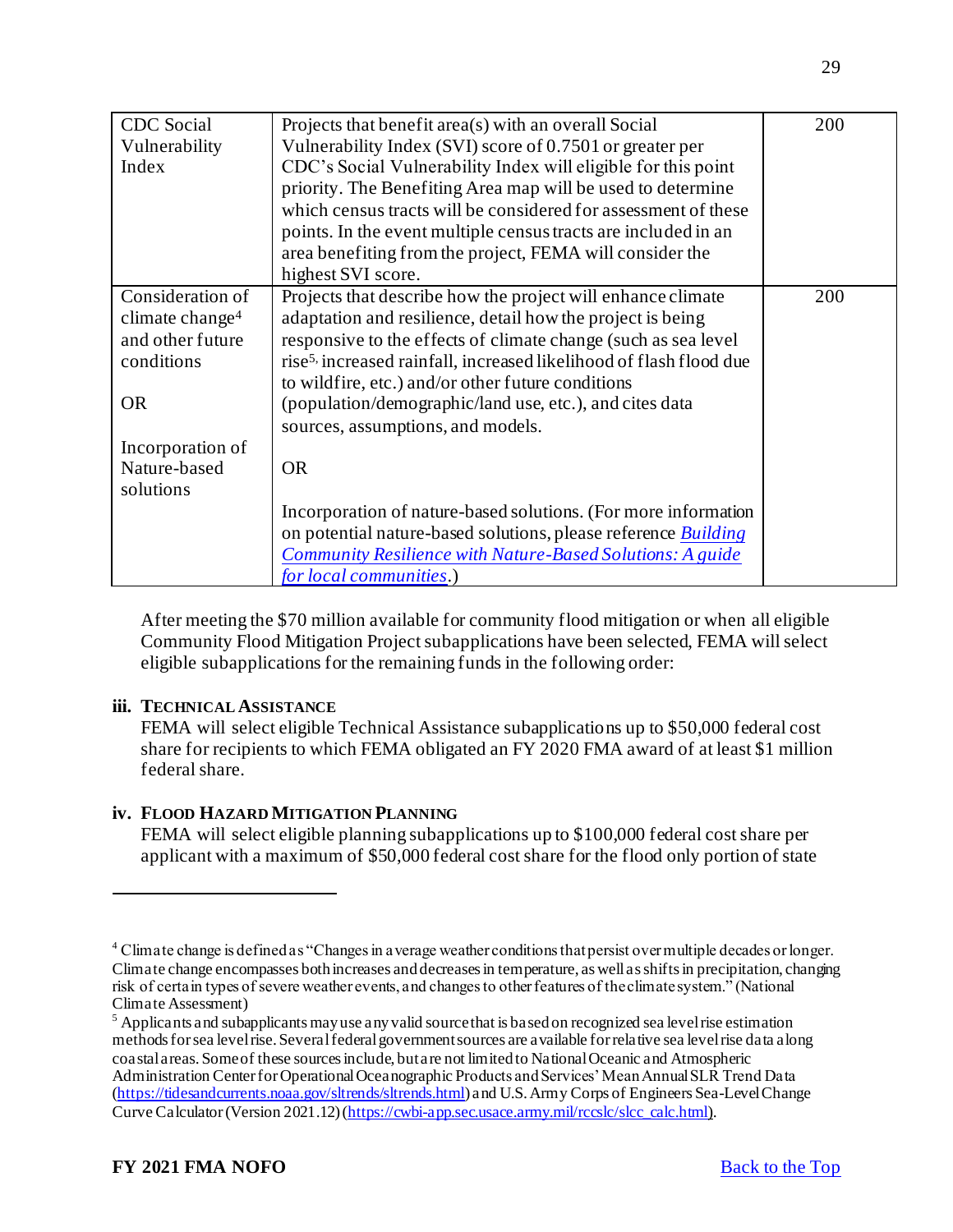mitigation plan updates and a maximum of \$25,000 federal cost share for the flood only portion of local mitigation plans. FEMA may reduce the federal cost share of any planning subapplication that exceeds the statutory maximums.

## **v. INDIVIDUAL FLOOD MITIGATION PROJECTS**

Please note, as stated in Section C.3 Other Eligibility Criteria, all non-critical structure elevation, dry floodproofing, and mitigation reconstruction projects in a Special Flood Hazard Area (SFHA) must, at a minimum, apply the flood elevations of the Federal Flood Risk Management Standard's Freeboard Value Approach unless doing so would cause the project to be unable to meet applicable program cost-effectiveness requirements. All other types of projects may choose to apply the flood elevations of the Federal Flood Risk Management Standard's Freeboard Value Approach.

For critical actions in the Special Flood Hazard Area, the elevation requirements from 44 CFR § 9.11 continue to apply. For any new construction or substantial improvement of structures, the lowest floor of the structure (including the basement) must be at or above the level of the 500-year flood<sup>6</sup>.

FEMA will select eligible individual flood mitigation project subapplications on a competitive basis in the following prioritized order:

- a. Projects that will mitigate flood damage to at least 50 percent of structures included in the subapplication that meet the definition in 42 U.S.C.  $\S$  4104c(h)(3)(B)(ii) of an SRL property: At least two separate NFIP claim payments have been made with the cumulative amount of such claims exceeding the market value of the insured structure.
- b. Projects that will mitigate flood damage to at least 50 percent of structures included in the subapplication that meet the definition of a RL property: have incurred flood-related damage on two occasions, in which the cost of the repair, on the average, equaled or exceeded 25 percent of the market value of the structure at the time of each such flood event.
- c. Projects that will mitigate flood damage to at least 50 percent of structures included in the subapplication that meet the definition in 42 U.S.C.  $\S$  4104c(h)(3)(B)(i) of an SRL property: four or more separate NFIP claims payments have been made with the amount of each claim exceeding \$5,000, and with the cumulative amount of claims payments exceeding \$20,000.

FEMA may rank subapplications lower where the average elevation federal cost share is greater than \$250,000 for all single dwelling units or the average acquisition federal cost share is greater than \$750,000 for all single dwelling units.

<sup>&</sup>lt;sup>6</sup> In accordance with Section 2(a)(1) of Executive Order (EO) 11988, as amended by EO 13690, before taking an action, FEMA must determine whether a proposed action will occur in a floodplain.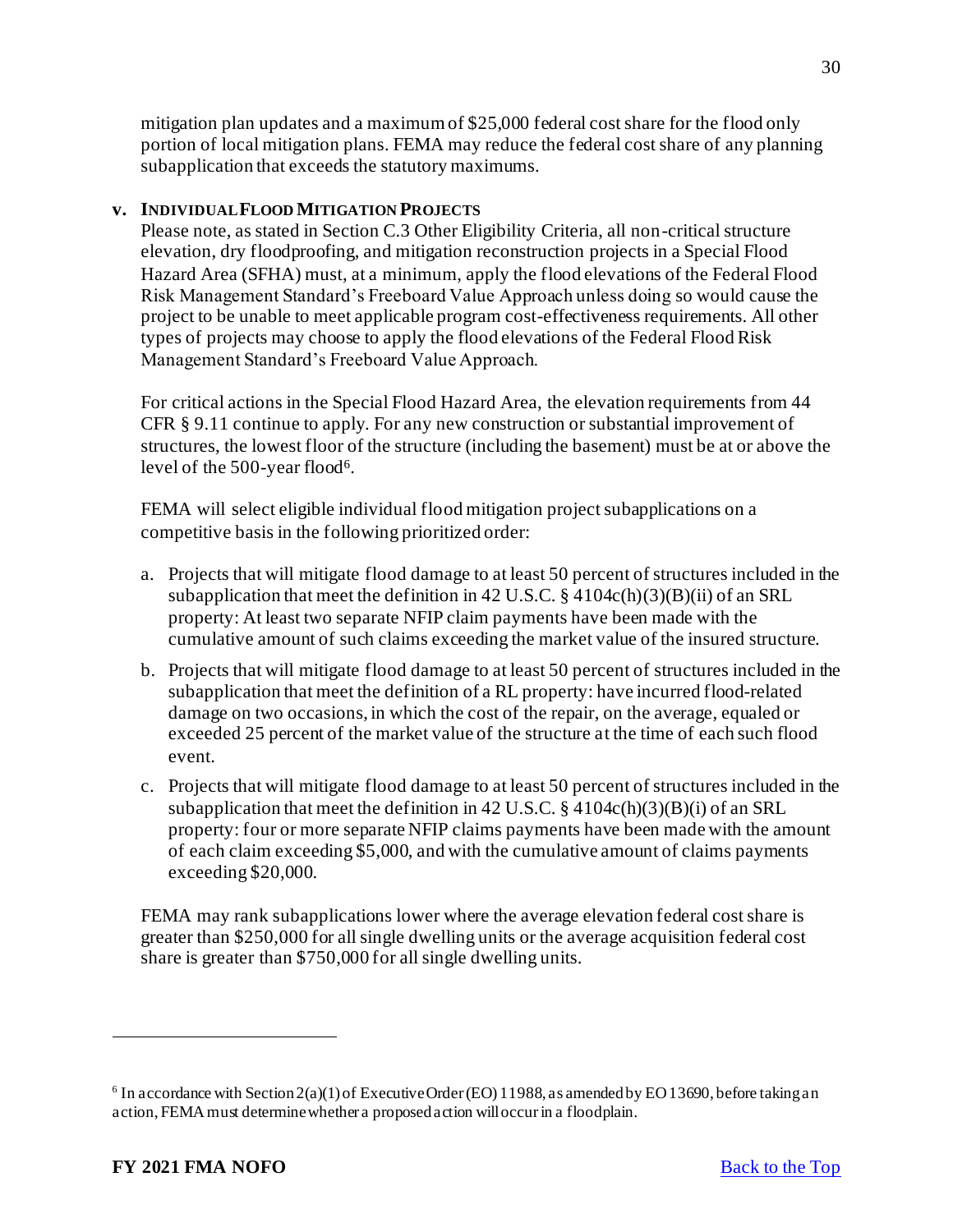If available funding requires prioritization within one of the above priorities, FEMA will apply the "Final Prioritization Criteria for Individual Mitigation Projects" provided in section 2.a.vi below.

#### **vi. FEMA WILL SELECT REMAINING ELIGIBLE SUBAPPLICATIONS ONCE ALL ABOVE PRIORITIES ARE MET BASED ON BENEFITS TO THE NFIP.**

Applicants must ensure that accurate NFIP policy numbers and RL numbers are included in all subapplications to be eligible to be selected for the above priorities. After FEMA selects all subapplications in prioritized order (a) through (c) above, FEMA will use the scoring criteria below to determine the selection order for the remaining subapplications. The subapplications will be selected based on cumulative score, from highest to lowest.

| <b>Final Prioritization Criteria for Individual Flood Mitigation Projects</b> |                                                                                                                                                                                                                                                                                                                                                                                                                                                                                                                                         |                                   |  |
|-------------------------------------------------------------------------------|-----------------------------------------------------------------------------------------------------------------------------------------------------------------------------------------------------------------------------------------------------------------------------------------------------------------------------------------------------------------------------------------------------------------------------------------------------------------------------------------------------------------------------------------|-----------------------------------|--|
| <b>Priority</b>                                                               | <b>Description</b>                                                                                                                                                                                                                                                                                                                                                                                                                                                                                                                      | <b>Available</b><br><b>Points</b> |  |
| SRL/RL property                                                               | If greater than 35% of properties in the subapplication are SRL<br>or RL, then 40 points will be assigned.                                                                                                                                                                                                                                                                                                                                                                                                                              | 40                                |  |
|                                                                               | <b>OR</b>                                                                                                                                                                                                                                                                                                                                                                                                                                                                                                                               | <b>OR</b>                         |  |
|                                                                               | If 25-35% of properties in the subapplication are SRL or RL,<br>then 10 points will be assigned.                                                                                                                                                                                                                                                                                                                                                                                                                                        | 10                                |  |
| Substantial                                                                   | The subapplication includes structures that were determined                                                                                                                                                                                                                                                                                                                                                                                                                                                                             | 10 x each SD                      |  |
| Damage                                                                        | Substantially Damaged by the community within two (2) years<br>of the Application Submission Deadline and a verification                                                                                                                                                                                                                                                                                                                                                                                                                | structure                         |  |
|                                                                               | letter is included in the subapplication.                                                                                                                                                                                                                                                                                                                                                                                                                                                                                               |                                   |  |
| Not Secondary<br><b>Dwelling Units</b>                                        | Less than 25% of structures included in the subapplication are<br>Secondary Dwelling Units pursuant to the active NFIP Policy.                                                                                                                                                                                                                                                                                                                                                                                                          | 10                                |  |
| <b>CDC</b> Social<br>Vulnerability<br>Index                                   | Each subapplication will be assigned a weighted score relative<br>to its social vulnerability score per CDC's Social Vulnerability<br>Index (SVI). The average SVI score per subapplication will be<br>calculated by averaging the overall SVI scores of the census<br>tract in which each property is located, based on validated<br>address(es) provided in the subapplication. A subapplication<br>average SVI score of 0 would receive 0 points and a<br>subapplication average SVI score of 1 would receive the full<br>40 points. | $0-40$                            |  |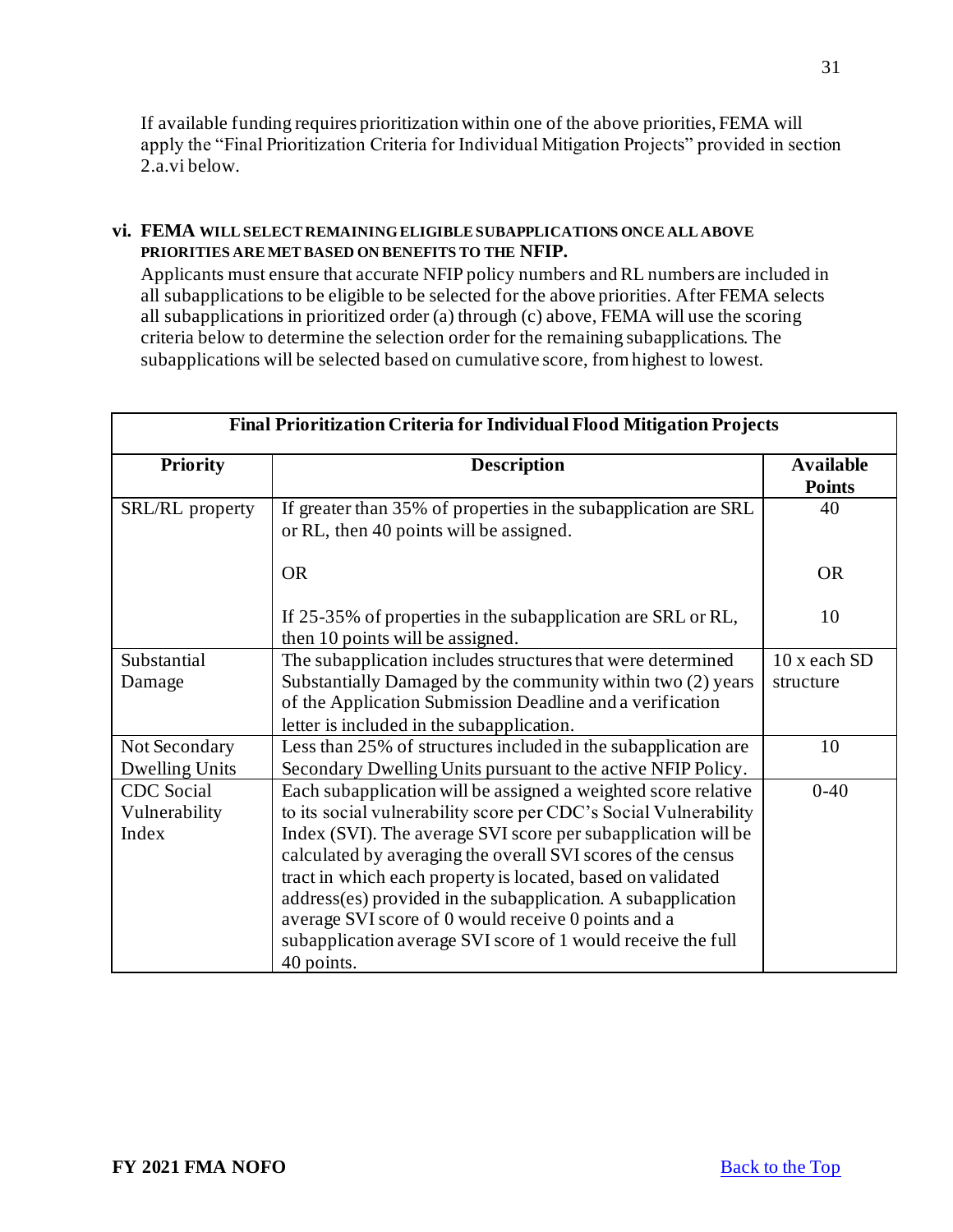FEMA may select a subapplication out of priority order based on one or more of the following factors:

- Availability of funding
- Duplication of subapplications
- Program priorities and policy factors
- Other pertinent information

### **b.** *Selection Status*

After the review has been completed as described in Section E, Application Review Information, FEMA will designate the selected planning, project, Project Scoping, and Technical Assistance subapplications as one of the following three statuses:

- **Identified for Further Review (IFFR)** Applicants with planning, project, Project Scoping and/or Technical Assistance subapplication(s) that are Identified for Further Review that submitted a management costs subapplication in their FMA grant application (see Section D, Application and Submission Information, Content and Form of Application Submission) are eligible to receive applicant management costs not to exceed 10 percent of the selected planning and project subapplications.
- **Not Selected** This means the subapplication is eligible but was not selected due to a lack of available funding under the applicable subtotals.
- **Does Not Meet HMA Requirements –** This means the subapplication does not satisfy the eligibility and completeness requirements.

# **c.** *Request for Reconsideration*

At its discretion, and at the request of the applicant or subapplicant (through the applicant), FEMA may reconsider a decision regarding a planning, project, or Technical Assistance subapplication that is Not Selected or Does Not Meet HMA Requirements only where there is an indication of substantive technical or procedural error that may have influenced FEMA's decision. There will be no reconsideration regarding the amount of planning subapplications, applicant management costs, or Technical Assistance costs. Applicants must send requests for reconsideration based on technical or procedural error to their FEMA Regional Office within 60 days of the posting of subapplication status. Subapplicants should contact their applicant agency regarding reconsideration requests, so that the applicant may submit it to FEMA on their behalf. Contact information for each SHMO is provided at <https://www.fema.gov/grants/mitigation/state-contacts>.

The FEMA Regional Office will review reconsideration requests received from applicants and submit the Regional recommendation to FEMA Headquarters. FEMA Headquarters will make a final determination to overturn or uphold the original decision and send the response to the applicant.

Prior to making an award, FEMA will evaluate applicants to determine the level of risk when there is a history of failure to comply with general or specific terms and conditions of a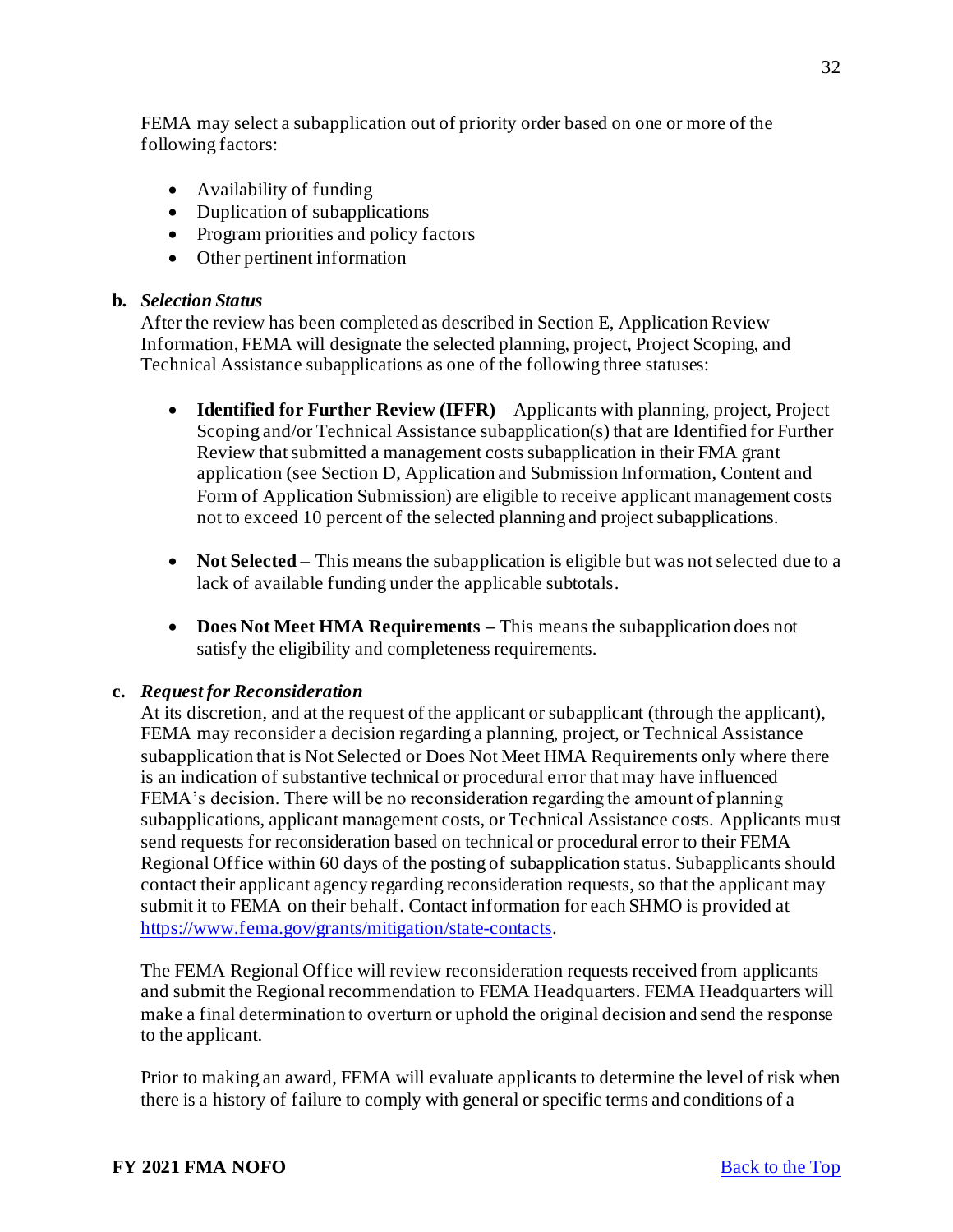federal award or failure to meet the expected performance goals. If FEMA determines that a federal award will be made, special conditions that correspond to the degree of risk assessed may be applied to the award, as specified in Part VI, B, Risk Assessment Prior to FMA award, of the HMA Guidance, available on the FEMA website at <https://www.fema.gov/grants/mitigation/hazard-mitigation-assistance-guidance>.

# <span id="page-32-0"></span>**F. Federal Award Administration Information**

# <span id="page-32-1"></span>**1. Notice of Award**

Before accepting the award, the AOR and recipient should carefully read the award package. The award package includes instructions on administering the grant award and the terms and conditions associated with responsibilities under federal awards. **Recipients must accept all conditions in this NOFO as well as any specific terms and conditions in the Notice of Award to receive an award under this program.**

FEMA will provide the federal award package to the applicant electronically via FEMA GO. Award packages include an Award Letter, Summary Award Memo, Agreement Articles, and Obligating Document. An email notification of the award package will be sent through FEMA's grant application system to the Authorized Organization Representative (AOR) that submitted the application.

Recipients must accept their awards no later than 30 days from the award date. The recipient shall notify FEMA of its intent to accept and proceed with work under the award through the FEMA GO system.

Funds will remain on hold until the recipient accepts the award through the FEMA GO system and all other conditions of the award have been satisfied or until the award is otherwise rescinded. Failure to accept a grant award within the specified timeframe may result in a loss of funds.

When FEMA obligates funds for a grant to an applicant, the applicant and subapplicant are denoted as recipient and subrecipient, respectively. The recipient and subrecipient agree to abide by the grant award terms and conditions as set forth in the Articles of Agreement provided in the award package. Recipients must accept all conditions in this NOFO as well as any Special Terms and Conditions.

FEMA or DHS may initiate a formal evaluation of programs, projects, or activities supported by this grant. By accepting grant funds, recipients agree to participate in the evaluation, which may include analysis of individuals who benefit from the grant (such as property owners), and providing access to program operating personnel and participants, as specified by the evaluator(s), including after the POP.

# <span id="page-32-2"></span>**2. Administrative and National Policy Requirements**

In addition to the requirements of in this section and in this NOFO, FEMA may place specific terms and conditions on individual awards in accordance with 2 C.F.R. Part 200.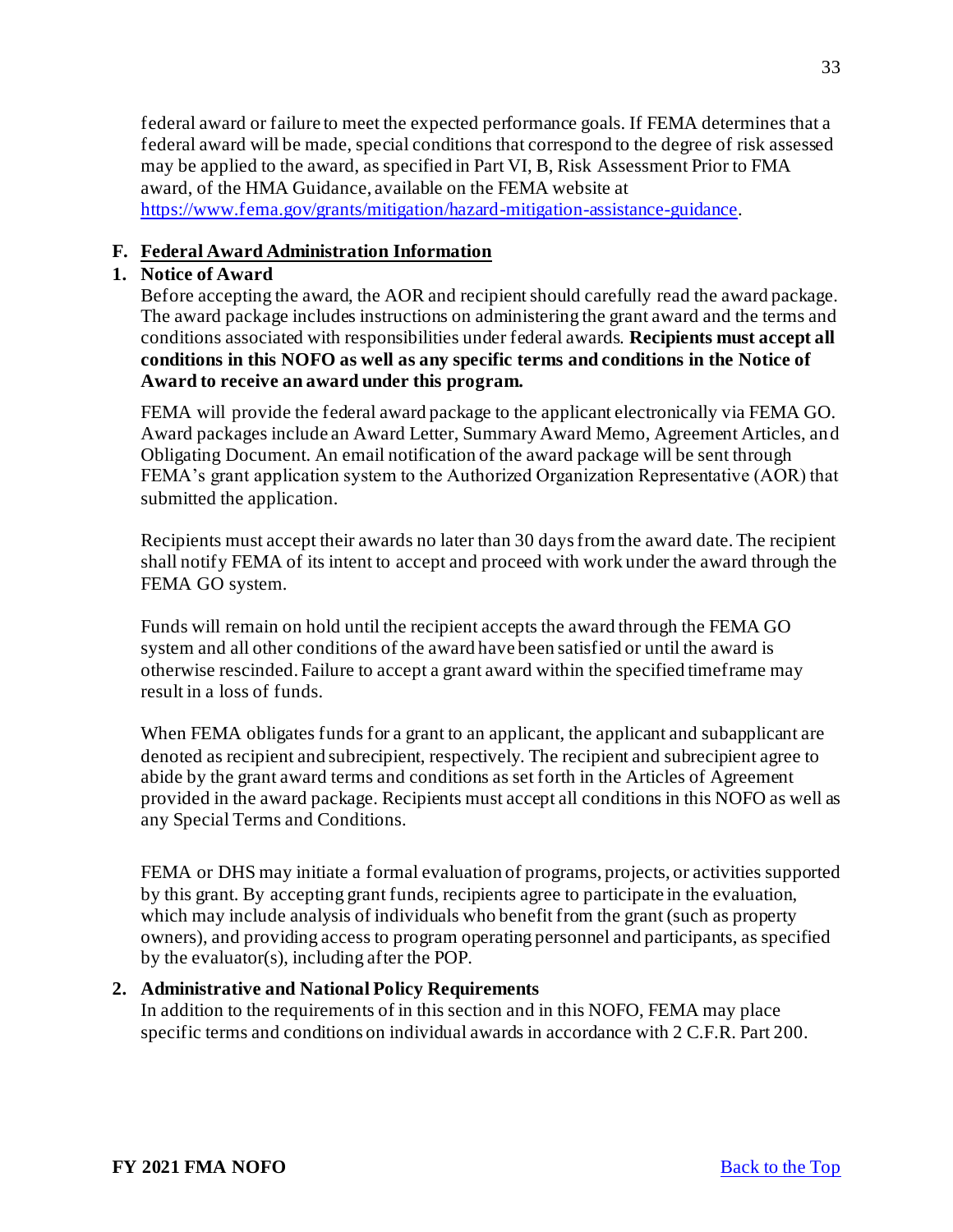#### **a.** *DHS Standard Terms and Conditions*

All successful applicants for DHS grant and cooperative agreements are required to comply with DHS Standard Terms and Conditions, which are available online at: DHS Standard Terms and Conditions.

The applicable DHS Standard Terms and Conditions will be those in effect at the time the award was made. Terms and conditions which apply for the award will be clearly stated in the award package at the time of award.

## **b.** *Ensuring the Protection of Civil Rights*

As the Nation works towards achieving th[e National Preparedness Goal](https://www.fema.gov/national-preparedness-goal), it is important to continue to protect the civil rights of individuals. Recipients and subrecipients must carry out their programs and activities, including those related to the building, sustainment, and delivery of core capabilities, in a manner that respects and ensures the protection of civil rights for protected populations.

Federal civil rights statutes, such as Section 504 of the Rehabilitation Act of 1973 and Title VI of the Civil Rights Act of 1964, along with FEMA regulations, prohibit discrimination on the basis of race, color, national origin, sex, religion, age, disability, limited English [proficiency, or economic status in connection with programs and activities receiving federal](https://www.ecfr.gov/cgi-bin/text-idx?SID=5e41f4d1a74f253d602c5a7fdc4fc2d8&mc=true&node=se44.1.7_1913&rgn=div8)  financial assistance from FEMA.

The DHS Standard Terms and Conditions include a fuller list of the civil rights provisions that apply to recipients. These terms and conditions can be found in the [DHS Standard Terms](https://www.dhs.gov/publication/fy15-dhs-standard-terms-and-conditions)  and Conditions. Additional information on civil rights provisions is available at [Office of](https://www.fema.gov/about/offices/equal-rights)  Equal Rights | FEMA.gov.

Monitoring and oversight requirements in connection with recipient compliance with federal civil rights laws are also authorized pursuant to 44 C.F.R. Part 7.

# **c.** *Environmental Planning and Historic Preservation (EHP) Compliance*

As a federal agency, FEMA is required to consider the effects of its actions on the environment and historic properties to ensure that all activities and programs funded by FEMA, including grant-funded projects, comply with federal EHP laws, Executive Orders, regulations, and policies, as applicable.

**Recipients and subrecipients proposing projects that have the potential to impact the environment, including, but not limited to, the construction of communication towers, modification or renovation of existing buildings, structures, and facilities, or new construction including replacement of facilities, must participate in the FEMA EHP review process.** The EHP review process involves the submission of a detailed project description along with any supporting documentation requested by FEMA in order to determine whether the proposed project has the potential to impact environmental resources or historic properties.

In some cases, FEMA is also required to consult with other regulatory agencies and the public in order to complete the review process. Federal law requires EHP review to be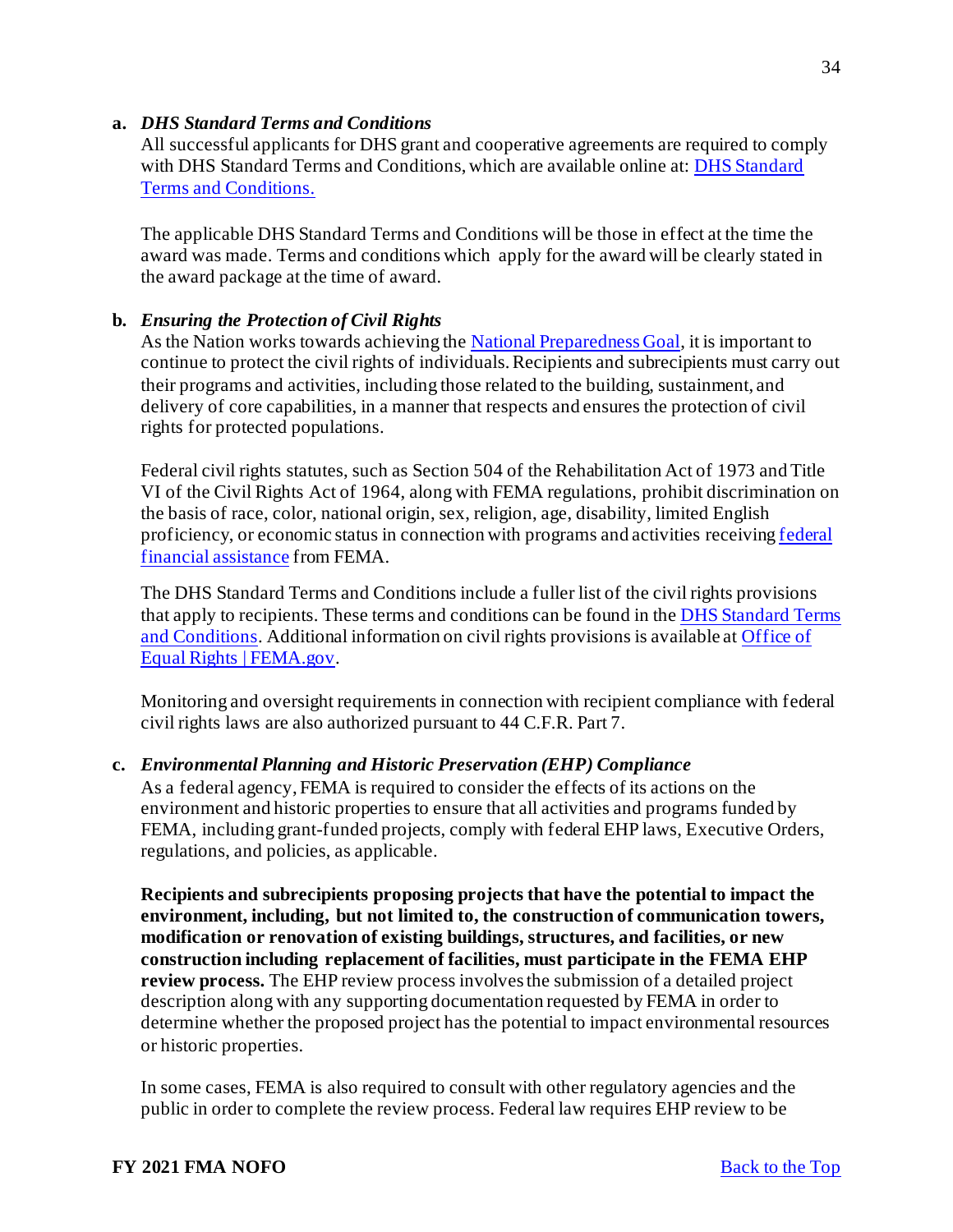completed before federal funds are released to carry out proposed projects. FEMA may not be able to fund projects that are not incompliance with applicable EHP laws, Executive Orders, regulations, and policies.

DHS and FEMA EHP policy is found in directives and instructions available on the [FEMA.gov EHP page,](https://www.fema.gov/emergency-managers/practitioners/environmental-historic/laws) the FEMA website page that includes documents regarding EHP responsibilities and program requirements, including implementation of the National Environmental Policy Act and other EHP regulations and Executive Orders. Individual FEMA programs have separate procedures to conduct and document EHP review. Guidance for individual grant programs are available from applicable program offices.

# **d.** *Construction Project Requirements*

Acceptance of federal funding requires FEMA, the recipient, and any subrecipients to comply with all federal, state, and local laws and regulations prior to the start of any construction activity. Failure to obtain all appropriate federal, state, and local environmental permits and clearances may jeopardize federal funding. Also:

- Any change to the approved scope of work will require re-evaluation by FEMA for recipient and subrecipient compliance with the NEPA and other laws and Executive Orders.
- If ground-disturbing activities occur during construction, the recipient and any subrecipients must ensure monitoring of ground disturbance, and if any potential archaeological resources are discovered, the subrecipient will immediately cease construction in that area and notify the recipient and FEMA.
	- o All mitigation projects must be in in conformance with flood insurance requirements. This means that if the project is located in a Special Flood Hazard Area (SFHA): (a) the project must be in a jurisdiction participating in the National Flood Insurance Program (NFIP); and (b) the property owner(s) must obtain and maintain flood insurance for the life of the structure, regardless of transfer of ownership, in an amount at least equal to the project cost or to the maximum limit of coverage made available with respect to the mitigated property, whichever is less.

# <span id="page-34-0"></span>**3. Reporting**

Recipients are required to submit various financial and programmatic reports as a condition of award acceptance. Future awards and funds drawdown may be withheld if these reports are delinquent.

# **a.** *Financial Reporting Requirements*

# **i. FEDERAL FINANCIAL REPORT (FFR)**

Recipients must report obligations and expenditures through the FFR form (SF-425) to FEMA.

Recipients may review the Federal Financial Reporting Form (FFR) (SF-425) at <https://www.grants.gov/web/grants/forms/post-award-reporting-forms.html#sortby=1>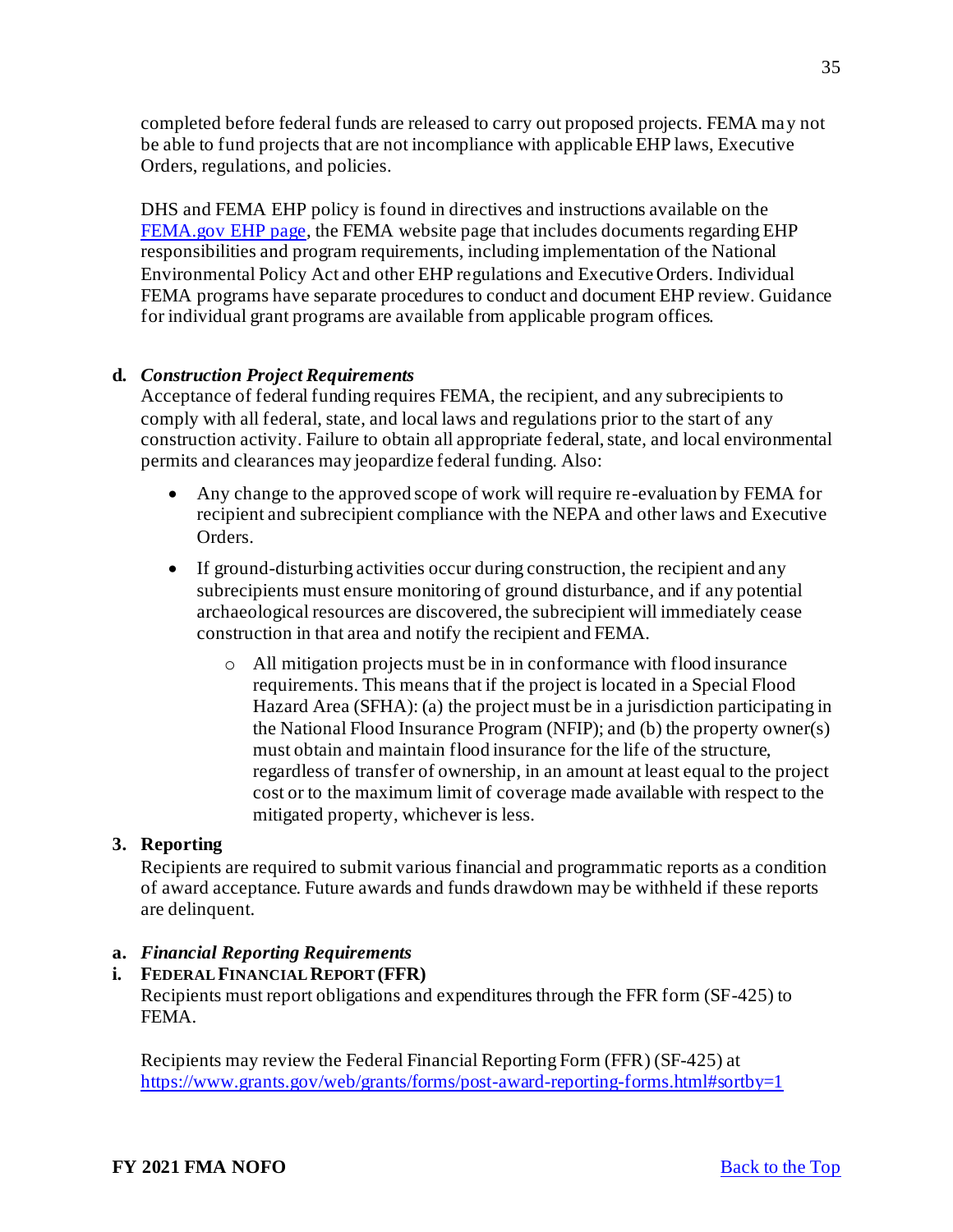Recipients must file the FFR electronically using FEMA GO.

# **ii. FFR REPORTING PERIODS AND DUE DATES**

An FFR must be submitted quarterly throughout the POP, including partial calendar quarters, as well as in periods where no grant award activity occurs. The final FFR is due within 120 days after the end of the POP. Future awards and fund drawdowns may be withheld if these reports are delinquent, demonstrate lack of progress, or are insufficient in detail.

Except for the final FFR due at 120 days after the end of the POP for purposes of closeout, the following reporting periods and due dates apply for the FFR:

| <b>Reporting Period</b>   | <b>Report Due Date</b> |
|---------------------------|------------------------|
| October $1 -$ December 31 | January 30             |
| January $1 - March 31$    | April 30               |
| April $1 -$ June 30       | July 30                |
| July $1 -$ September 30   | October 30             |

The Federal Financial Report (FFR) form is available online at: SF-425 *[OMB #4040-0014](https://www.grants.gov/web/grants/forms/post-award-reporting-forms.html#sortby=1)* 

Recipients must report obligations and expenditures on a quarterly basis through the FFR to DHS/FEMA. Recipients must file the FFR electronically using FEMA GO. Recipients must submit an FFR quarterly throughout the period of performance, including partial calendar quarters, as well as for periods where no grant award activity occurs. FEMA may withhold future awards and fund drawdowns if these reports are delinquent, demonstrate lack of progress, or are insufficient in detail.

# **b.** *Programmatic Performance Reporting Requirements*

#### **i. PERFORMANCE PROGRESS REPORT (PPR)**

In addition to the FFR reports, Recipients must report on the progress of the grant on a quarterly basis to DHS/FEMA using the Quarterly Performance Report in FEMA GO. The Quarterly Performance Reports must be submitted electronically in FEMA GO throughout the period of performance, even for periods where no grant Award activity occurs. Reports are due within 30 days from the end of the first federal quarter following the initial grant Award and within 30 days after every subsequent quarter until the grant ends.

#### **c.** *Closeout Reporting Requirements*

# **i. CLOSEOUT REPORTING**

Within 120 days after the end of the period of performance for the prime award or after an amendment has been issued to close out an award before the original POP ends, recipients must liquidate all financial obligations and must submit the following: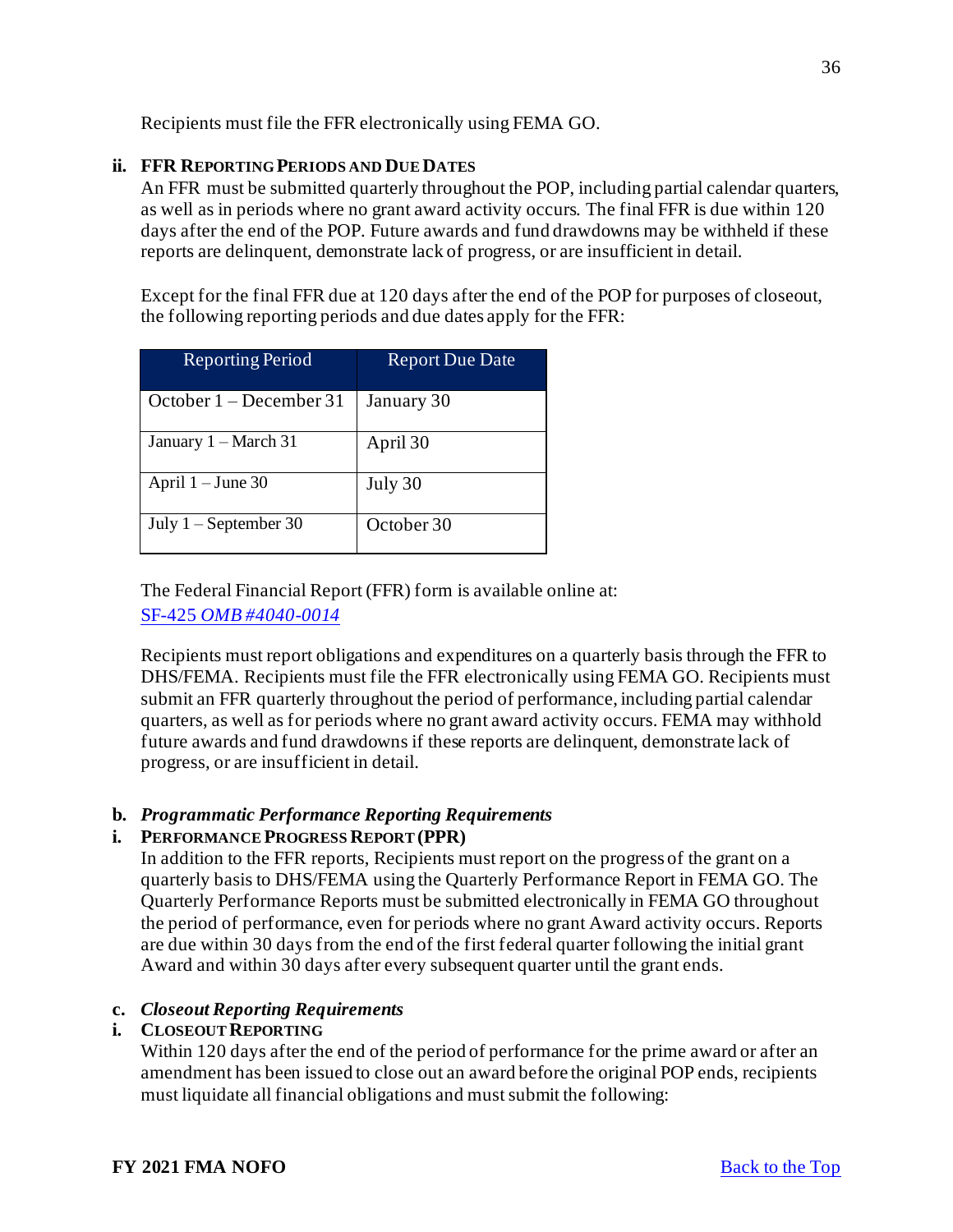- i. The final request for payment, if applicable.
- ii. The final FFR (SF-425).
- iii. The final progress report detailing all accomplishments, including a narrative summary of the impact of those accomplishments throughout the period of performance.
- iv. Other documents required by this NOFO, terms and conditions of the award, or other FEMA guidance.

In addition, pass-through entities are responsible for closing out their subawards as described in 2 C.F.R. § 200.344; subrecipients are still required to submit closeout materials within 90 days of the period of performance end date. When a subrecipient completes all closeout requirements, pass-through entities must promptly complete all closeout actions for subawards in time for the recipient to submit all necessary documentation and information to FEMA during the closeout of the prime award.

After the prime award closeout reports have been reviewed and approved by FEMA, a closeout notice will be completed to close out the grant. The notice will indicate the period of performance as closed, list any remaining funds that will be deobligated, and address the requirement of maintaining the grant records for at least three years from the date of the final FFR. The record retention period may be longer, such as due to an audit or litigation, for equipment or real property used beyond the period of performance, or due to other circumstances outlined in 2 C.F.R. § 200.334.

The recipient is responsible for refunding to FEMA any balances of unobligated cash that FEMA paid that are not authorized to be retained per 2 C.F.R. § 200.344(d).

#### **ii. ADMINISTRATIVE CLOSEOUT**

Administrative closeout is a mechanism for FEMA to unilaterally move forward with closeout of an award using available award information in lieu of final reports from the recipient per 2 C.F.R. § 200.344(h)-(i). It is a last resort available to FEMA, and if FEMA needs to administratively close an award, this may negatively impact a recipient's ability to obtain future funding. This mechanism can also require FEMA to make cash or cost adjustments and ineligible cost determinations based on the information it has, which may result in identifying a debt owed to FEMA by the recipient.

When a recipient is not responsive to FEMA's reasonable efforts to collect required reports needed to complete the standard closeout process, FEMA is required under 2 C.F.R. § 200.344(h) to start the administrative closeout process within the regulatory timeframe. FEMA will make at least three written attempts to collect required reports before initiating administrative closeout. If the recipient does not submit all required reports in accordance with 2 C.F.R. § 200.344, this NOFO, and the terms and conditions of the award, FEMA must proceed to administratively close the award with the information available within one year of the period of performance end date. Additionally, if the recipient does not submit all required reports within one year of the period of performance end date, per 2 C.F.R. § 200.344(i), FEMA must report in FAPIIS the recipient's material failure to comply with the terms and conditions of the award.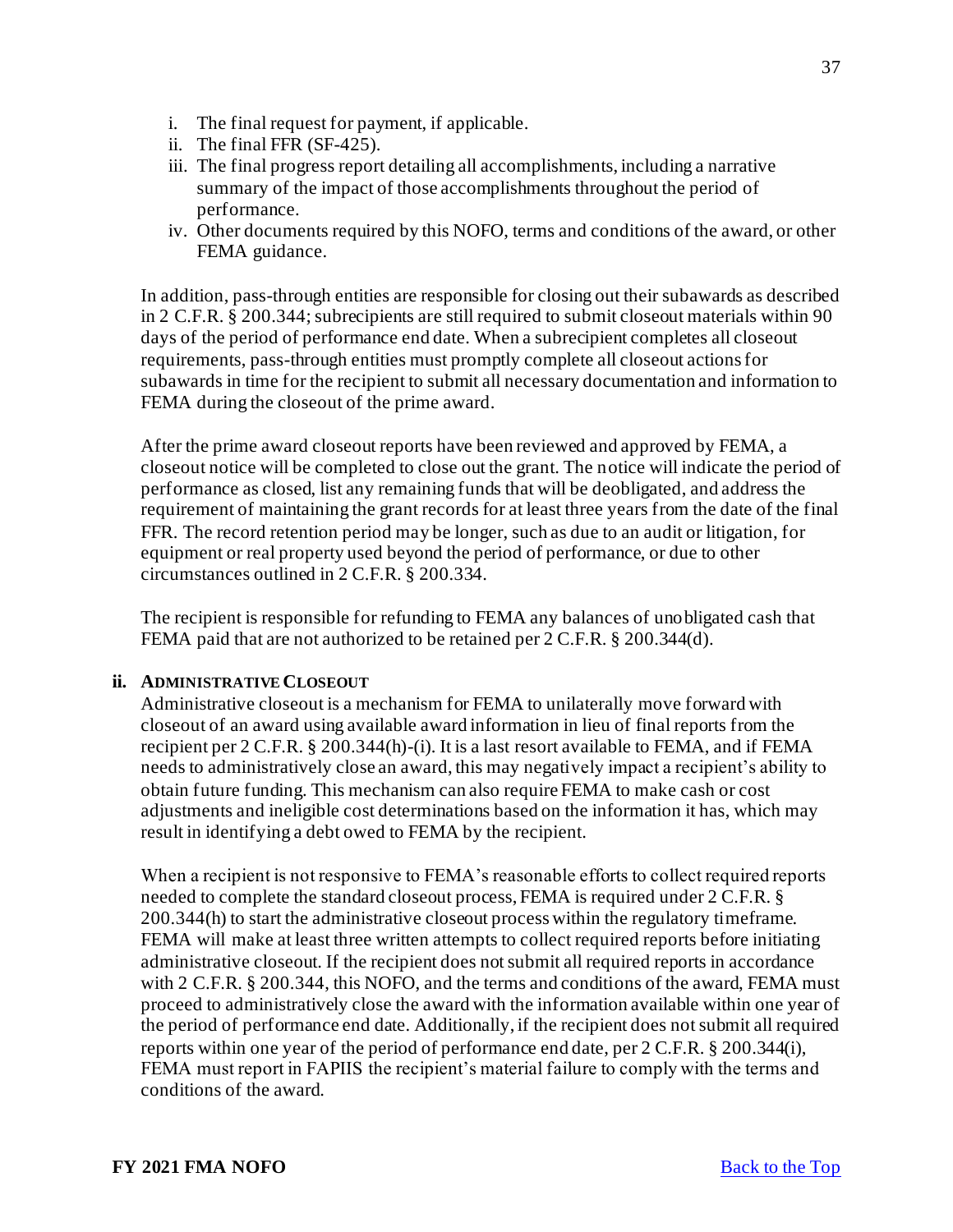If FEMA administratively closes an award where no final FFR has been submitted, FEMA uses that administrative closeout date in lieu of the final FFR submission date as the start of the record retention period under 2 C.F.R. § 200.334.

In addition, if an award is administratively closed, FEMA may decide to impose remedies for noncompliance per 2 C.F.R. § 200.339, consider this information in reviewing future award applications, or apply special conditions to existing or future awards.

# **d.** *Additional Reporting Requirements*

# **i. DISCLOSING INFORMATION PER 2 C.F.R. § 180.335**

This reporting requirement pertains to disclosing information related to government-wide suspension and debarment requirements. Before a recipient enters into a grant award with FEMA, the recipient must notify FEMA if it knows if it or any of the recipient's principals under the award fall under one or more of the four criteria listed at 2 C.F.R. § 180.335:

- i. Are presently excluded or disqualified;
- ii. Have been convicted within the preceding three years of any of the offenses listed in 2 C.F.R. § 180.800(a) or had a civil judgment rendered against it or any of the recipient's principals for one of those offenses within that time period;
- iii. Are presently indicted for or otherwise criminally or civilly charged by a governmental entity (federal, state or local) with commission of any of the offenses listed in 2 C.F.R. § 180.800(a); or
- iv. Have had one or more public transactions (federal, state, or local) terminated within the preceding three years for cause or default.

At any time after accepting the award, if the recipient learns that it or any of its principals falls under one or more of the criteria listed at 2 C.F.R. § 180.335, the recipient must provide immediate written notice to FEMA in accordance with 2 C.F.R. § 180.350.

# **ii. REPORTING OF MATTERS RELATED TO RECIPIENT INTEGRITY AND PERFORMANCE**

Per 2 C.F.R. Part 200, Appendix I § F.3, the additional post-award reporting requirements in 2 C.F.R. Part 200, Appendix XII may apply to applicants who, if upon becoming recipients, have a total value of currently active grants, cooperative agreements, and procurement contracts from all federal awarding agencies that exceeds \$10,000,000 for any period of time during the period of performance of an award under this funding opportunity.

Recipients that meet these criteria must maintain current information reported in FAPIIS about civil, criminal, or administrative proceedings described in paragraph 2 of Appendix XII at the reporting frequency described in paragraph 4 of Appendix XII.

# **iii. SINGLE AUDIT REPORT**

For audits of fiscal years beginning on or after December 26, 2014, recipients that expend \$750,000 or more from all federal funding sources during their fiscal year are required to submit an organization-wide financial and compliance audit report, also known as the single audit report.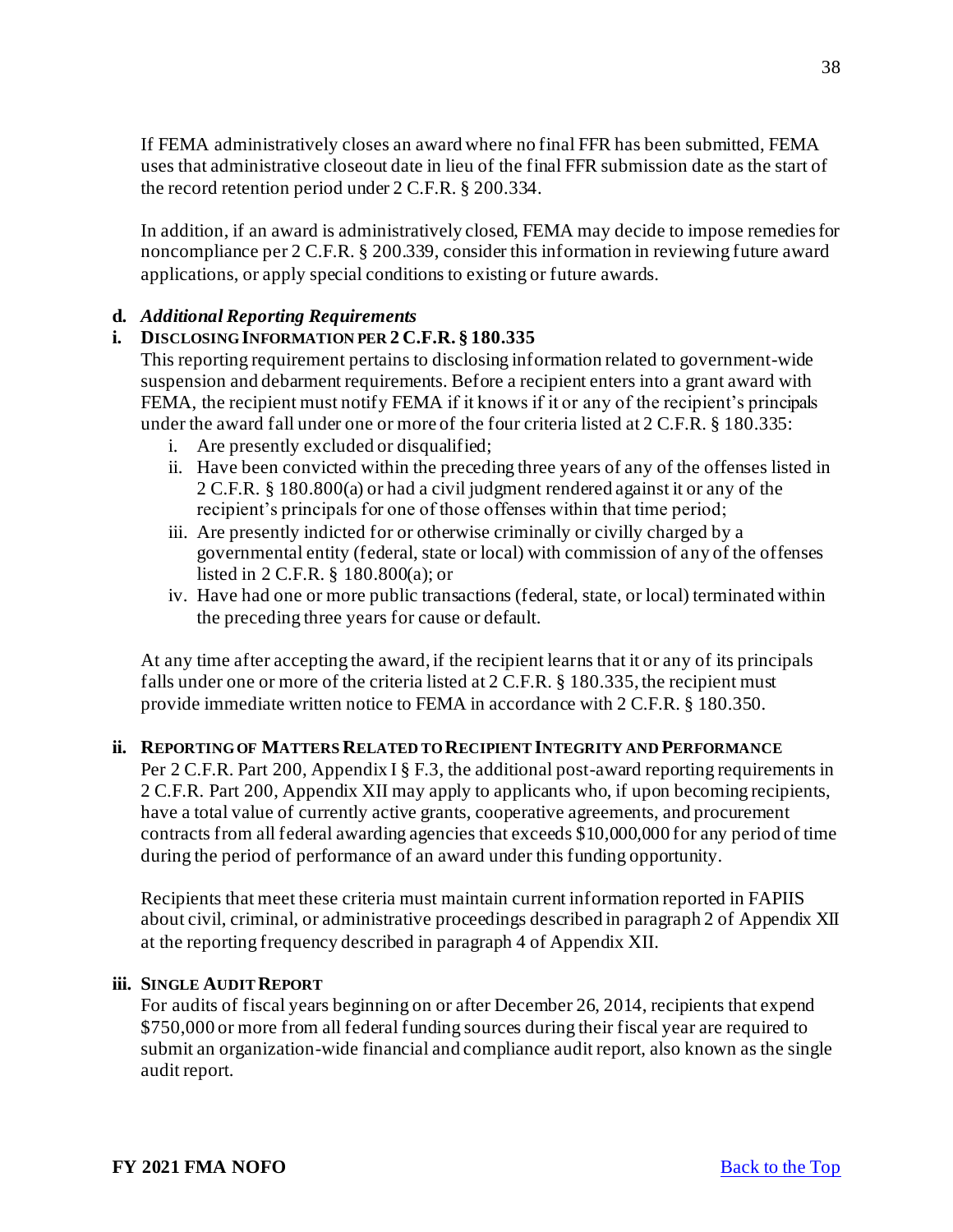The audit must be performed in accordance with the requirements of U.S. Government Accountability Office's (GAO) Government Auditing Standards, located at <https://www.gao.gov/yellowbook/overview>, and the requirements of Subpart F of 2 C.F.R. Part 200, located at <http://www.ecfr.gov/cgi-bin/text-idx?node=sp2.1.200.f>.

#### <span id="page-38-0"></span>**4. Monitoring and Oversight**

Per 2 C.F.R. § 200.337, FEMA, through its authorized representatives, has the right, at all reasonable times, to make site visits or conduct desk reviews to review project accomplishments and management control systems to review award progress and to provide any required technical assistance. During site visits or desk reviews, FEMA will review recipients' files related to the award. As part of any monitoring and program evaluation activities, recipients must permit FEMA, upon reasonable notice, to review grant-related records and to interview the organization's staff and contractors regarding the program. Recipients must respond in a timely and accurate manner to FEMA requests for information relating to the award.

Effective monitoring and oversight help FEMA ensure that recipients use grant funds for their intended purpose(s); verify that projects undertaken are consistent with approved plans; and ensure that recipients make adequate progress toward stated goals and objectives. Additionally, monitoring serves as the primary mechanism to ensure that recipients comply with applicable laws, rules, regulations, program guidance, and requirements. FEMA regularly monitors all grant programs both financially and programmatically in accordance with federal laws, regulations (including 2 C.F.R. Part 200), program guidance, and the terms and conditions of the award. All monitoring efforts ultimately serve to evaluate progress towards grant goals and proactively target and address issues that may threaten grant success during the period of performance.

FEMA staff will periodically monitor recipients to ensure that administrative processes, policies and procedures, budgets, and other related award criteria are meeting Federal Government-wide and FEMA regulations. Aside from reviewing quarterly financial and programmatic reports, FEMA may also conduct enhanced monitoring through either deskbased reviews, onsite monitoring visits, or both. Enhanced monitoring will involve the review and analysis of the financial compliance and administrative processes, policies, activities, and other attributes of each federal assistance award, and it will identify areas where the recipient may need technical assistance, corrective actions, or other support.

Financial and programmatic monitoring are complementary processes within FEMA's overarching monitoring strategy that function together to ensure effective grants management, accountability, and transparency; validate progress against grant and program goals; and safeguard federal funds against fraud, waste, and abuse. Financial monitoring primarily focuses on statutory and regulatory compliance with administrative grant requirements, while programmatic monitoring seeks to validate and assist in grant progress, targeting issues that may be hindering achievement of project goals and ensuring compliance with the purpose of the grant and grant program. Both monitoring processes are similar in that they feature initial reviews of all open awards, and additional, in-depth monitoring of grants requiring additional attention.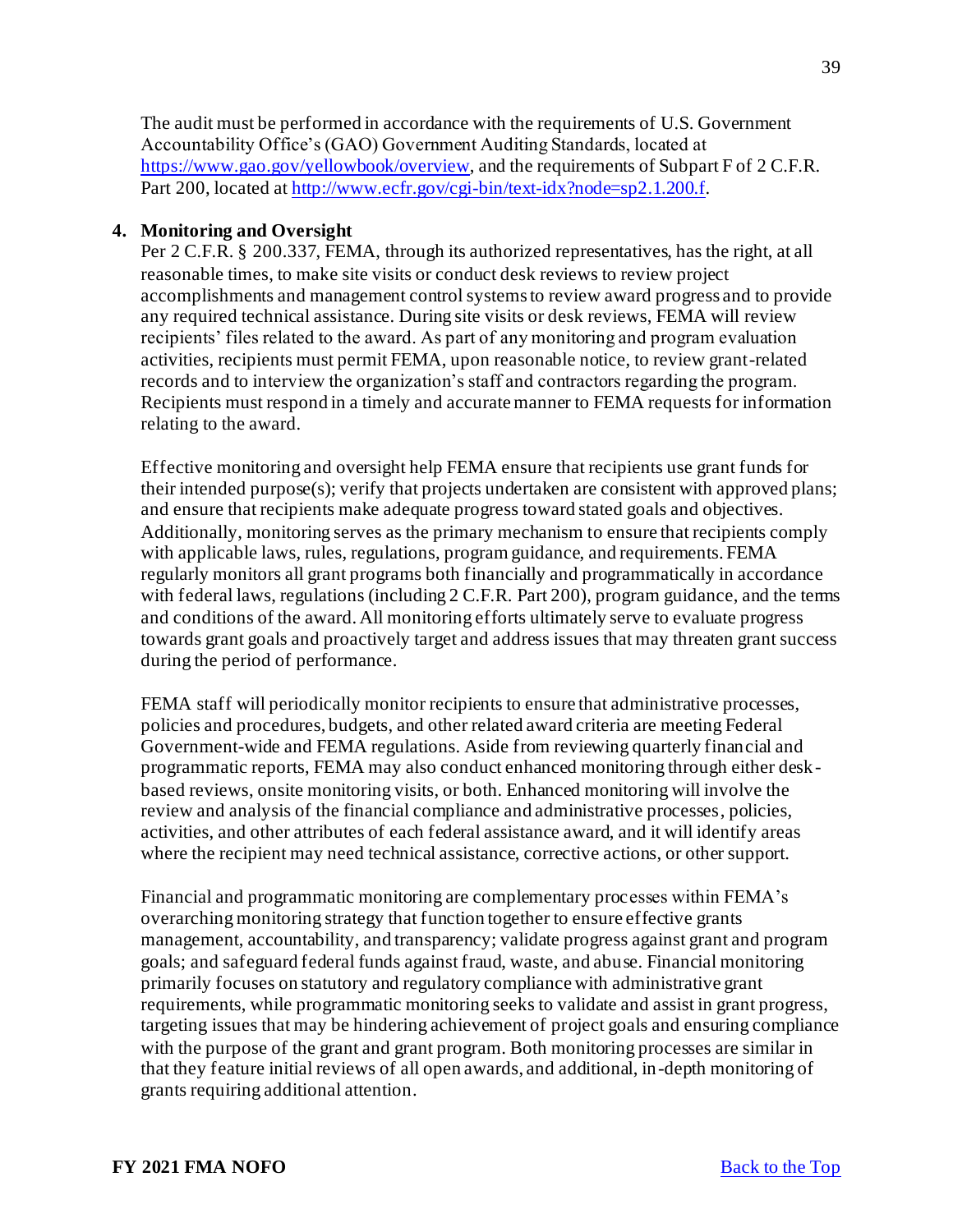Recipients and subrecipients who are pass-through entities are responsible for monitoring their subrecipients in a manner consistent with the terms of the federal award at 2 C.F.R. Part 200, including 2 C.F.R. § 200.332. This includes the pass-through entity's responsibility to monitor the activities of the subrecipient as necessary to ensure that the subaward is used for authorized purposes, in compliance with federal statutes, regulations, and the terms and conditions of the subaward; and that subaward performance goals are achieved.

In terms of overall award management, recipient and subrecipient responsibilities include, but are not limited to: accounting of receipts and expenditures, cash management, maintaining adequate financial records, reporting and refunding expenditures disallowed by audits, monitoring if acting as a pass-through entity, or other assessments and reviews, and ensuring overall compliance with the terms and conditions of the award or subaward, as applicable, including the terms of 2 C.F.R. Part 200.

## <span id="page-39-0"></span>**G. DHS Awarding Agency Contact Information**

## <span id="page-39-1"></span>**1. Contact and Resource Information**

**a.** *Program Office Contact* 

General questions about the FMA program can be directed to the appropriate FEMA Regional Office or SHMO. Contact information for FEMA Regional Offices is provided at <https://www.fema.gov/about/contact>. Contact information for the SHMOs is provided at <https://www.fema.gov/state-hazard-mitigation-officers>.

The HMA Helpline is available by telephone 1-866-222-3580.

For questions about cost-effectiveness and FEMA's BCA software, contact the BC Helpline by telephone 1-855-540-6744 or emai[l BCHelpline@fema.dhs.gov](mailto:BCHelpline@fema.dhs.gov).

The Feasibility and Effectiveness Helpline is available for guidance on FEMA Building Science publications by emai[l FEMA-BuildingScienceHelp@fema.dhs.gov](mailto:FEMA-BuildingScienceHelp@fema.dhs.gov).

For questions about NEPA or EHP requirements, the EHP Helpline is available by telephone 1-866-222-3580 or emai[l ehhelpline@fema.dhs.gov](mailto:ehhelpline@fema.dhs.gov).

Resources and job aids intended to help prepare applications and subapplications are available on FEMA's Hazard Mitigation Assistance webpage at <https://www.fema.gov/grants/mitigation>.

Resources intended to help applicants and subapplicants prepare mitigation plans and [planning grants are available on FEMA's Mitigation planning webpage at Hazard Mitigation](https://www.fema.gov/emergency-managers/risk-management/hazard-mitigation-planning)  Planning| FEMA.gov.

FEMA publications that specify the documentation and information necessary for FEMA to review project subapplications for feasibility and effectiveness, cost-effectiveness, and potential impacts on environmental and cultural resources are available on the FEMA website a[t https://www.fema.gov/hazard-mitigation-assistance-publications](https://www.fema.gov/hazard-mitigation-assistance-publications).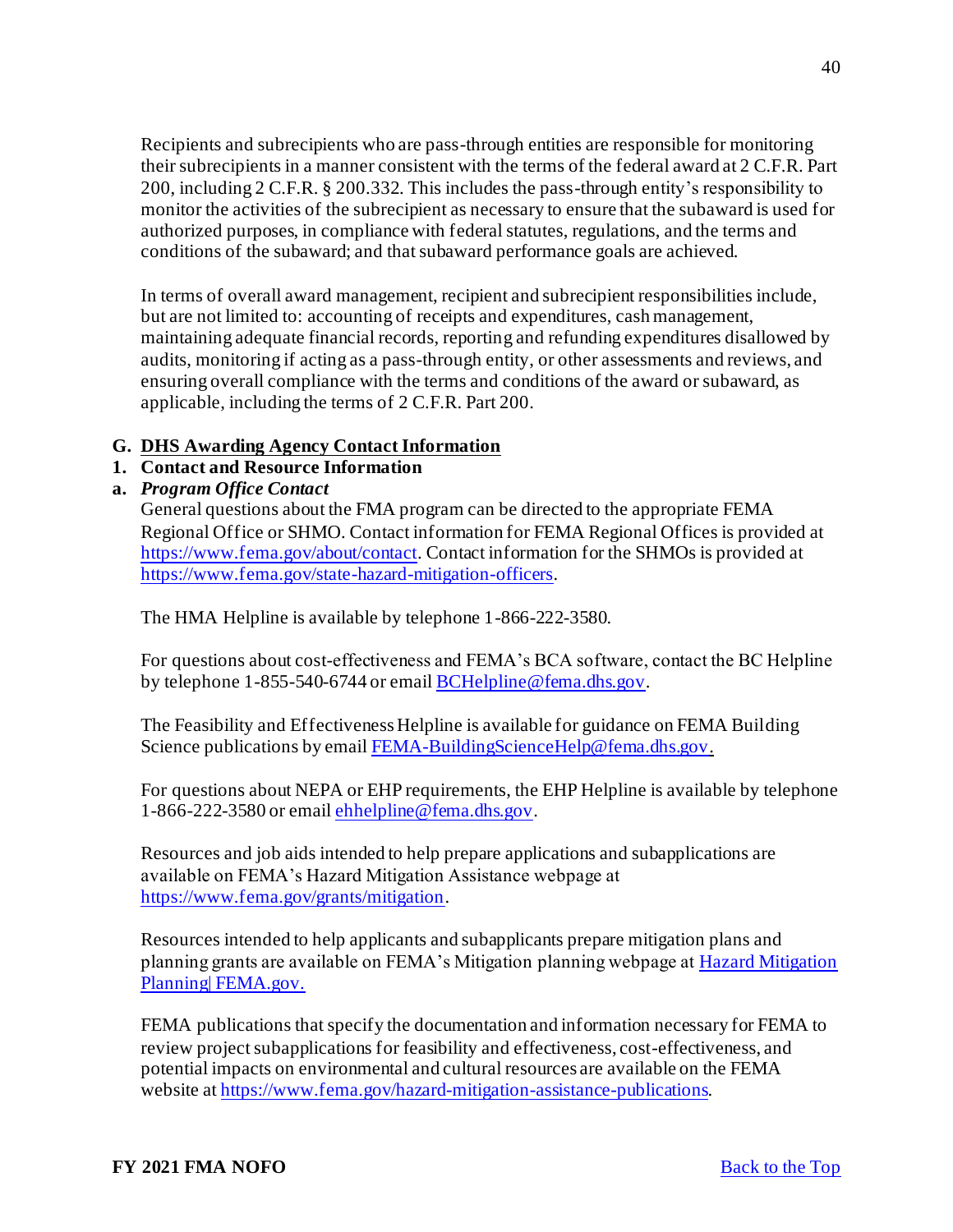#### **b.** *Centralized Scheduling and Information Desk (CSID)*

CSID is a non-emergency comprehensive management and information resource developed by FEMA for grants stakeholders. CSID provides general information on all FEMA grant programs and maintains a comprehensive database containing key personnel contact information at the federal, state, and local levels. When necessary, recipients will be directed to a federal point of contact who can answer specific programmatic questions or concerns. CSID can be reached by phone at  $(800)$  368-6498 or by e-mail a[t askcsid@fema.dhs.gov](mailto:askcsid@fema.dhs.gov), Monday through Friday, 9:00 AM – 5:00 PM ET.

#### **c.** *FEMA Regional Offices*

FEMA Regional Offices manage, administer, and conduct the application budget review, create the award package, approve, amend, and close out awards, as well as conduct cash analysis, financial and programmatic monitoring, and audit resolution for FMA. The Regions also provide technical assistance to FMA recipients.

[FEMA Regional Office contact information is available at https://www.fema.gov/fema](https://www.fema.gov/fema-regional-contacts)regional-contacts.

#### **d.** *Equal Rights*

The FEMA Office of Equal Rights (OER) is responsible for compliance with and enforcement of federal civil rights obligations in connection with programs and services conducted by FEMA and recipients of FEMA financial assistance. All inquiries and communications about federal civil rights compliance for FEMA grants under this NOFO should be sent t[o FEMA-CivilRightsOffice@fema.dhs.gov](mailto:FEMA-CivilRightsOffice@fema.dhs.gov).

#### **e.** *Environmental Planning and Historic Preservation*

GPD's EHP Team provides guidance and information about the EHP review process to recipients and subrecipients. All inquiries and communications about GPD projects under this NOFO or the EHP review process, including the submittal of EHP review materials, should be sent t[o gpdehpinfo@fema.dhs.gov](mailto:gpdehpinfo@fema.dhs.gov).

The FEMA Office of Environmental Planning and Historic Preservation (OEHP) provides guidance and information about the EHP review process to FEMA programs and FEMA's recipients and subrecipients. All inquiries and communications about EHP compliance for FEMA grant projects under this NOFO or the EHP review process should be sent to FEMA-OEHP-NOFOQuestions@fema.dhs.gov.

#### <span id="page-40-0"></span>**2. Systems Information**

#### **a.** *FEMA GO*

For technical assistance with the FEMA GO system, please contact the FEMA GO Helpdesk a[t femago@fema.dhs.gov](mailto:femago@fema.dhs.gov) or (877) 585-3242, Monday through Friday, 8:00 AM – 6:00 PM ET.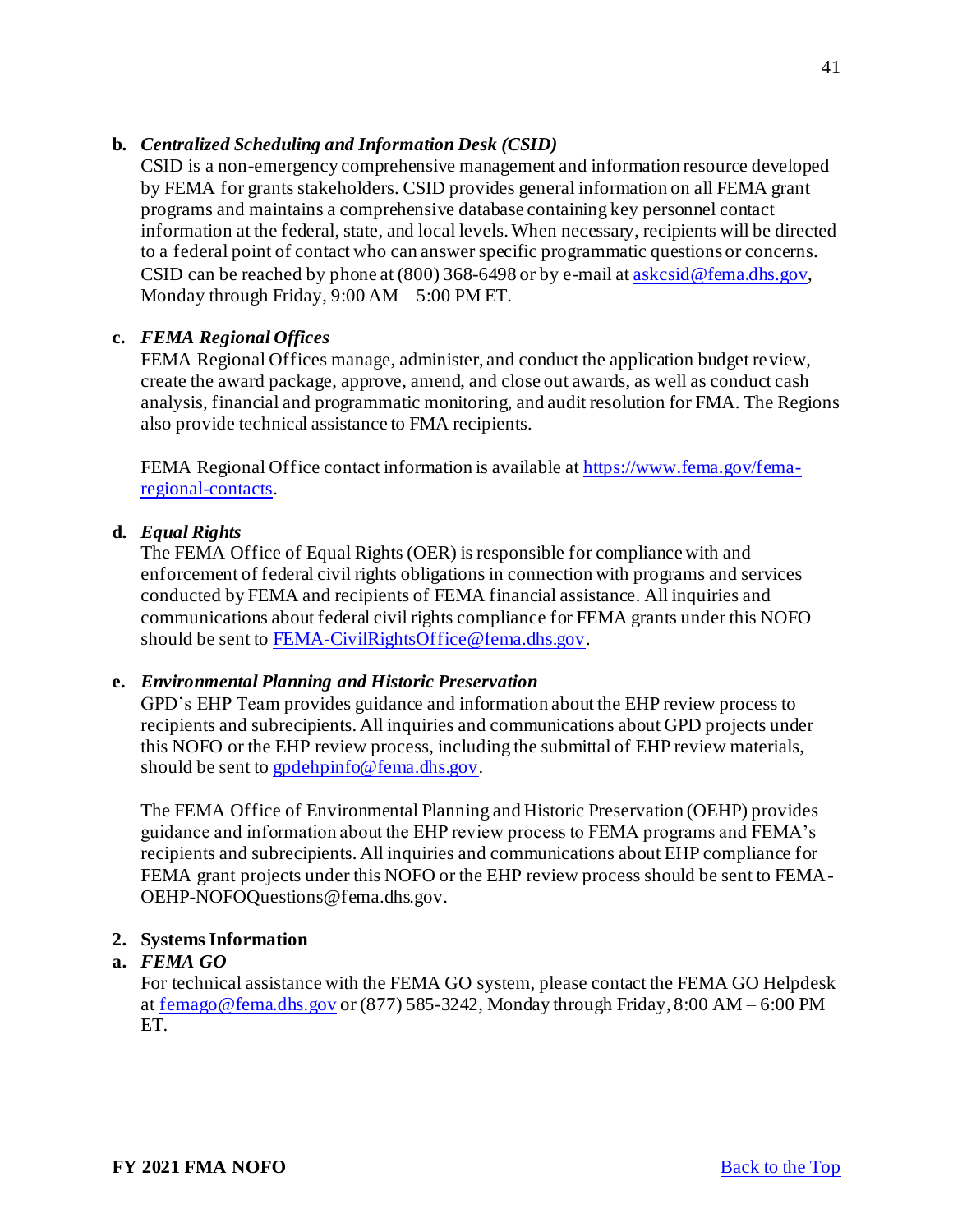# <span id="page-41-0"></span>**H. Additional Information**

#### <span id="page-41-1"></span>**1. Termination Provisions**

FEMA may terminate a federal award in whole or in part for one of the following reasons. FEMA and the recipient must still comply with closeout requirements at 2 C.F.R. §§ 200.344-200.345 even if an award is terminated in whole or in part. To the extent that subawards are permitted under this NOFO, pass-through entities should refer to 2 C.F.R. § 200.340 for additional information on termination regarding subawards.

#### **a.** *Noncompliance*

If a recipient fails to comply with the terms and conditions of a federal award, FEMA may terminate the award in whole or in part. If the noncompliance can be corrected, FEMA may first attempt to direct the recipient to correct the noncompliance. This may take the form of a Compliance Notification. If the noncompliance cannot be corrected or the recipient is nonresponsive, FEMA may proceed with a Remedy Notification, which could impose a remedy for noncompliance per 2 C.F.R. § 200.339, including termination. Any action to terminate based on noncompliance will follow the requirements of 2 C.F.R. §§ 200.341-200.342 as well as the requirement of 2 C.F.R. § 200.340(c) to report in FAPIIS the recipient's material failure to comply with the award terms and conditions. See also the section on Actions to Address Noncompliance in this NOFO.

#### **b.** *With the Consent of the Recipient*

FEMA may also terminate an award in whole or in part with the consent of the recipient, in which case the parties must agree upon the termination conditions, including the effective date, and in the case of partial termination, the portion to be terminated.

#### **c.** *Notification by the Recipient*

The recipient may terminate the award, in whole or in part, by sending written notification to FEMA setting forth the reasons for such termination, the effective date, and in the case of partial termination, the portion to be terminated. In the case of partial termination, FEMA may determine that a partially terminated award will not accomplish the purpose of the federal award, so FEMA may terminate the award in its entirety. If that occurs, FEMA will follow the requirements of 2 C.F.R. §§ 200.341-200.342 in deciding to fully terminate the award.

#### <span id="page-41-2"></span>**2. Period of Performance Extensions**

Extensions to the period of performance (POP) for this program are allowed. Extensions to the POP identified in the award will only be considered through formal, written requests to the recipient's FEMA Regional Office and must contain specific and compelling justifications as to why an extension is required. Recipients are advised to coordinate with the FEMA Regional Hazard Mitigation Assistance Specialist as needed when preparing an extension request.

All extension requests must address the following:

- a. The grant program, fiscal year, and award number;
- b. Reason for the delay –including details of the legal, policy, or operational challenges that prevent the final outlay of awarded funds by the deadline;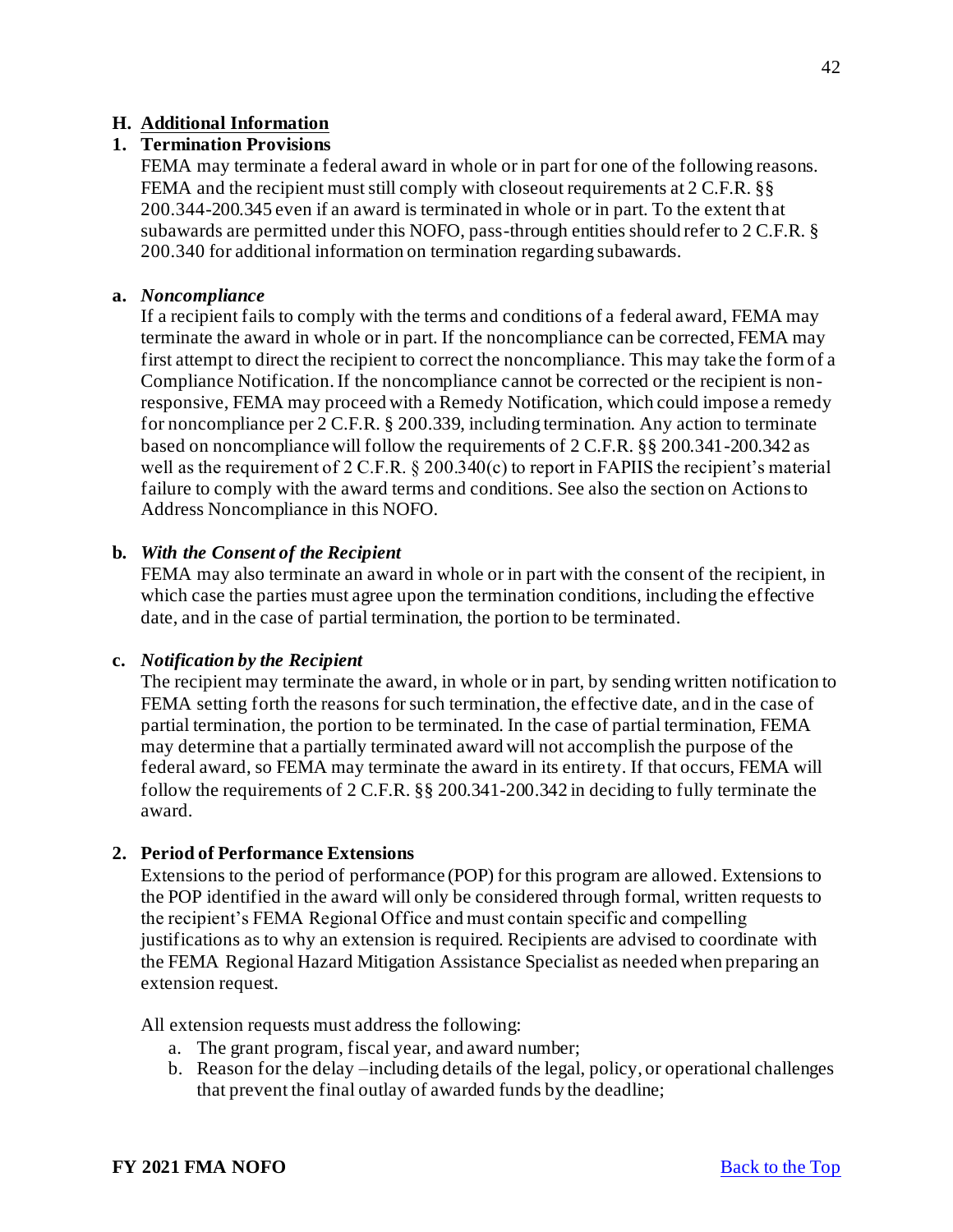- c. Current status of the activity(ies);
- d. Approved POP termination date and new project completion date;
- e. Amount of funds drawn down to date;
- f. Remaining available funds, both federal and, if applicable, non-federal;
- g. Budget outlining how remaining federal and, if applicable, non-federal funds will be expended;
- h. Plan for completion, including milestones and timeframes for achieving each milestone and the position or person responsible for implementing the plan for completion; and
- i. Certification that the activity(ies) will be completed within the extended POP without any modification to the original statement of work, as described in the application and as approved by FEMA.

Extension requests will be granted only due to compelling legal, policy, or operational challenges. Extension requests will only be considered for the following reasons:

- Contractual commitments by the recipient or subrecipient with vendors prevent completion of the project, including delivery of equipment or services, within the existing POP;
- The project must undergo a complex environmental review that cannot be completed within the existing POP;
- Projects are long-term by design, and therefore acceleration would compromise core programmatic goals; or
- Where other special or extenuating circumstances exist.

Recipients should submit all proposed extension requests to FEMA for review and approval at least 60 days prior to the end of the POP to allow sufficient processing time.

Requests for extensions to an award POP will be evaluated by FEMA but will not be automatically approved. The Regional Administrator can extend the POP for up to 12 months with justification. All requests to extend the award POP beyond 12 months from the original grant POP end date must be approved by FEMA Headquarters.

All extension requests must be submitted to FEMA at least 60 days prior to the expiration of the award POP and justifications must be submitted in writing. The justification must include:

- Verification that progress has been made as described in quarterly reports
- Reason(s) for delay
- Current status of the activity/activities
- Current POP termination date and new projected completion date
- Remaining available funds, both Federal and non-Federal
- Budget outlining how remaining Federal and non-Federal funds will be expended
- Plan for completion, including updated schedule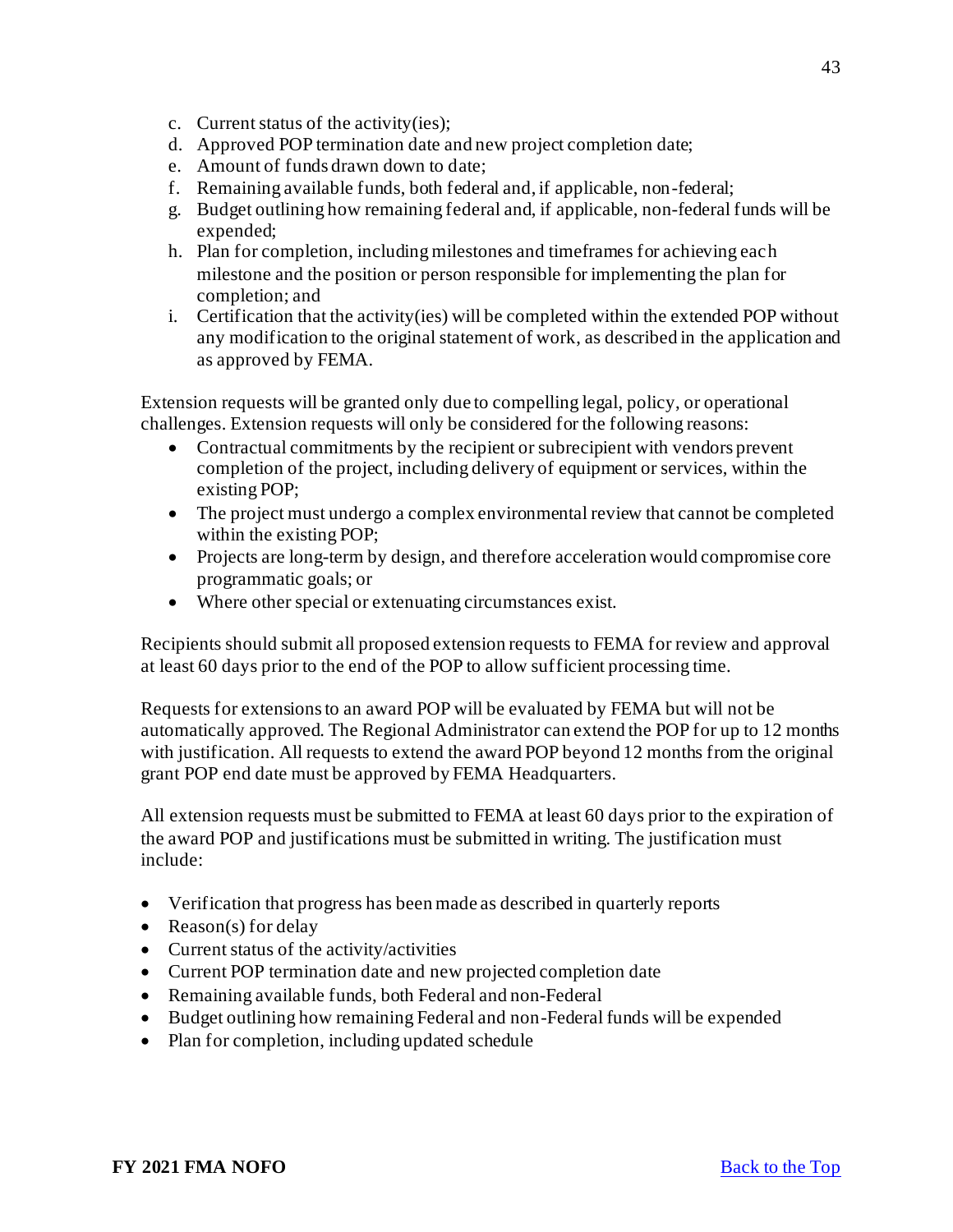# <span id="page-43-0"></span>**3. Disability Integration**

Pursuant to Section 504 of the Rehabilitation Act of 1973, recipients of FEMA financial assistance must ensure that their programs and activities do not discriminate against other qualified individuals with disabilities.

Grant recipients should engage with the whole community to advance individual and community preparedness and to work as a nation to build and sustain resilience. In doing so, recipients are encouraged to consider the needs of individuals with disabilities into the activities and projects funded by the grant.

FEMA expects that the integration of the needs of people with disabilities will occur at all levels, including planning; alerting, notification, and public outreach; training; purchasing of equipment and supplies; protective action implementation; and exercises/drills.

The following are examples that demonstrate the integration of the needs of people with disabilities in carrying out FEMA awards:

- Include representatives of organizations that work with/for people with disabilities on planning committees, work groups and other bodies engaged in development and implementation of the grant programs and activities.
- Hold all activities related to the grant in locations that are accessible to persons with physical disabilities to the extent practicable.
- Acquire language translation services, including American Sign Language, that provide public information across the community and in shelters.
- Ensure shelter-specific grant funds are in alignment with FEMA's Guidance on [Planning for Integration of Functional Needs Support Services in General Population](https://www.fema.gov/media-library/assets/documents/26441)  Shelters.
- If making alterations to an existing building to a primary function area utilizing federal funds, complying with the most recent codes and standards and making path of travel to the primary function area accessible to the greatest extent possible.
- Implement specific procedures used by public transportation agencies that include evacuation and passenger communication plans and measures for individuals with disabilities.
- Identify, create, and deliver training to address any training gaps specifically aimed toward whole-community preparedness. Include and interact with individuals with disabilities, aligning with the designated program capability.
- Establish best practices in inclusive planning and preparedness that consider physical access, language access, and information access. Examples of effective communication access include providing auxiliary aids and services such as sign language interpreters, Computer Aided Real-time Translation (CART), and materials in Braille or alternate formats.

FEMA grant recipients can fund projects towards the resiliency of the whole community, including people with disabilities, such as training, outreach and safety campaigns, provided that the project aligns with this NOFO and the terms and conditions of the award.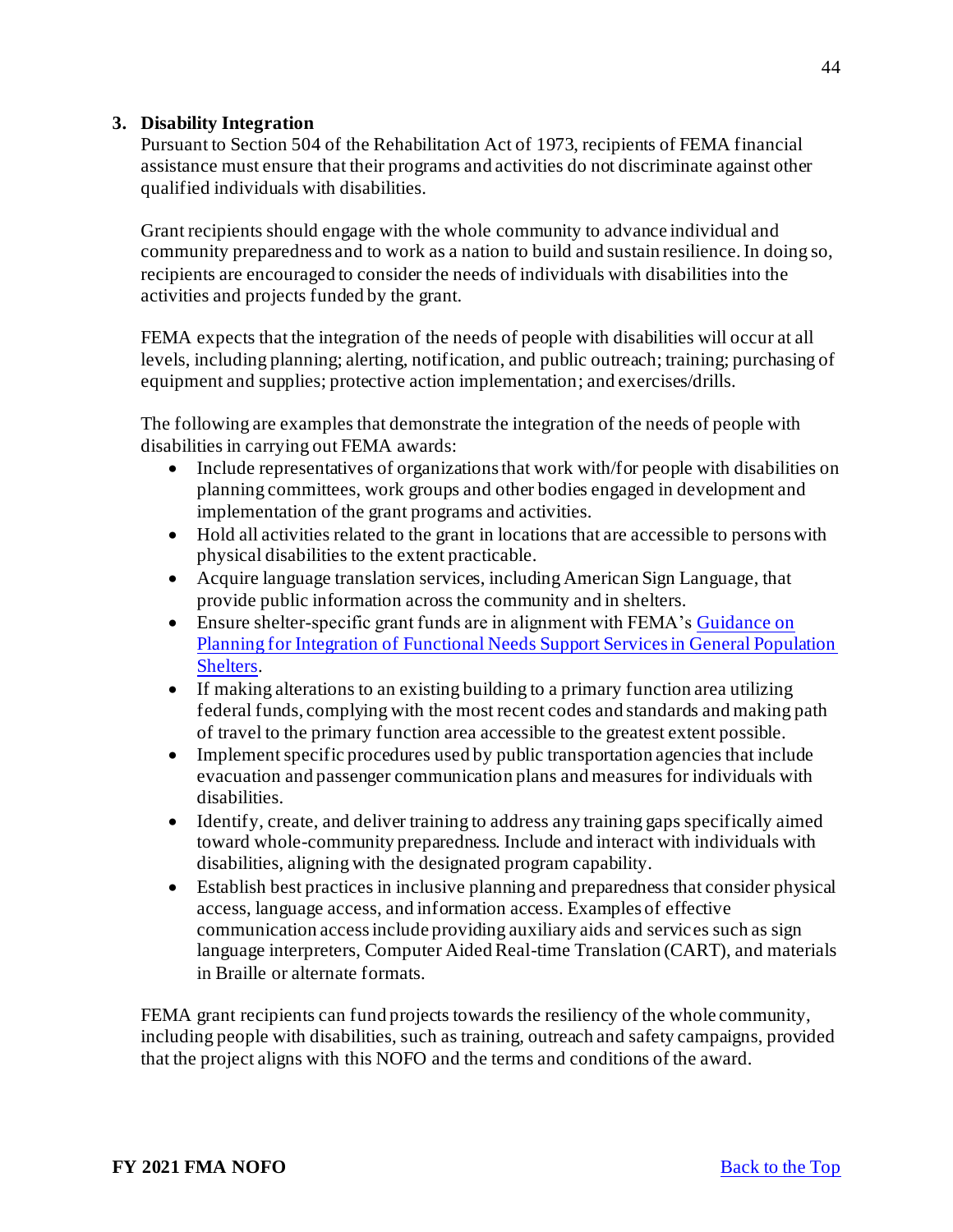### <span id="page-44-0"></span>**4. Conflicts of Interest in the Administration of Federal Awards or Subawards**

For conflicts of interest under grant-funded procurements and contracts, refer to the section on Procurement Integrity in this NOFO and 2 C.F.R. §§ 200.317 – 200.327.

To eliminate and reduce the impact of conflicts of interest in the subaward process, recipients and pass-through entities must follow their own policies and procedures regarding the elimination or reduction of conflicts of interest when making subawards. Recipients and pass-through entities are also required to follow any applicable federal and state, local, tribal, or territorial (SLTT) statutes or regulations governing conflicts of interest in the making of subawards.

The recipient or pass-through entity must disclose to the respective Program Analyst or Program Manager, in writing, any real or potential conflict of interest that may arise during the administration of the federal award, as defined by the federal or SLTT statutes or regulations or their own existing policies, within five days of learning of the conflict of interest. Similarly, subrecipients, whether acting as subrecipients or as pass-through entities, must disclose any real or potential conflict of interest to the recipient or next-level passthrough entity as required by the recipient or pass-through entity's conflict of interest policies, or any applicable federal or SLTT statutes or regulations.

Conflicts of interest may arise during the process of FEMA making a federal award in situations where an employee, officer, or agent, any members of his or her immediate family, his or her partner has a close personal relationship, a business relationship, or a professional relationship, with an applicant, subapplicant, recipient, subrecipient, or FEMA employees.

# <span id="page-44-1"></span>**5. Procurement Integrity**

Through audits conducted by the DHS Office of Inspector General (OIG) and FEMA grant monitoring, findings have shown that some FEMA recipients have not fully adhered to the proper procurement requirements when spending grant funds. Anything less than full compliance with federal procurement requirements jeopardizes the integrity of the grant as well as the grant program. To assist with determining whether an action is a procurement or instead a subaward, please consult 2 C.F.R. § 200.331.

The below highlights the federal procurement requirements for FEMA recipients when procuring goods and services with federal grant funds. FEMA will include a review of recipients' procurement practices as part of the normal monitoring activities. **All procurement activity must be conducted in accordance with federal procurement standards at 2 C.F.R. §§ 200.317 – 200.327.** Select requirements under these standards are listed below. The recipient and any of its subrecipients must comply with all requirements, even if they are not listed below.

Under 2 C.F.R. § 200.317, when procuring property and services under a federal award, states (including territories) must follow the same policies and procedures they use for procurements from their non-federal funds; additionally, states must now follow 2 C.F.R. § 200.321 regarding socioeconomic steps, 200.322 regarding domestic preferences for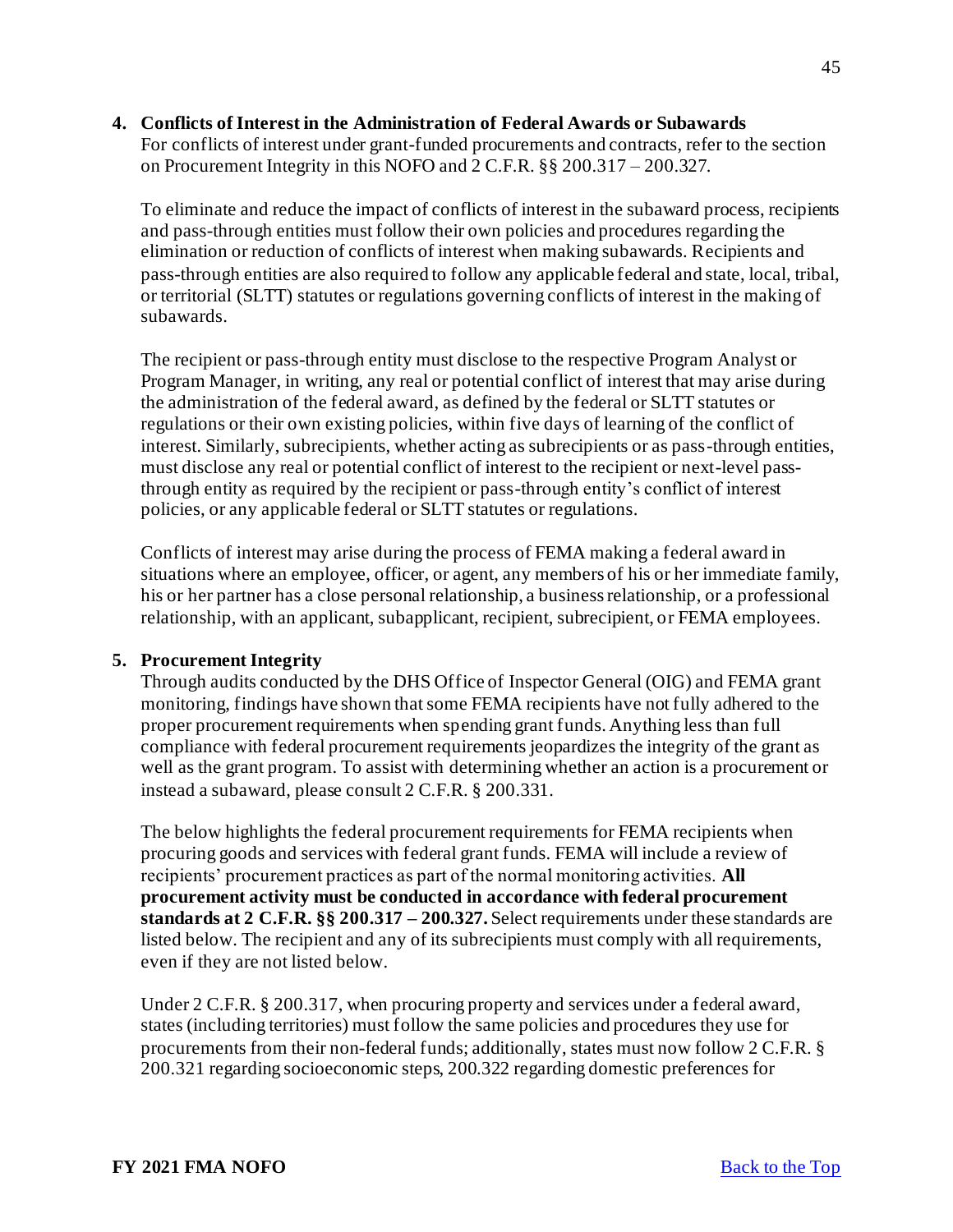procurements, 200.323 regarding procurement of recovered materials, and 2 C.F.R. § 200.327 regarding required contract provisions.

**All other non-federal entities, such as tribes (collectively, non-state entities),** must have and use their own documented procurement procedures that reflect applicable SLTT laws and regulations, provided that the procurements conform to applicable federal law and the standards identified in 2 C.F.R. Part 200. These standards include, but are not limited to, providing for full and open competition consistent with the standards of 2 C.F.R. § 200.319 and § 200.320.

#### **a.** *Important Changes to Procurement Standards in 2 C.F.R. Part 200*

OMB recently updated various parts of Title 2 of the Code of Federal Regulations, among them, the procurement standards. States are now required to follow the socioeconomic steps in soliciting small and minority businesses, women's business enterprises, and labor surplus area firms per 2 C.F.R. § 200.321. All non-federal entities should also, to the greatest extent practicable under a federal award, provide a preference for the purchase, acquisition, or use of goods, products, or materials produced in the United States per 2 C.F.R. § 200.322.

The recognized procurement methods in 2 C.F.R. § 200.320 have been reorganized into informal procurement methods, which include micro-purchases and small purchases; formal procurement methods, which include sealed bidding and competitive proposals; and noncompetitive procurements. The federal micro-purchase threshold is currently \$10,000, and non-state entities may use a lower threshold when using micro-purchase procedures under a FEMA award. If a non-state entity wants to use a micro-purchase threshold higher than the federal threshold, it must follow the requirements of  $2 \text{ C.F.R.}$  §  $200.320(a)(1)(iii)$ -(iv). The federal simplified acquisition threshold is currently \$250,000, and a non-state entity may use a lower threshold but may not exceed the federal threshold when using small purchase procedures under a FEMA award.

See 2 C.F.R. §§ 200.216, 200.471, and Appendix II as well as section D.13.a of the NOFO regarding prohibitions on covered telecommunications equipment or services.

#### **b.** *Competition and Conflicts of Interest*

Among the requirements of 2 C.F.R. § 200.319(b) applicable to all non-federal entities other than states, in order to ensure objective contractor performance and eliminate unfair competitive advantage, contractors that develop or draft specifications, requirements, statements of work, or invitations for bids or requests for proposals must be excluded from competing for such procurements. FEMA considers these actions to be an organizational conflict of interest and interprets this restriction as applying to contractors that help a nonfederal entity develop its grant application, project plans, or project budget. This prohibition also applies to the use of former employees to manage the grant or carry out a contract when those former employees worked on such activities while they were employees of the non federal entity.

Under this prohibition, unless the non-federal entity solicits for and awards a contract covering both development and execution of specifications (or similar elements as described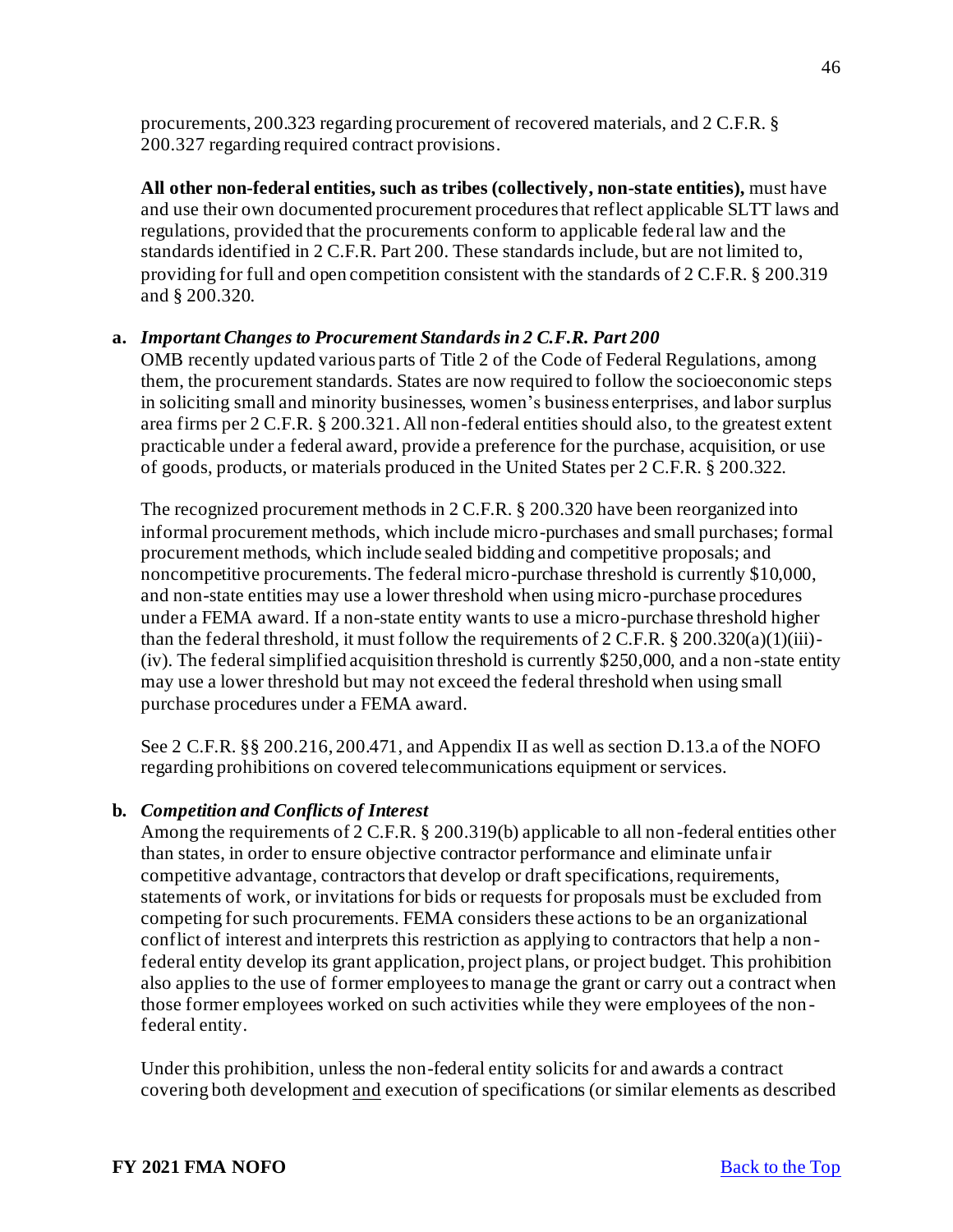above), and this contract was procured in compliance with 2 C.F.R. §§ 200.317 – 200.327, federal funds cannot be used to pay a contractor to carry out the work if that contractor also worked on the development of those specifications. This rule applies to all contracts funded with federal grant funds, including pre-award costs, such as grant writer fees, as well as postaward costs, such as grant management fees.

Additionally, some of the situations considered to be restrictive of competition include, but are not limited to:

- Placing unreasonable requirements on firms for them to qualify to do business;
- Requiring unnecessary experience and excessive bonding;
- Noncompetitive pricing practices between firms or between affiliated companies;
- Noncompetitive contracts to consultants that are on retainer contracts;
- Organizational conflicts of interest;
- Specifying only a "brand name" product instead of allowing "an equal" product to be offered and describing the performance or other relevant requirements of the procurement; and
- Any arbitrary action in the procurement process.

Per 2 C.F.R. § 200.319(c), non-federal entities other than states must conduct procurements in a manner that prohibits the use of statutorily or administratively imposed SLTT geographical preferences in the evaluation of bids or proposals, except in those cases where applicable federal statutes expressly mandate or encourage geographic preference. Nothing in this section preempts state licensing laws. When contracting for architectural and engineering services, geographic location may be a selection criterion provided its application leaves an appropriate number of qualified firms, given the nature and size of the project, to compete for the contract.

Under 2 C.F.R.  $\S 200.318(c)(1)$ , non-federal entities other than states are required to maintain written standards of conduct covering conflicts of interest and governing the actions of their employees engaged in the selection, award, and administration of contracts. **No employee, officer, or agent may participate in the selection, award, or administration of a contract supported by a federal award if he or she has a real or apparent conflict of interest.** Such conflicts of interest would arise when the employee, officer or agent, any member of his or her immediate family, his or her partner, or an organization that employs or is about to employ any of the parties indicated herein, has a financial or other interest in or a tangible personal benefit from a firm considered for a contract.

The officers, employees, and agents of the non-federal entity may neither solicit nor accept gratuities, favors, or anything of monetary value from contractors or parties to subcontracts. However, non-federal entities may set standards for situations in which the financial interest is not substantial, or the gift is an unsolicited item of nominal value. The standards of conduct must provide for disciplinary actions to be applied for violations of such standards by officers, employees, or agents of the non-federal entity. If the recipient or subrecipient (other than states) has a parent, affiliate, or subsidiary organization that is not a state, local, tribal, or territorial government, the non-federal entity must also maintain written standards of conduct covering organizational conflicts of interest. In this context, organizational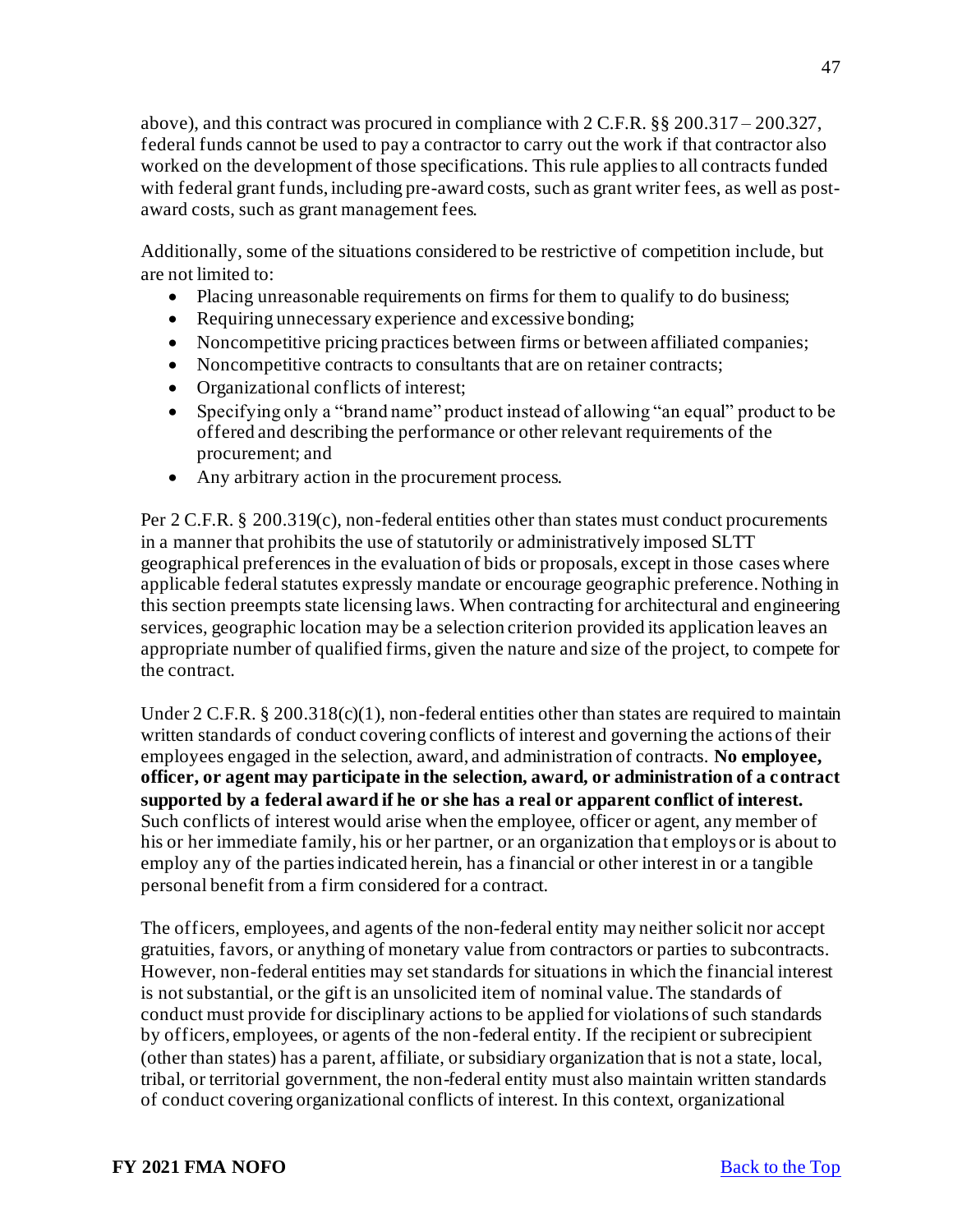conflict of interest means that because of a relationship with a parent company, affiliate, or subsidiary organization, the non-federal entity is unable or appears to be unable to be impartial in conducting a procurement action involving a related organization. The nonfederal entity must disclose in writing any potential conflicts of interest to FEMA or the passthrough entity in accordance with applicable FEMA policy.

# **c.** *Supply Schedules and Purchasing Programs*

Generally, a non-federal entity may seek to procure goods or services from a federal supply schedule, state supply schedule, or group purchasing agreement.

## **i. GENERAL SERVICES ADMINISTRATION SCHEDULES**

States, tribes, and local governments, and any instrumentality thereof (such as local education agencies or institutions of higher education) may procure goods and services from a General Services Administration (GSA) schedule. GSA offers multiple efficient and effective procurement programs for state, tribal, and local governments, and instrumentalities thereof, to purchase products and services directly from pre-vetted contractors. The GSA Schedules (also referred to as the Multiple Award Schedules and the Federal Supply Schedules) are long-term government-wide contracts with commercial firms that provide access to millions of commercial products and services at volume discount pricing.

Information about GSA programs for states, tribes, and local governments, and instrumentalities thereof, can be found at [https://www.gsa.gov/resources-for/programs-for-](https://www.gsa.gov/resources-for/programs-for-State-and-local-governments)State-and-local-governments and [https://www.gsa.gov/buying-selling/purchasing](https://www.gsa.gov/buying-selling/purchasing-programs/gsa-schedules/schedule-buyers/state-and-local-governments)programs/gsa-schedules/schedule-buyers/state-and-local-governments.

For tribes, local governments, and their instrumentalities that purchase from a GSA schedule, this will satisfy the federal requirements for full and open competition provided that the recipient follows the GSA ordering procedures; however, tribes, local governments, and their instrumentalities will still need to follow the other rules under 2 C.F.R. §§ 200.317 – 200.327, such as solicitation of minority businesses, women's business enterprises, small businesses, or labor surplus area firms (§ 200.321), domestic preferences (§ 200.322), contract cost and price (§ 200.324), and required contract provisions (§ 200.327 and Appendix II).

#### **ii. OTHER SUPPLY SCHEDULES AND PROGRAMS**

For non-federal entities other than states, such as tribes, local governments, and nonprofits, that want to procure goods or services from a state supply schedule, cooperative purchasing program, or other similar program, in order for such procurements to be permissible under federal requirements, the following must be true:

- The procurement of the original contract or purchasing schedule and its use by the non-federal entity complies with state and local law, regulations, and written procurement procedures;
- The state or other entity that originally procured the original contract or purchasing schedule entered into the contract or schedule with the express purpose of making it available to the non-federal entity and other similar types of entities;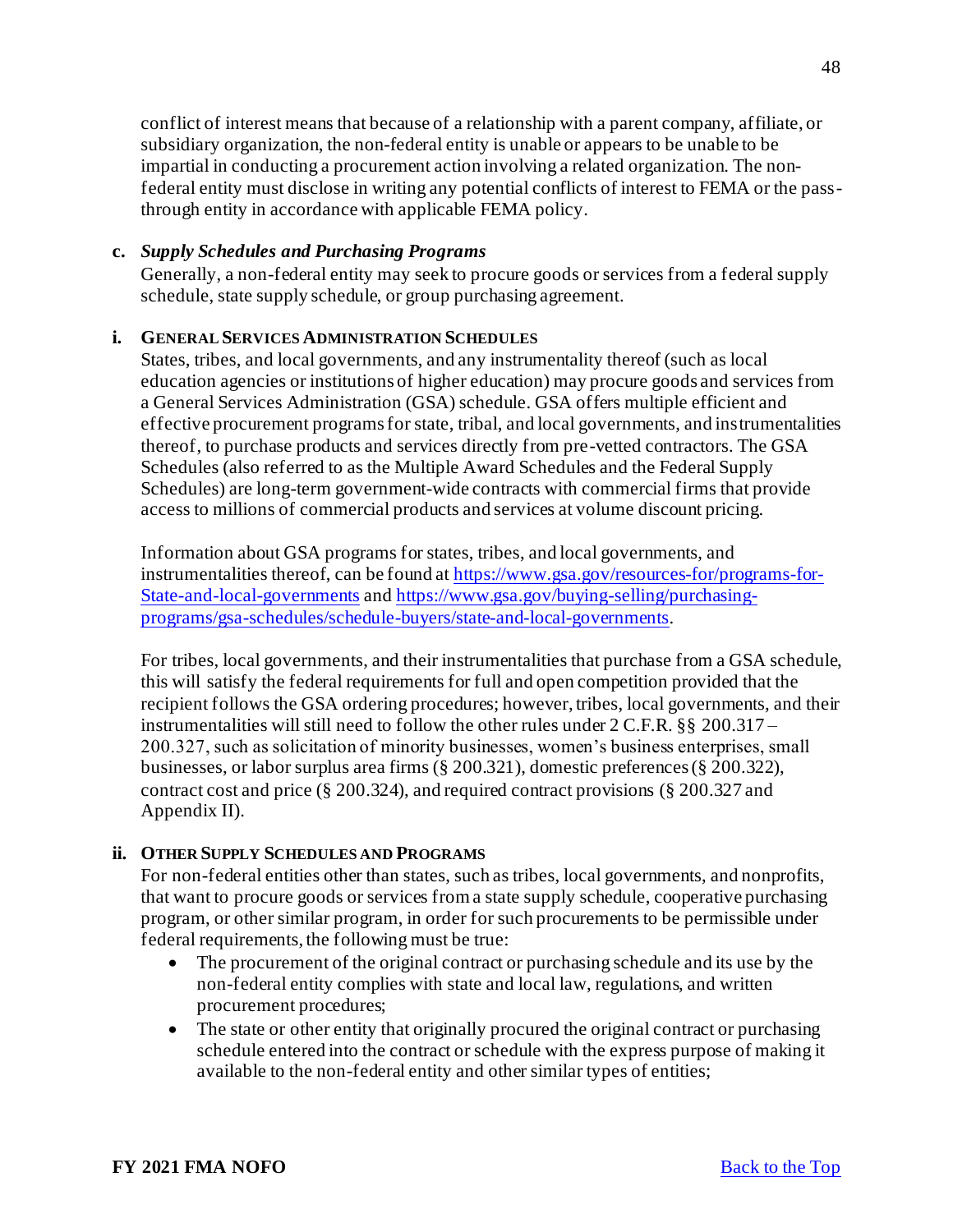- The contract or purchasing schedule specifically allows for such use, and the work to be performed for the non-federal entity falls within the scope of work under the contract as to type, amount, and geography;
- The procurement of the original contract or purchasing schedule complied with all the procurement standards applicable to a non-federal entity other than states under at 2 C.F.R. §§ 200.317 – 200.327; and
- With respect to the use of a purchasing schedule, the non-federal entity must follow ordering procedures that adhere to applicable state, tribal, and local laws and regulations and the minimum requirements of full and open competition under 2 C.F.R. Part 200.

If a non-federal entity other than a state seeks to use a state supply schedule, cooperative purchasing program, or other similar type of arrangement, FEMA recommends the recipient discuss the procurement plans with its FEMA Regional Grants Management Specialist.

# **d.** *Procurement Documentation*

Per 2 C.F.R. § 200.318(i), non-federal entities other than states and territories are required to maintain and retain records sufficient to detail the history of procurement covering at least the rationale for the procurement method, contract type, contractor selection or rejection, and the basis for the contract price. States and territories are encouraged to maintain and retain this information as well and are reminded that in order for any cost to be allowable, it must be adequately documented per 2 C.F.R. § 200.403(g).

Examples of the types of documents that would cover this information include but are not limited to:

- Solicitation documentation, such as requests for quotes, invitations for bids, or requests for proposals;
- Responses to solicitations, such as quotes, bids, or proposals;
- Pre-solicitation independent cost estimates and post-solicitation cost/price analyses on file for review by federal personnel, if applicable;
- Contract documents and amendments, including required contract provisions; and
- Other documents required by federal regulations applicable at the time a grant is awarded to a recipient.

# <span id="page-48-0"></span>**6. Record Retention**

# **a.** *Record Retention Period*

Financial records, supporting documents, statistical records, and all other non-federal entity records pertinent to a federal award generally must be maintained for at least three years from the date the final FFR is submitted. *See* 2 C.F.R. § 200.334. Further, if the recipient does not submit a final FFR and the award is administratively closed, FEMA uses the date of administrative closeout as the start of the general record retention period.

The record retention period **may be longer than three years or have a different start date**  in certain cases. These include:

• Records for real property and equipment acquired with federal funds must be retained for **three years after final disposition of the property**. *See* 2 C.F.R. § 200.334(c).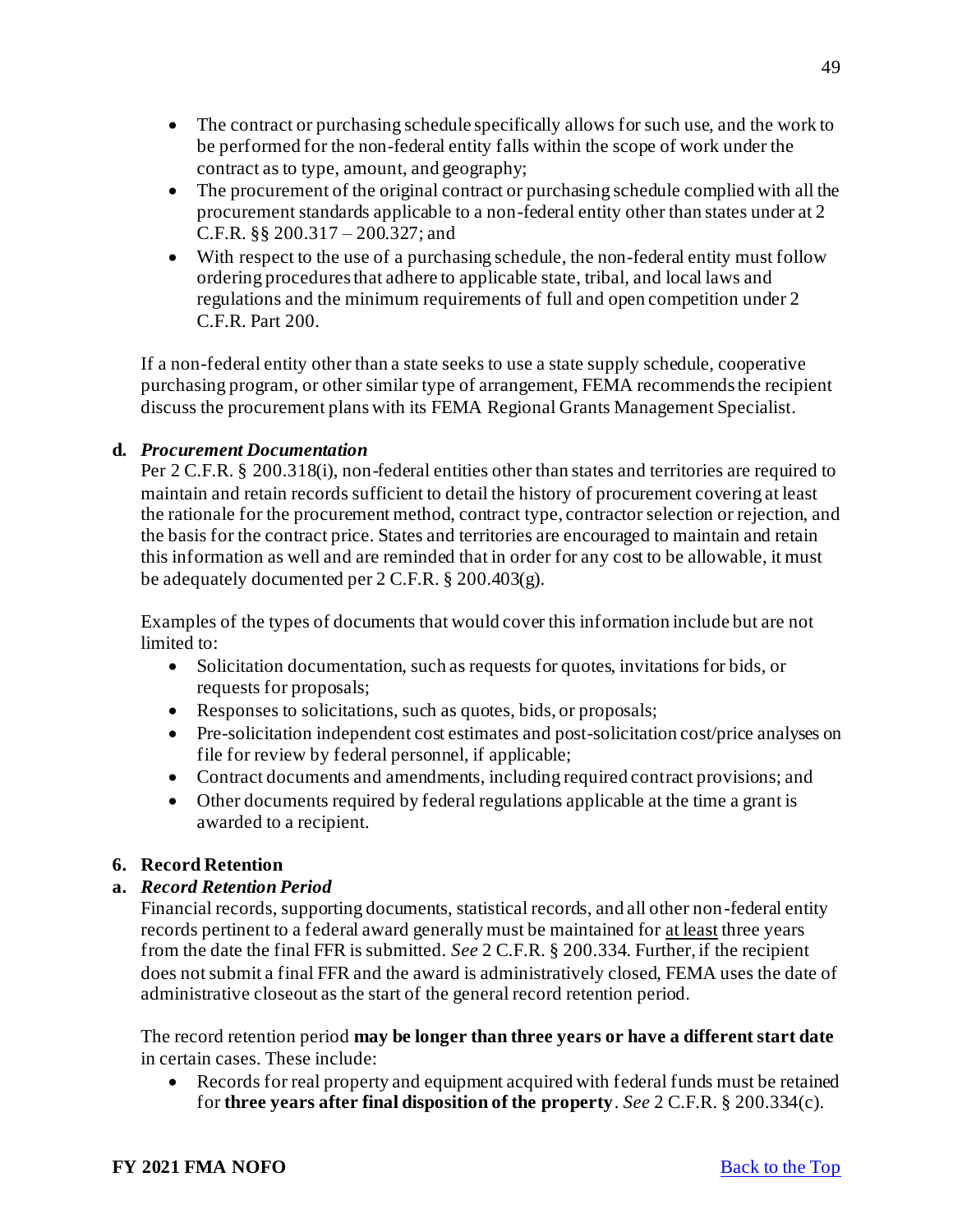- If any litigation, claim, or audit is started before the expiration of the three-year period, the records **must be retained until** all litigation, claims, or audit findings involving the records **have been resolved and final action taken**. *See* 2 C.F.R. § 200.334(a).
- The **record retention period will be extended if the recipient is notified in writing** of the extension by FEMA, the cognizant or oversight agency for audit, or the cognizant agency for indirect costs. *See* 2 C.F.R. § 200.334(b).
- Where FEMA requires recipients to report program income after the period of performance ends, the **program income record retention period begins at the end of the recipient's fiscal year in which program income is earned**. *See* 2 C.F.R. § 200.334(e).
- For indirect cost rate proposals, cost allocation plans, or other rate computations records, the start of the record retention period depends on whether the indirect cost rate documents were submitted for negotiation. If the **indirect cost rate documents were submitted for negotiation, the record retention period begins from the date those documents were submitted** for negotiation. If indirect cost rate documents were **not submitted for negotiation, the record retention period begins at the end of the recipient's fiscal year or other accounting period covered by that indirect cost rate**. *See* 2 C.F.R. § 200.334(f).

# **b.** *Types of Records to Retain*

FEMA requires that non-federal entities maintain the following documentation for federally funded purchases:

- Specifications
- Solicitations
- Competitive quotes or proposals
- Basis for selection decisions
- Purchase orders
- Contracts
- Invoices
- Cancelled checks

Non-federal entities should keep detailed records of all transactions involving the grant. FEMA may at any time request copies of any relevant documentation and records, including purchasing documentation along with copies of cancelled checks for verification. *See, e.g.*, 2 C.F.R. §§ 200.318(i), 200.334, 200.337.

In order for any cost to be allowable, it must be adequately documented per 2 C.F.R. §  $200.403(g)$ . Non-federal entities who fail to fully document all purchases may find their expenditures questioned and subsequently disallowed.

# <span id="page-49-0"></span>**7. Actions to Address Noncompliance**

Non-federal entities receiving financial assistance funding from FEMA are required to comply with requirements in the terms and conditions of their awards or subawards, including the terms set forth in applicable federal statutes, regulations, NOFOs, and policies. Throughout the award lifecycle or even after an award has been closed, FEMA or the pass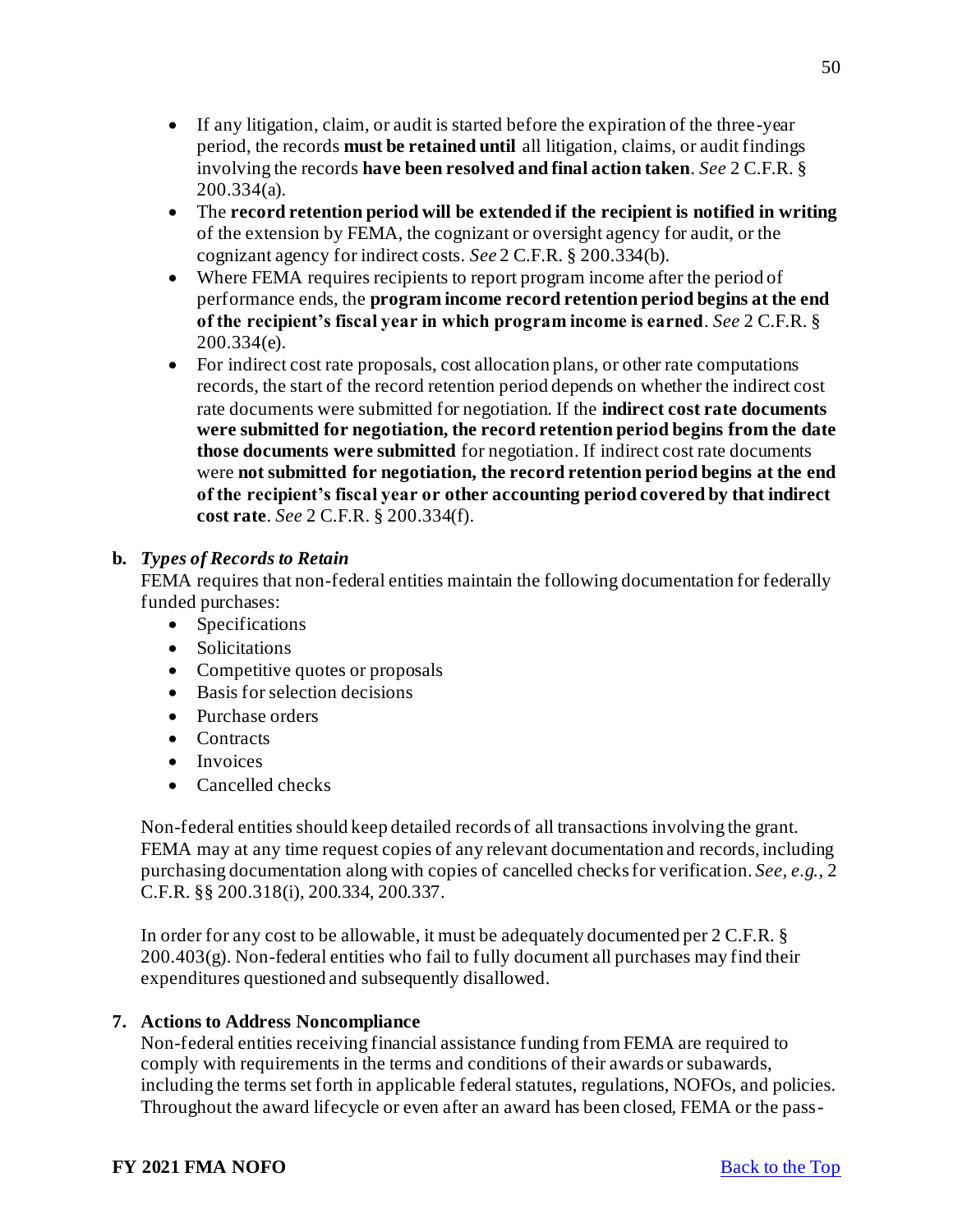through entity may discover potential or actual noncompliance on the part of a recipient or subrecipient. This potential or actual noncompliance may be discovered through routine monitoring, audits, closeout, or reporting from various sources.

In the case of any potential or actual noncompliance, FEMA may place special conditions on an award per 2 C.F.R. §§ 200.208 and 200.339, FEMA may place a hold on funds until the matter is corrected, or additional information is provided per 2 C.F.R. § 200.339, or it may do both. Similar remedies for noncompliance with certain federal civil rights laws are authorized pursuant to 44 C.F.R. Parts 7 and 19.

In the event the noncompliance is not able to be corrected by imposing additional conditions or the recipient or subrecipient refuses to correct the matter, FEMA might take other remedies allowed under 2 C.F.R. § 200.339. These remedies include actions to disallow costs, recover funds, wholly or partly suspend or terminate the award, initiate suspension and debarment proceedings, withhold further federal awards, or take other remedies that may be legally available. For further information on termination due to noncompliance, see the section on Termination Provisions in the NOFO.

FEMA may discover and act on noncompliance even after an award has been closed. The closeout of an award does not affect FEMA's right to disallow costs and recover funds as long the action to disallow costs takes place during the record retention period. *See* 2 C.F.R. §§ 200.334, 200.345(a). Closeout also does not affect the obligation of the non-federal entity to return any funds due as a result of later refunds, corrections, or other transactions. 2 C.F.R. § 200.345(a)(2).

The types of funds FEMA might attempt to recover include, but are not limited to, improper payments, cost share reimbursements, program income, interest earned on advance payments, or equipment disposition amounts.

FEMA may seek to recover disallowed costs through a Notice of Potential Debt Letter, a Remedy Notification, or other letter. The document will describe the potential amount owed, the reason why FEMA is recovering the funds, the recipient's appeal rights, how the amount can be paid, and the consequences for not appealing or paying the amount by the deadline.

If the recipient neither appeals nor pays the amount by the deadline, the amount owed will become final. Potential consequences if the debt is not paid in full or otherwise resolved by the deadline include the assessment of interest, administrative fees, and penalty charges; administratively offsetting the debt against other payable federal funds; and transferring the debt to the U.S. Department of the Treasury for collection.

FEMA notes the following common areas of noncompliance for FEMA's grant programs:

- Insufficient documentation and lack of record retention.
- Failure to follow the procurement under grants requirements.
- Failure to submit closeout documents in a timely manner.
- Failure to follow EHP requirements.
- Failure to comply with the POP deadline.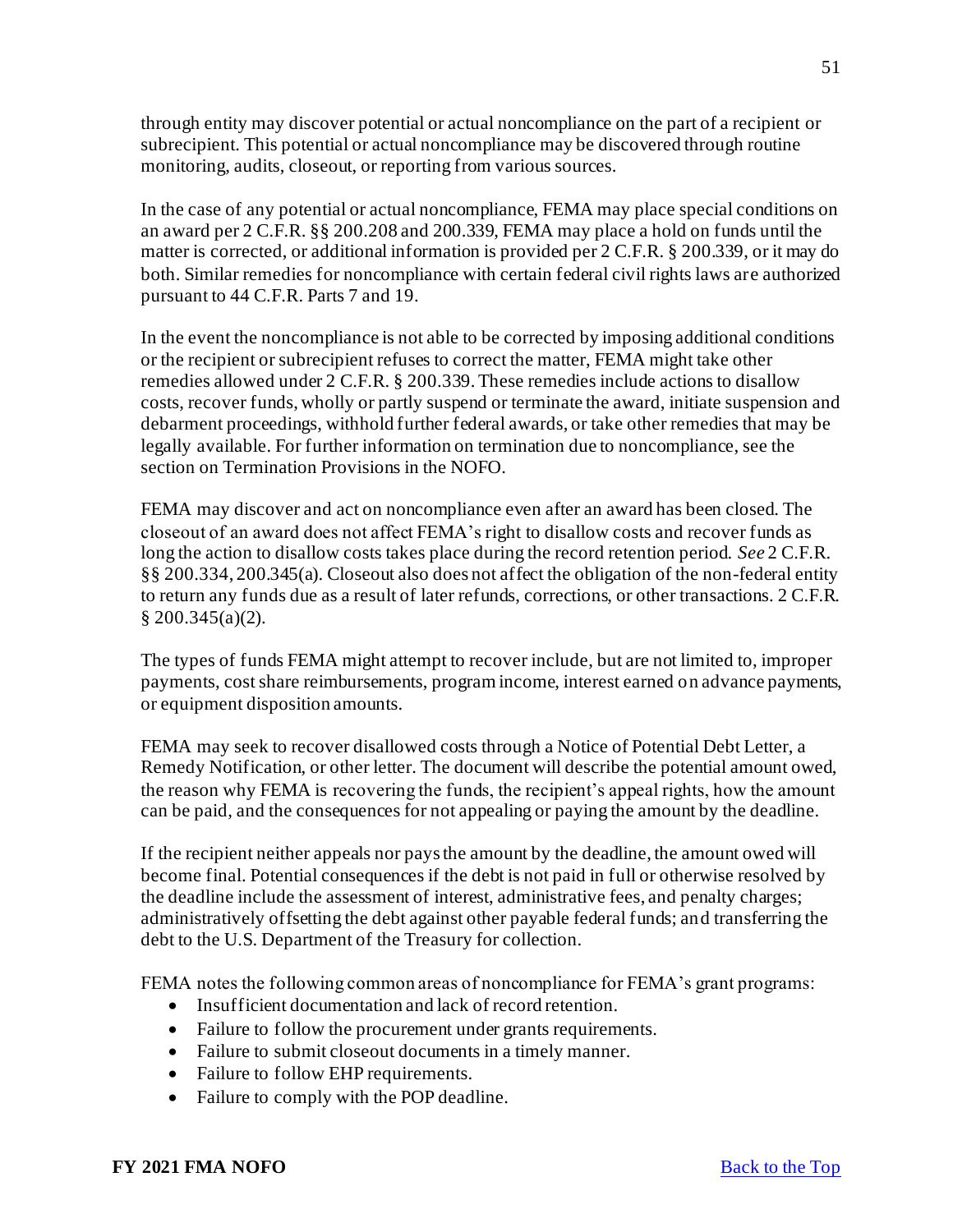#### <span id="page-51-0"></span>**8. Audits**

FEMA grant recipients are subject to audit oversight from multiple entities including the DHS OIG, the GAO, the pass-through entity, or independent auditing firms for single audits, and may cover activities and costs incurred under the award. Auditing agencies such as the DHS OIG, the GAO, and the pass-through entity (if applicable), and FEMA in its oversight capacity, must have access to records pertaining to the FEMA award. Recipients and subrecipients must retain award documents for at least three years from the date the final FFR is submitted, and even longer in many cases subject to the requirements of 2 C.F.R. § 200.334. In the case of administrative closeout, documents must be retained for at least three years from the date of closeout, or longer subject to the requirements of 2 C.F.R. § 200.334. If documents are retained longer than the required retention period, the DHS OIG, the GAO, and the pass-through entity, as well as FEMA in its oversight capacity, have the right to access these records as well. *See* 2 C.F.R. §§ 200.334, 200.337.

Additionally, non-federal entities must comply with the single audit requirements at 2 C.F.R. Part 200, Subpart F. Specifically, non-federal entities, other than for-profit subrecipients, that expend \$750,000 or more in federal awards during their fiscal year must have a single or program-specific audit conducted for that year in accordance with Subpart F. 2 C.F.R. § 200.501. A single audit covers all federal funds expended during a fiscal year, not just FEMA funds. The cost of audit services may be allowable per 2 C.F.R. § 200.425, but non-federal entities must select auditors in accordance with 2 C.F.R. § 200.509, including following the proper procurement procedures. For additional information on single audit reporting requirements, see section F of this NOFO under the header "Single Audit Report" within the subsection "Additional Reporting Requirements."

The objectives of single audits are to:

- Determine if financial statements conform to generally accepted accounting principles (GAAP);
- Determine whether the schedule of expenditures of federal awards is presented fairly;
- Understand, assess, and test the adequacy of internal controls for compliance with major programs; and
- Determine if the entity complied with applicable laws, regulations, and contracts or grants.

For single audits, the auditee is required to prepare financial statements reflecting its financial position, a schedule of federal award expenditures, and a summary of the status of prior audit findings and questioned costs. The auditee also is required to f ollow up and take appropriate corrective actions on new and previously issued but not yet addressed audit findings. The auditee must prepare a corrective action plan to address the new audit findings. 2 C.F.R. §§ 200.508, 200.510, 200.511.

Non-federal entities must have an audit conducted, either single or program-specific, of their financial statements and federal expenditures annually or biennially pursuant to 2 C.F.R. § 200.504. Non-federal entities must also follow the information submission requirements of 2 C.F.R. § 200.512, including submitting the audit information to th[e Federal Audit](https://harvester.census.gov/facweb/)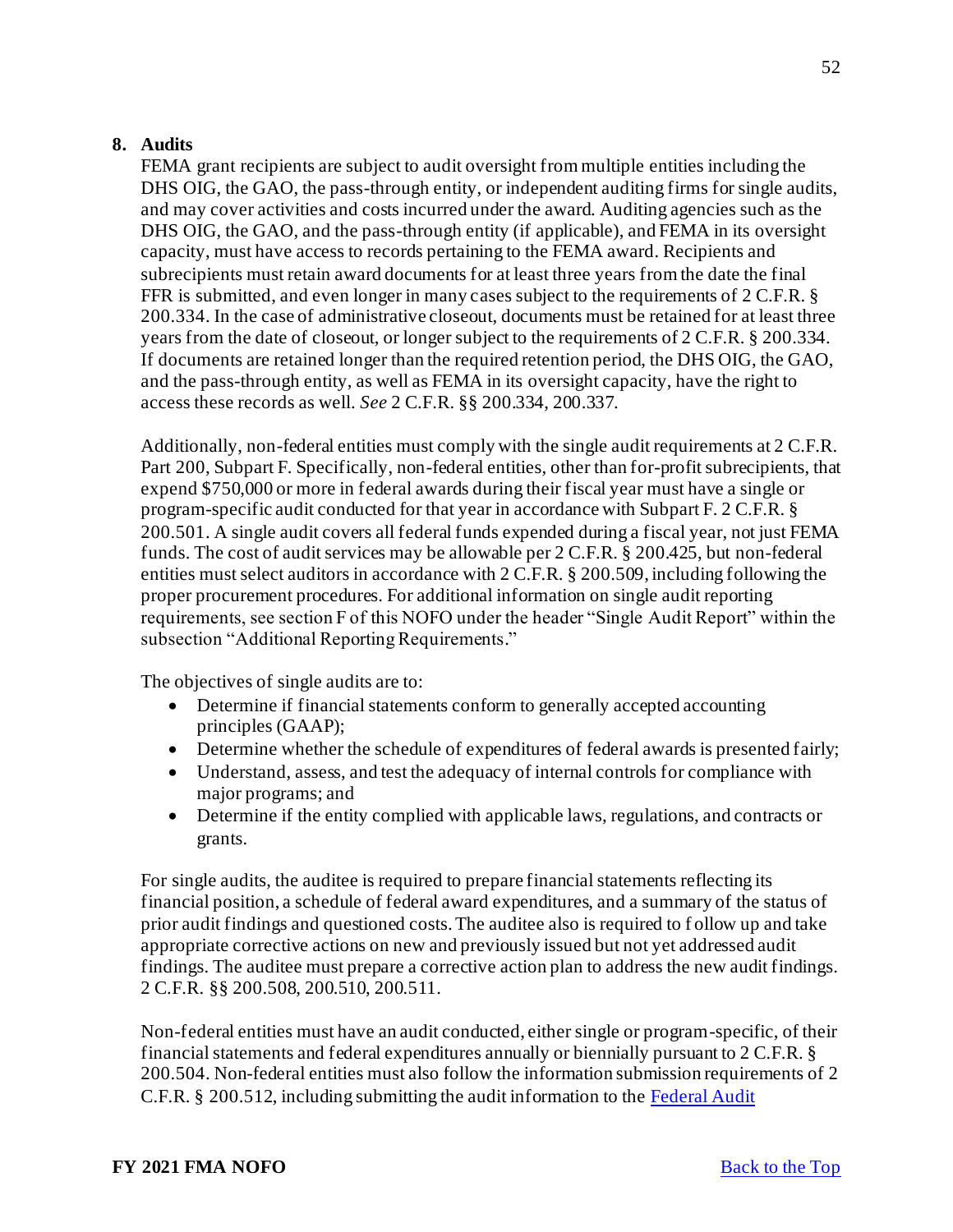Clearinghouse within the earlier of 30 calendar days after receipt of the auditor's report(s) or nine months after the end of the audit period. The audit information to be submitted include the data collection form described at 2 C.F.R. § 200.512(c) and Appendix X to 2 C.F.R. Part 200 as well as the reporting package described at 2 C.F.R. § 200.512(b).

The non-federal entity must retain one copy of the data collection form and one copy of the reporting package for three years from the date of submission to the Federal Audit Clearinghouse. 2 C.F.R. § 200.512; *see also* 2 C.F.R. § 200.517 (setting requirements for retention of documents by the auditor and access to audit records in the auditor's possession).

FEMA, the DHS OIG, the GAO, and the pass-through entity (if applicable), as part of monitoring or as part of an audit, may review a non-federal entity's compliance with the single audit requirements. In cases of continued inability or unwillingness to have an audit conducted in compliance with 2 C.F.R. Part 200, Subpart F, FEMA and the pass-through entity, if applicable, are required to take appropriate remedial action under 2 C.F.R. § 200.339 for noncompliance, pursuant to 2 C.F.R. § 200.505.

# <span id="page-52-0"></span>**9. Payment Information**

FEMA uses the Direct Deposit/Electronic Funds Transfer (DD/EFT) method of payment to recipients. To enroll in the DD/EFT, the recipient must complete SF-1199A, Direct Deposit Form.

Payment requests are submitted through FEMA GO.

# <span id="page-52-1"></span>**10. Whole Community Preparedness**

Preparedness is a shared responsibility that calls for the involvement of everyone—not just the government—in preparedness efforts. By working together, everyone can help keep the nation safe from harm and help keep it resilient when struck by hazards, such as natural disasters, acts of terrorism, and pandemics.

# [Whole Community](https://www.fema.gov/whole-community) includes:

- Individuals and families, including those with access and functional needs
- Businesses
- Faith-based and community organizations
- Nonprofit groups
- Schools and academia
- Media outlets
- All levels of government, including state, local, tribal, territorial, and federal partners

The phrase "Whole Community" often appears in preparedness materials, as it is one of the guiding principles. It means two things:

- 1. Involving people in the development of national preparedness documents.
- 2. Ensuring their roles and responsibilities are reflected in the content of the materials.

# <span id="page-52-2"></span>**11. Extraordinary Circumstances**

Applicants and subapplicants must have a FEMA-approved current hazard mitigation plan at